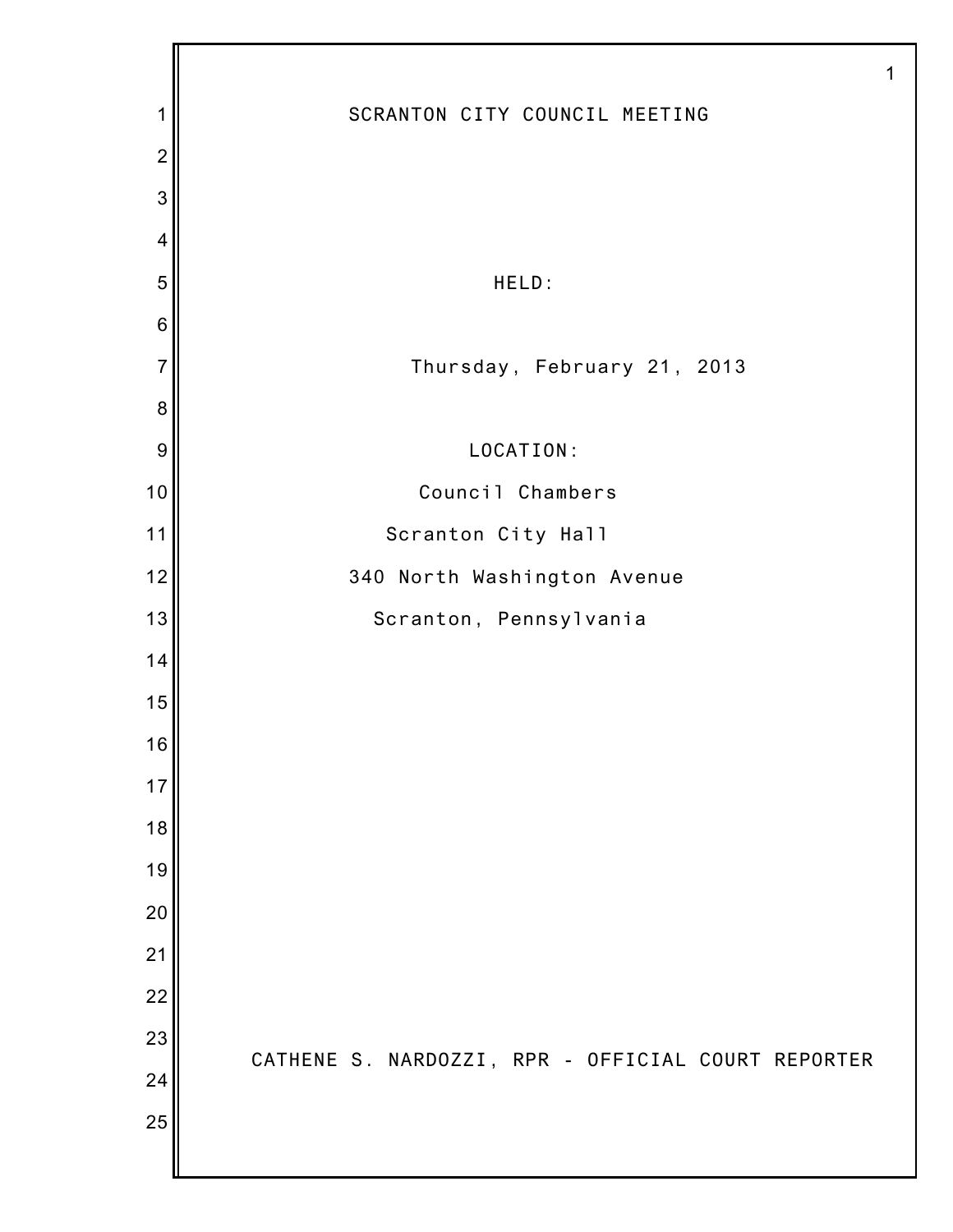| 1                   |                                         |
|---------------------|-----------------------------------------|
| $\overline{2}$      | CITY OF SCRANTON COUNCIL:               |
| $\mathbf{3}$        |                                         |
| $\overline{4}$      | JANET EVANS, PRESIDENT<br>(NOT PRESENT) |
| 5                   | FRANK JOYCE, VICE-PRESIDENT             |
| $\,6$               | ROBERT MCGOFF<br>(NOT PRESENT)          |
| $\overline{7}$<br>8 | PAT ROGAN                               |
| $\boldsymbol{9}$    | JOHN LOSCOMBE                           |
| 10                  | NANCY KRAKE, CITY CLERK                 |
| 11                  | JAMIE MARCIANO, ASSISTANT CITY CLERK    |
| 12                  | BOYD HUGHES, SOLICITOR<br>(NOT PRESENT) |
| 13                  |                                         |
| 14                  |                                         |
| 15                  |                                         |
| 16                  |                                         |
| 17                  |                                         |
| 18                  |                                         |
| 19                  |                                         |
| 20                  |                                         |
| 21                  |                                         |
| 22                  |                                         |
| 23                  |                                         |
| 24                  |                                         |
| 25                  |                                         |
|                     |                                         |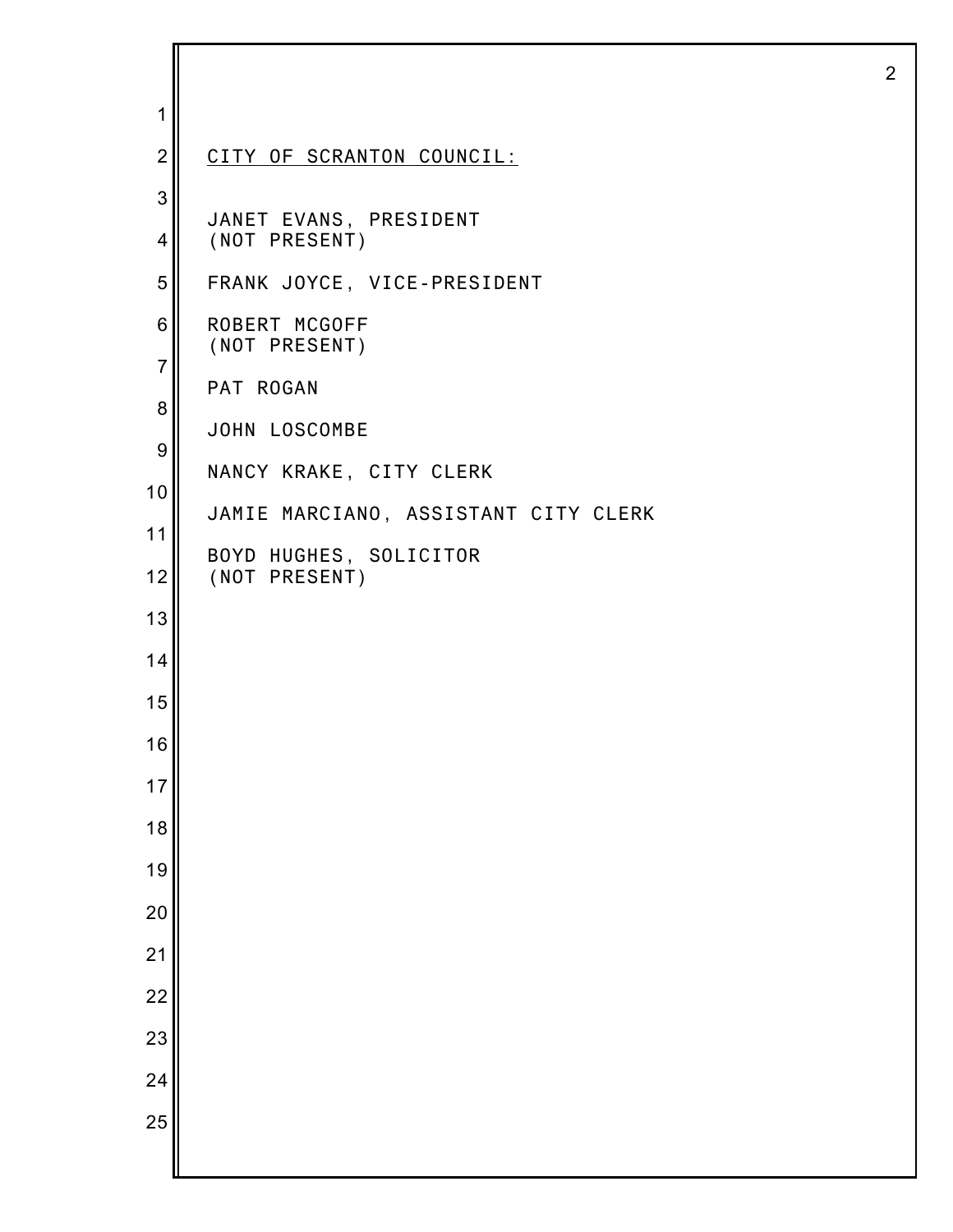|                | 3                                                      |
|----------------|--------------------------------------------------------|
| 1              | (Pledge of Allegiance recited and moment of reflection |
| $\overline{2}$ | observed.)                                             |
| 3              | MR JOYCE: Roll call, please.                           |
| 4              | MS. MARCIANO: Mr. McGoff. Mr.                          |
| 5              | Rogan.                                                 |
| 6              | MR. ROGAN: Here.                                       |
| $\overline{7}$ | MS. MARCIANO: Mr. Loscombe.                            |
| 8              | MR. LOSCOMBE: Here.                                    |
| 9              | MS. MARCIANO: Mr. Joyce.                               |
| 10             | MR. JOYCE: Here.                                       |
| 11             | MS. MARCIANO: Mrs. Evans.                              |
| 12             | MR. JOYCE: Dispense with the reading                   |
| 13             | of the minutes.                                        |
| 14             | MS. KRAKE: THIRD ORDER. 3-A. AGENDA                    |
| 15             | FOR THE REDEVELOPMENT AUTHORITY'S REGULAR              |
| 16             | MEETING HELD FEBRUARY 6, 2013.                         |
| 17             | MR. JOYCE: Are there any comments?                     |
| 18             | If not, received and filed.                            |
| 19             | MS. KRAKE: 3-B. APPLICATIONS ALONG                     |
| 20             | WITH DECISIONS RENDERED BY THE ZONING                  |
| 21             | HEARING BOARD ON WEDNESDAY, FEBRUARY                   |
| 22             | 13, 2013.                                              |
| 23             | MR. JOYCE: Are there any comments?                     |
| 24             | If not, received and filed.                            |
| 25             |                                                        |
|                |                                                        |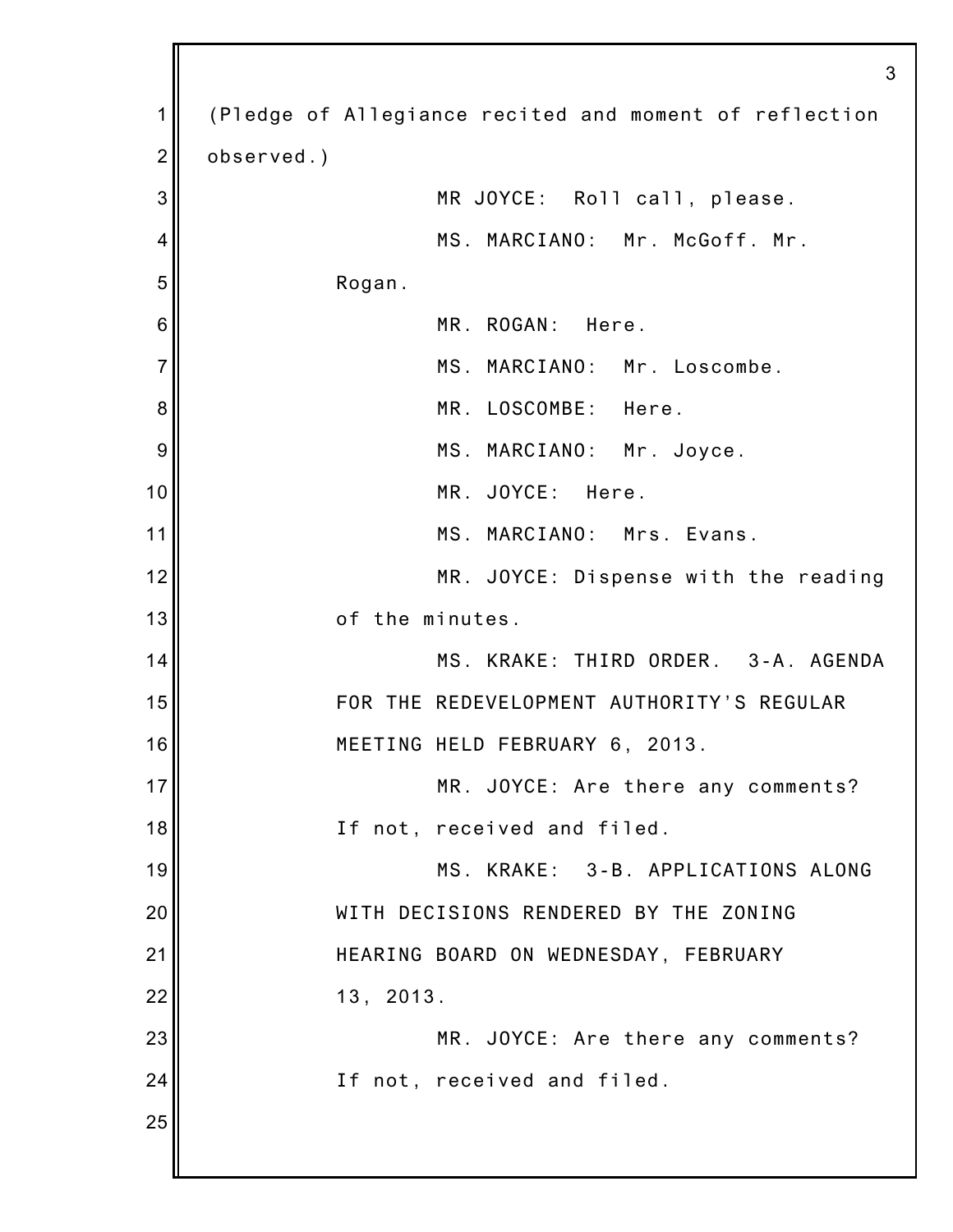|                | 4                                           |
|----------------|---------------------------------------------|
| 1              | MS. KRAKE: 3-C. THE SCRANTON                |
| $\overline{2}$ | MUNICIPAL RECREATION AUTHORITY'S 2011       |
| 3              | BALANCE SHEET FOR DECEMBER 31, 2011.        |
| 4              | MR. JOYCE: Are there any comments?          |
| 5              | If not, received and filed.                 |
| 6              | Do any council members have                 |
| $\overline{7}$ | announcements tonight? Councilwoman Evans   |
| 8              | not be in attendance tonight as she is      |
| 9              | seriously ill, and Councilman McGoff will   |
| 10             | not be in attendance tonight either. And    |
| 11             | that's all.                                 |
| 12             | MS. KRAKE: FOURTH ORDER. CITIZENS'          |
| 13             | PARTICIPATION.                              |
| 14             | MR. JOYCE: Our first speaker tonight        |
| 15             | is Ron Ellman.                              |
| 16             | MR. ELLMAN: Hello, Council.                 |
| 17             | MR. LOSCOMBE: Good evening.                 |
| 18             | MR. ELLMAN: As council knows, I             |
| 19             | usually define myself as a messenger to you |
| 20             | guys or a critic of you guys. I know I must |
| 21             | be a constant source of grief and           |
| 22             | aggravation for you. Standing up here I     |
| 23             | sure made a lot of enemies, I told people   |
| 24             | you can make enemies two ways, walking your |
| 25             | dog, my whole neighborhood seems to hate me |
|                |                                             |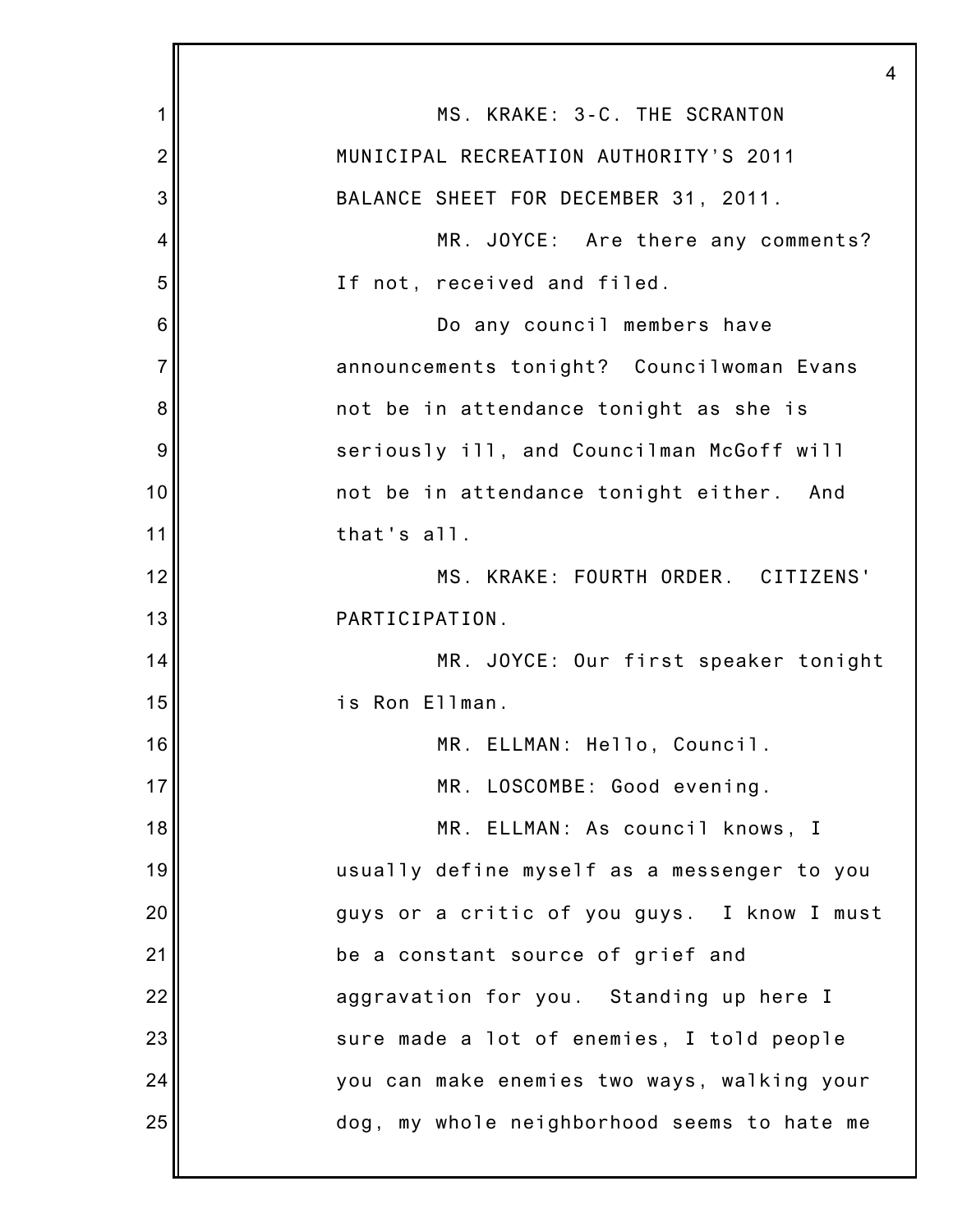for that, and standing up here. It's just -- it's getting -- everybody used to like me when I stood up here now I got a bunch of enemies. If I side with you I guess some people mad at me, but when I say something adverse he get people mad. So I know what you guys must be going through. I know you must spend a lot of hours and time on things that none of us appreciate, and I'm on your side when a push comes to a shove.

5

1

2

3

4

5

6

7

8

9

10

11

12

13

14

15

16

17

18

19

20

21

22

23

24

25

In yesterday's paper a Ben McCormick wrote a harsh criticism of council and Mr. Miller and Mr. Courtright and I think he had a good point, but I think he just overexaggerated in his statements and I think council -- I don't see nothing wrong with council using this podium to announce your intentions to run for an office. What Mr. McCormick failed to mention there is a handful of people running for office that seem to have a complete indifference to the city. I don't know why they are running. They don't come to council meetings, school board meetings, taxpayers, commissioners,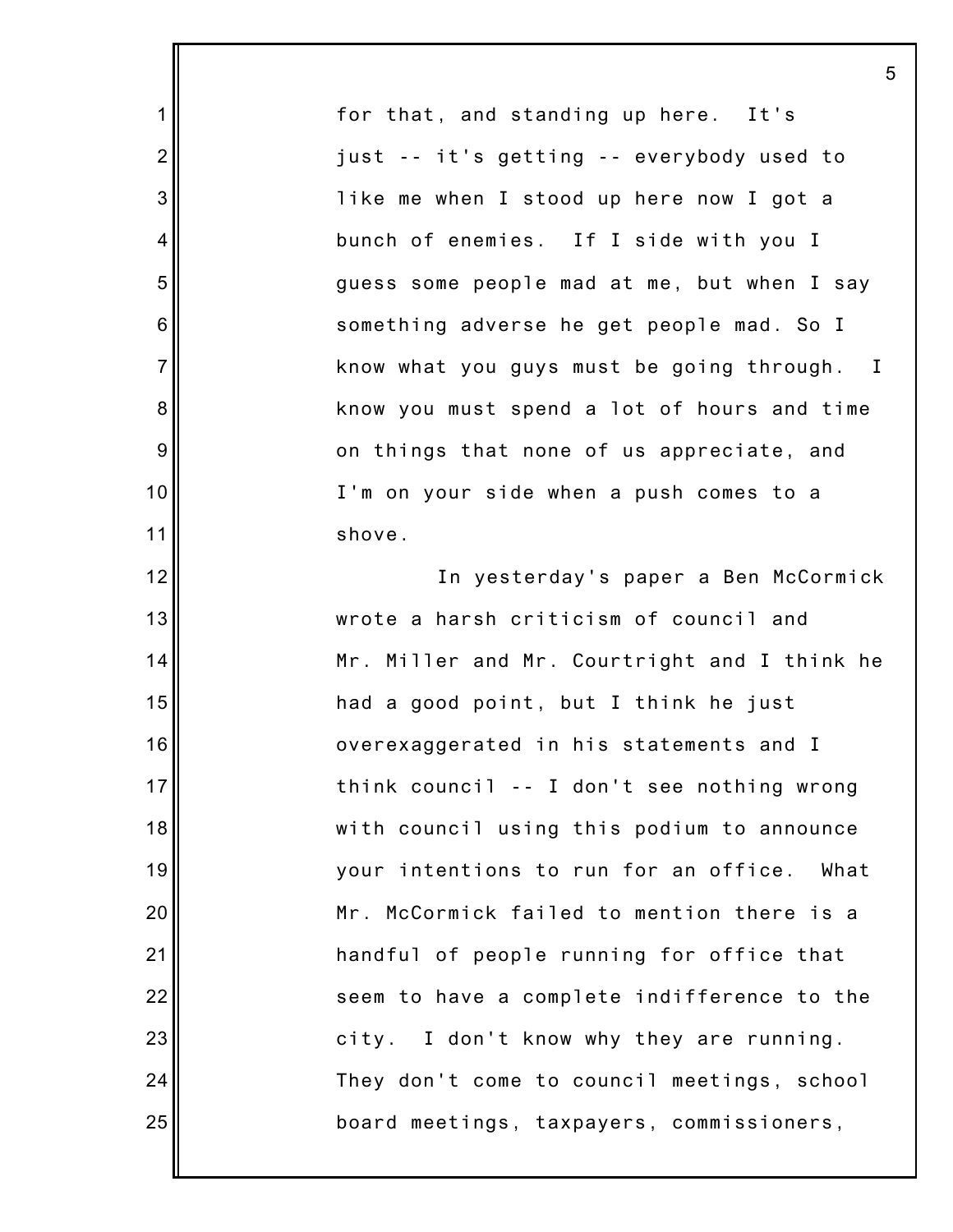|                | 6                                            |
|----------------|----------------------------------------------|
| $\mathbf 1$    | anything to do with the city. I have never   |
| $\overline{2}$ | seen any of them but they want an office all |
| 3              | of a sudden.                                 |
| 4              | You know, there is just so many good         |
| 5              | speakers that stand up here with so many     |
| 6              | good suggestions like Mr. Bolus and Andy and |
| $\overline{7}$ | and Ozzie and Lee and Doug, it seems like    |
| 8              | you just don't grasp them. It just seems     |
| 9              | like unless you think of it yourselves that  |
| 10             | our ideas are no good. I don't know.         |
| 11             | That's just my say-so on it.                 |
| 12             | I'm just make it short and sweet.            |
| 13             | When I was a little boy my daddy would buy a |
| 14             | Packard every year or two and the Packard -- |
| 15             | the owner of the Packard dealer names Jack   |
| 16             | Chamberlain he was like a member of the      |
| 17             | family I saw him so much. He would bring a   |
| 18             | car over to the house for my mother. My      |
| 19             | mother bought the car. My father didn't      |
| 20             | care if it was a convertible or a wagon or   |
| 21             | what it was. Mr. Chamberlain would bring a   |
| 22             | car over and my mom would say, "Yeah, that   |
| 23             | one."                                        |
| 24             | Where I'm going with all of this,            |
| 25             | you have to go after sales sometimes. I      |
|                |                                              |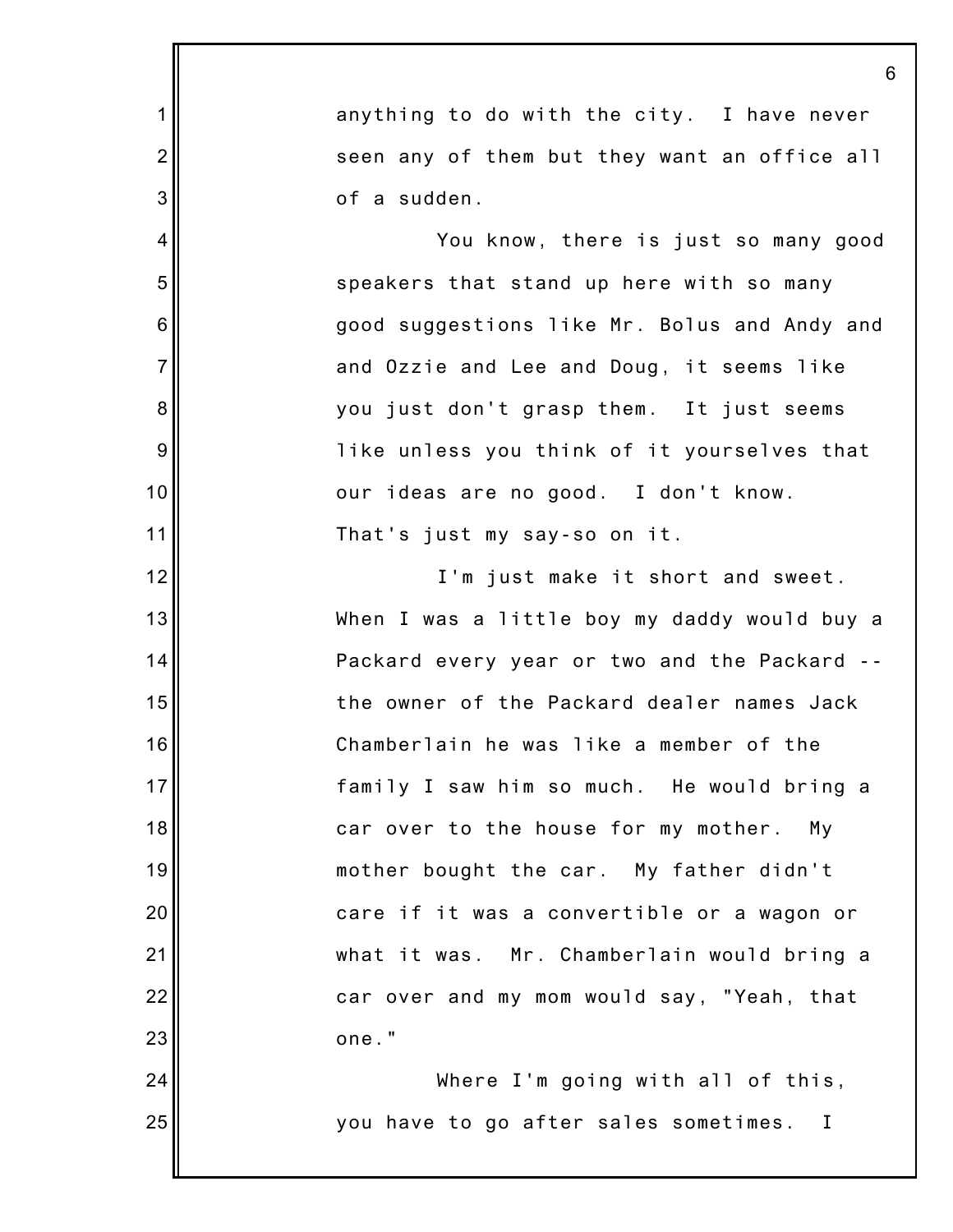read in the paper last week that Mr. Hesser is moving the Nissan dealer. The mayor or one of you, somebody should go see this man and stop this or attempt to stop this. I know Mr. Hesser for years and he is just a congenial person. You could walk into his office if he is there and speak to him. All of these inducements to get developers who have done nothing but cheat us left and right on building permits, there's got to be something done to save this dealership from leaving the city. This is really, that's why you can't make a budget. Please, I mean, somebody takes some time and go see this man and see if you could keep him here somehow. Thank you. MR. JOYCE: Thank you. Our next speaker is Giovanni Piccolino.

1

2

3

4

5

6

7

8

9

10

11

12

13

14

15

16

17

18

19

20

21

22

23

24

25

MR. PICCOLINO: Good evening, Council. Giovanni Piccolino, one of the owners of Buona Pizza and my message is just simple, you know, it's only February but Easter will be five weeks away, if you could kind of roll this message out there in the next few weeks, I'm not sure I'll be ever to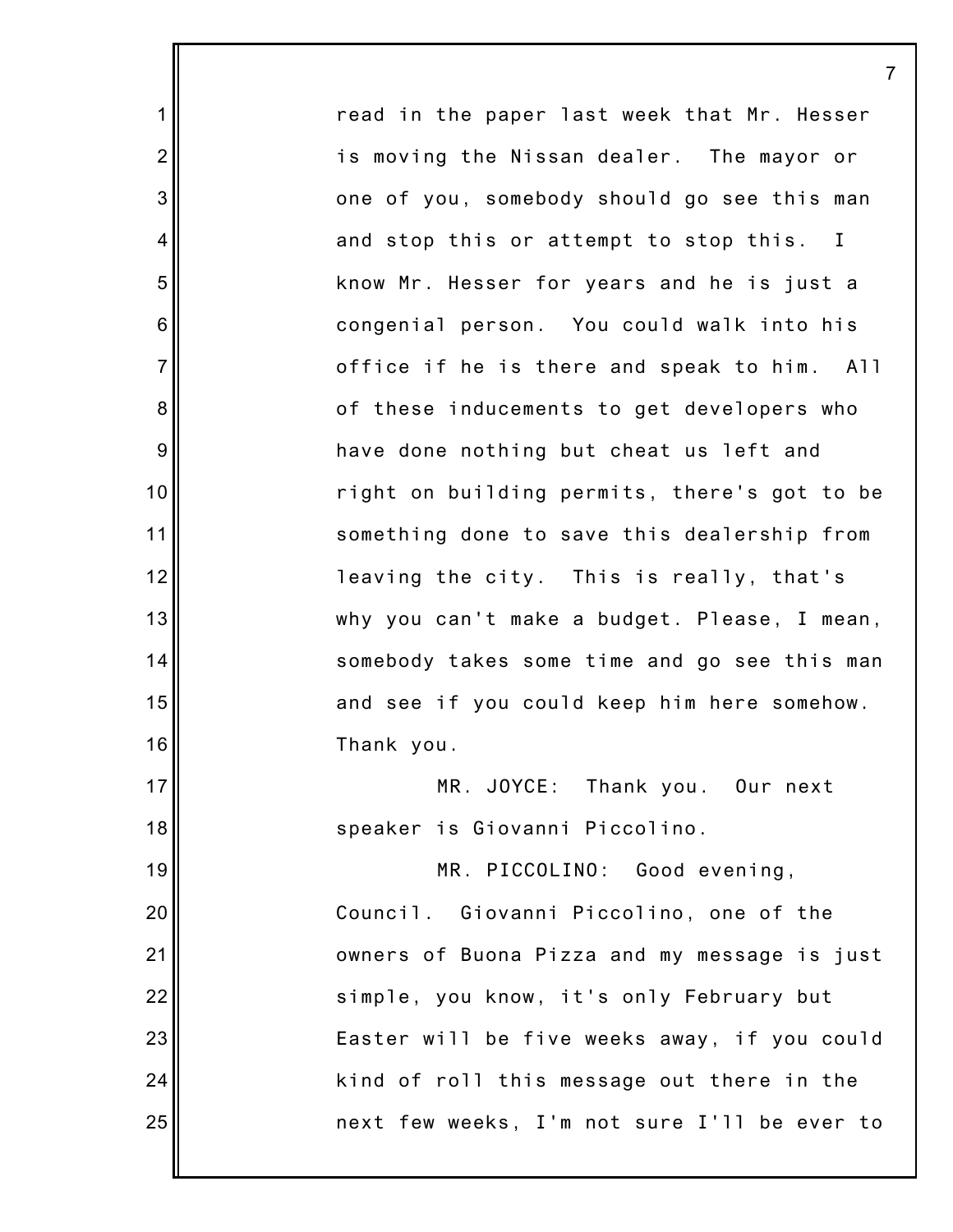|                | 8                                            |
|----------------|----------------------------------------------|
| 1              | be here, but we are just having a free       |
| $\overline{2}$ | Easter bunch from 11 to 2 Easter Sunday at   |
| 3              | Buona Pizza. Again, if you could guys could  |
| 4              | just roll that message.                      |
| 5              | And alos, the other things I have is         |
| 6              | that I have teamed up with a partner and     |
| $\overline{7}$ | Mr. Tom Moran and we will be opening up two  |
| 8              | new businesses at the end of the block on    |
| 9              | Lackawanna Avenue at 544 Lackawanna AVenue   |
| 10             | within the next two weeks, the Corner Store  |
| 11             | and an express coffee shop. Just kind of     |
| 12             | ironic how they tried to throw me out of the |
| 13             | block and now I'm the only one opening up a  |
| 14             | business there. So that's my two positive    |
| 15             | messages for the city. Hopefully we can all  |
| 16             | keeps our heads up with this city crises     |
| 17             | ordeal constantly going on. Thank you.       |
| 18             | MR. LOSCOMBE: Thank you.                     |
| 19             | MR. JOYCE: Thank you very much.              |
| 20             | MR. ROGAN: Mr. Piccolino, thank you          |
| 21             | for the invitation and the tour of the new   |
| 22             | business that you are opening as well as --  |
| 23             | and for the pizza, the great pizza at Buona  |
| 24             | and I wish you the best of luck with the new |
| 25             | business as well.                            |
|                |                                              |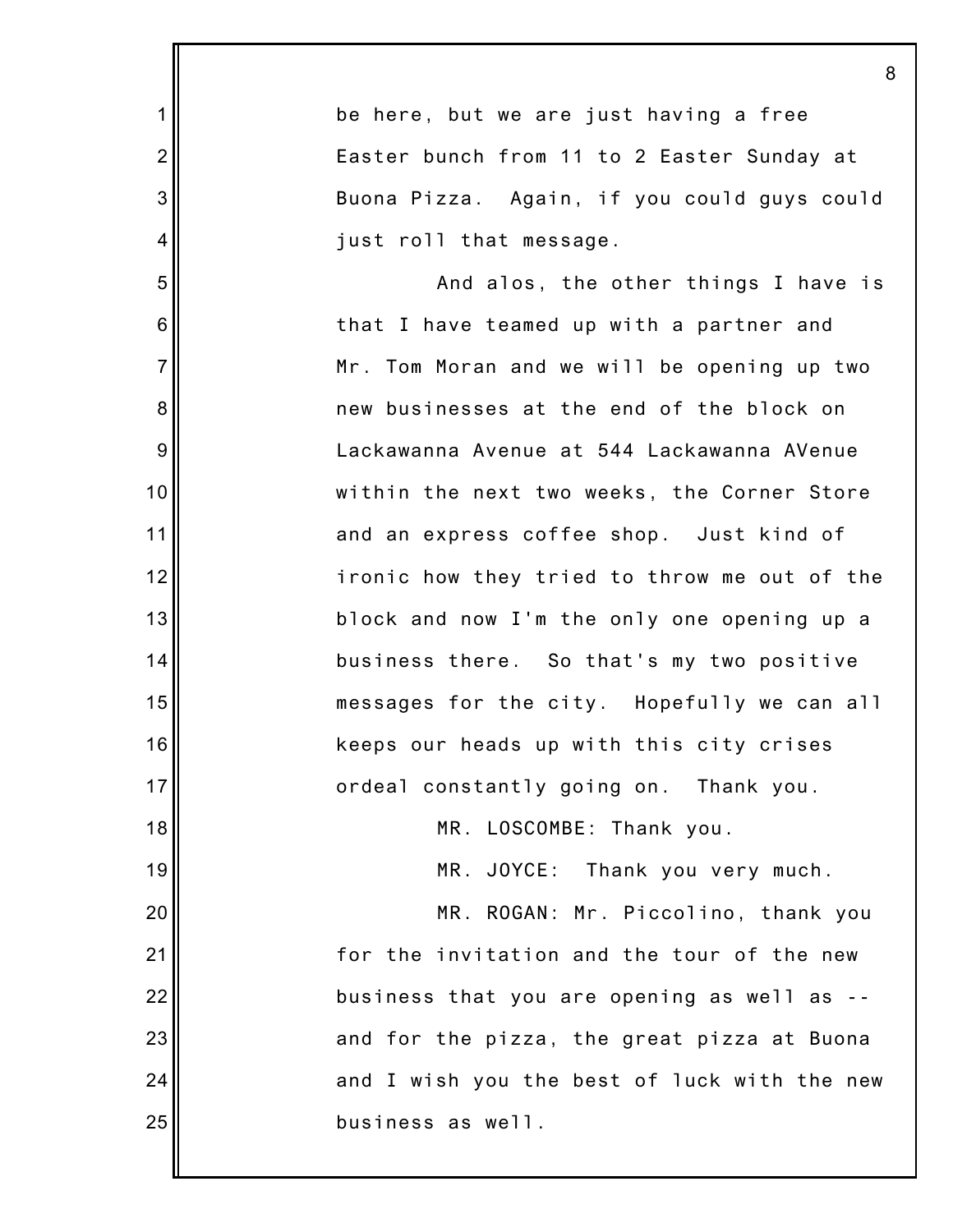|                | 9                                             |
|----------------|-----------------------------------------------|
| 1              | MR. PICCOLINO: Thank you very much.           |
| $\overline{c}$ | Have a good one. Thanks, guys.                |
| 3              | MR. JOYCE: Thank you. Our next                |
| 4              | speaker is Gerard Hetman.                     |
| 5              | MR. HETMAN: Good evening, Council.            |
| 6              | Gerard Hetman from Lackawanna County          |
| $\overline{7}$ | Community Relations Department. To begin      |
| 8              | this evening, the Lackawanna County Armed     |
| 9              | Forces Day parade will take place this        |
| 10             | coming spring on Saturday, May 18, 2013, on   |
| 11             | the same parade route in downtown Scranton    |
| 12             | that it's followed for many years now.<br>Out |
| 13             | department is working in conjunction with     |
| 14             | the Armed Forces week committee to try to     |
| 15             | build the parade and grow the parade both in  |
| 16             | terms of spectators and also in terms of      |
| 17             | participating organizations as much as we     |
| 18             | This is something we worked on last<br>can.   |
| 19             | year as much as we could with the few months  |
| 20             | that we had available from the time our       |
| 21             | department started. This year we are trying   |
| 22             | to do bigger and better and more              |
| 23             | comprehensive job in growing the parade as    |
| 24             | much as we can to pay tribute to our men and  |
| 25             | woman in uniform and all of our veterans and  |
|                |                                               |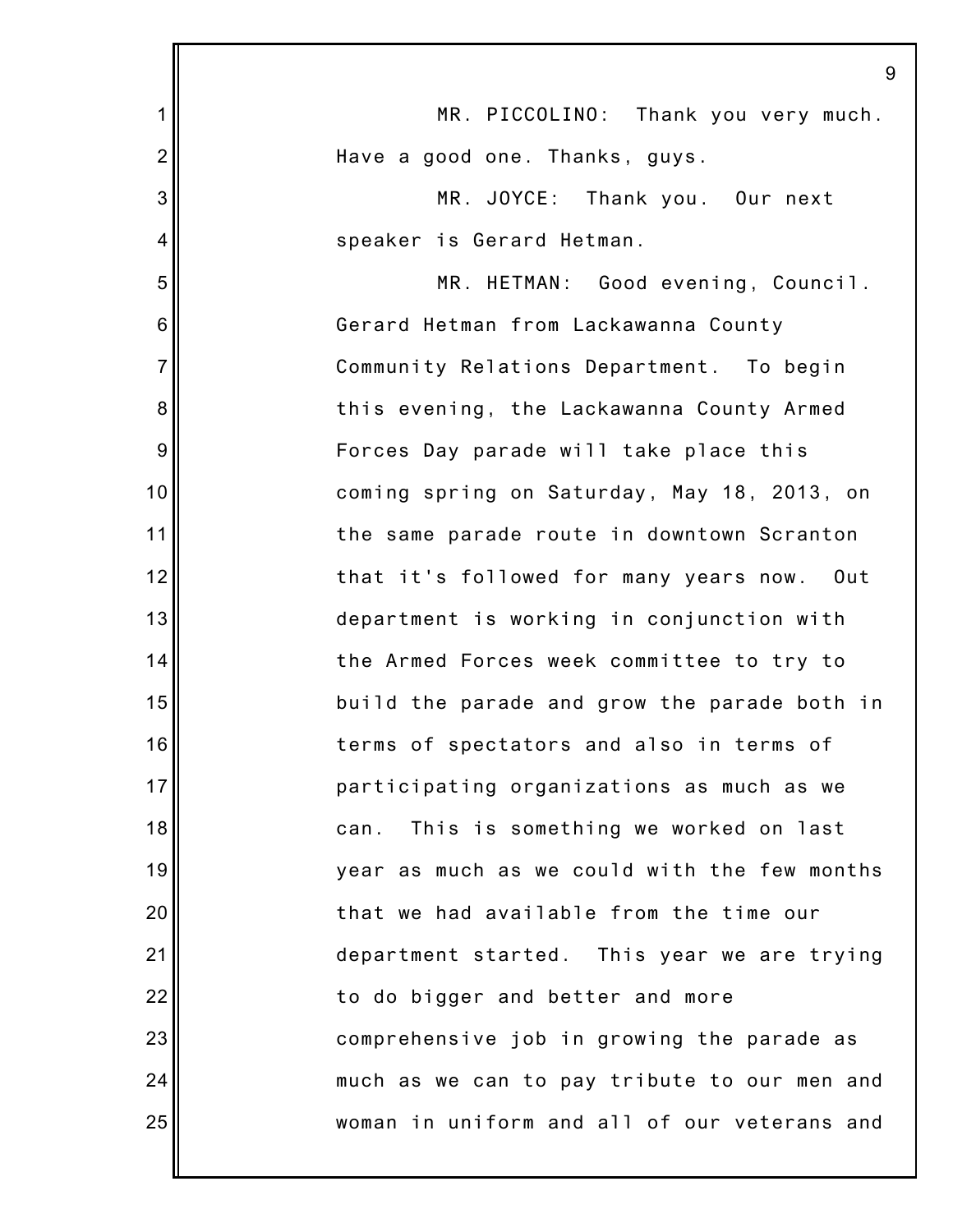associated personnel.

1

2

3

4

5

6

7

8

9

10

11

12

13

14

15

16

17

18

19

20

21

22

23

24

25

We would like to ask council, not obviously at the moment, but as you go through your daily business if you can recommend any community organizations, civic groups, anybody you know who is there a group in the city or in the region who may be interested in entering the parade, to march, to have some cars, any type of, you know, representation. It would have to be a community group, like a civic group, you know, marching, some type of marching group, like maybe a dance studio, something like that, but any community group that you may know that want to participate. We have reached out to pretty much all of the veterans groups, school bands and we have got a number of community partners involved, but there is always someone who may not be aware of it or we have may have missed or may not be aware of. The two numbers they can contact on the Armed Forces Day committee, first is

Sergeant First Class Tammy Naslowski and that's 570-496-8908 and then Joe Sylvester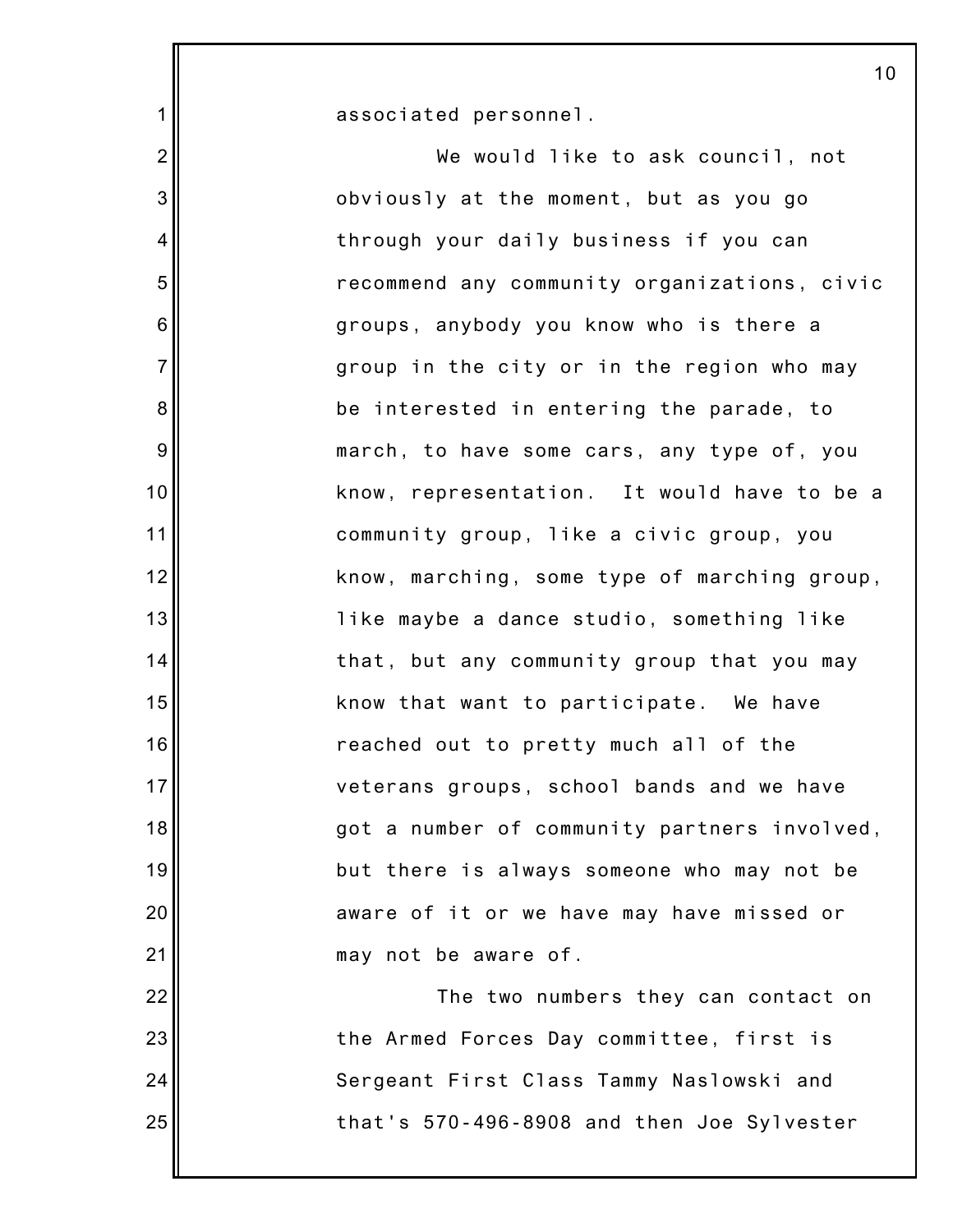| 11                                           |
|----------------------------------------------|
| at 570-961-2696. And as always, we thank     |
| council and everyone who is in attendance    |
| and watching the meetings in helping us to   |
| develop the parade bigger and better and     |
| every year we aim for that goal.             |
| Secondly, we have a letter on this,          |
| and we will leave it with council's office   |
| after the meeting, but the Lackawanna County |
| Arts and Cultural Department has their       |
| annual \$500 municipal arts and cultural     |
| grants available for application. This is a  |
| program that provides municipalities with    |
| the stipend to provide fee arts and cultural |
| programming in the community. There is a     |
| very simple process to apply and there is no |
| set deadline, the Department just asks that  |
| you apply approximately three to four weeks  |
| before the program will be held. So if it's  |
| a concert series, just a few weeks before    |
| the concert starts, or if it's an art        |
| exhibvit, you know, maybe three or four      |
| weeks before the gallery opens, but there is |
| a letter that details the process, it's      |
| pretty simple, and we'll leave that with     |
| your office at the conclusion of the         |

1

2

3

4

5

6

7

8

9

10

11

12

13

14

15

16

17

18

19

20

21

22

23

24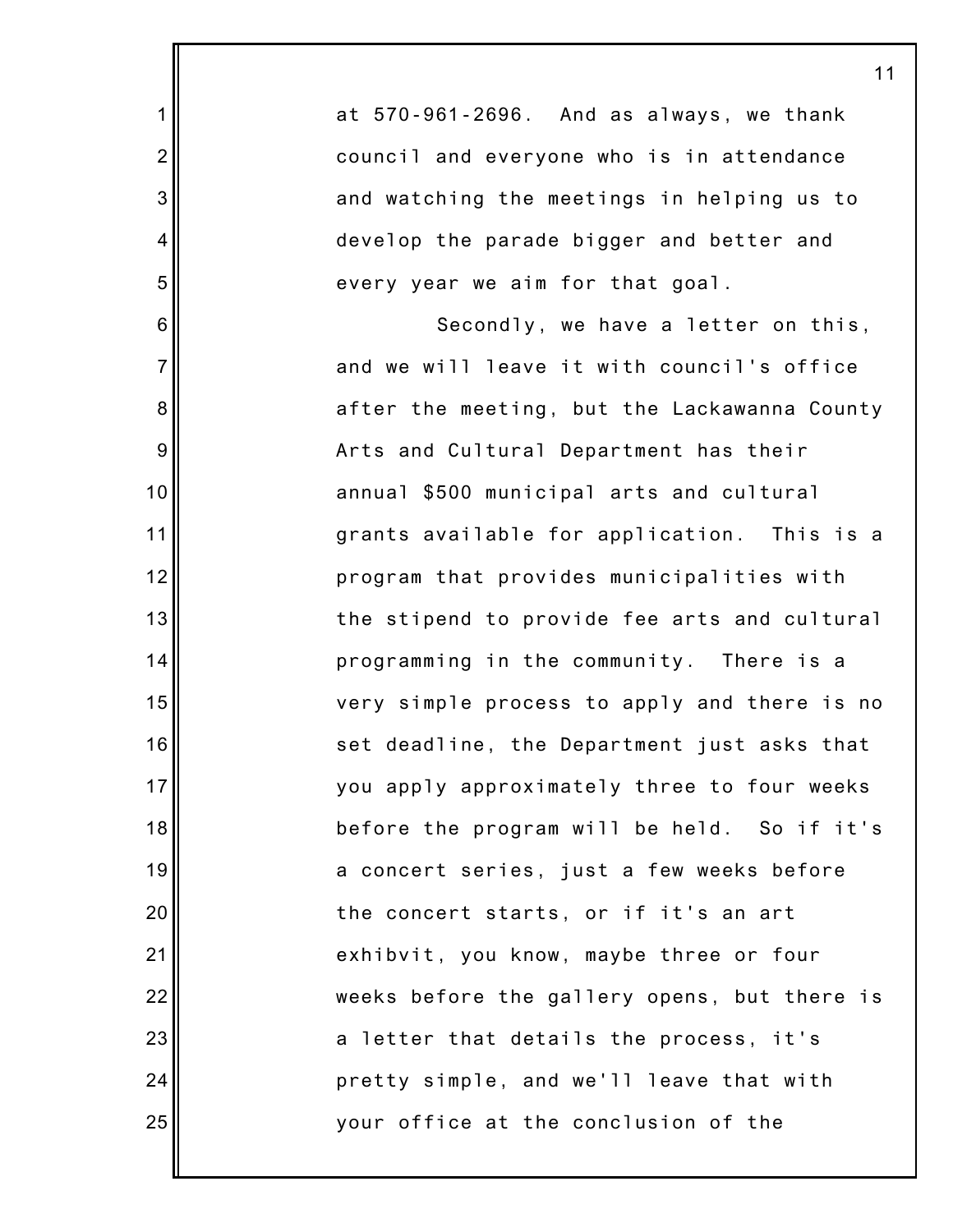1 2 3 4 5 6 7 8 9 10 11 12 13 14 15 16 17 18 19 20 21 22 23 24 25 12 meeting. And the third, just a note for council and taxpayers, the Lackawanna County Tax Claim Bureau will hold their annual judicial sale on 10:00 a.m., it's going to this coming Monday, February 25, at the Lackawanna County Courthouse, and there is a list of properties that will be available on the county website at LackawannaCounty.org. So that's all I have for this evening and thank you, gentlemen. Have a good night. MR. JOYCE: Thank you very much. Our next speaker is Andy Sbaraglia. MR. SBARAGLIA: Andy Sbaraglia, citizen of Scranton, fellow Scrantonian. MR. LOSCOBME: Good evening. MR. SBARAGLIA I know we are in trouble financially. I'm not going to sit up there and browbeat you on it, I know what we got. I know what's going to happen, but you got to put more of an emphasis down there in Harrisburg. Our solution to where we were now is down in Harrisburg. You can only owe oppress the people so much. You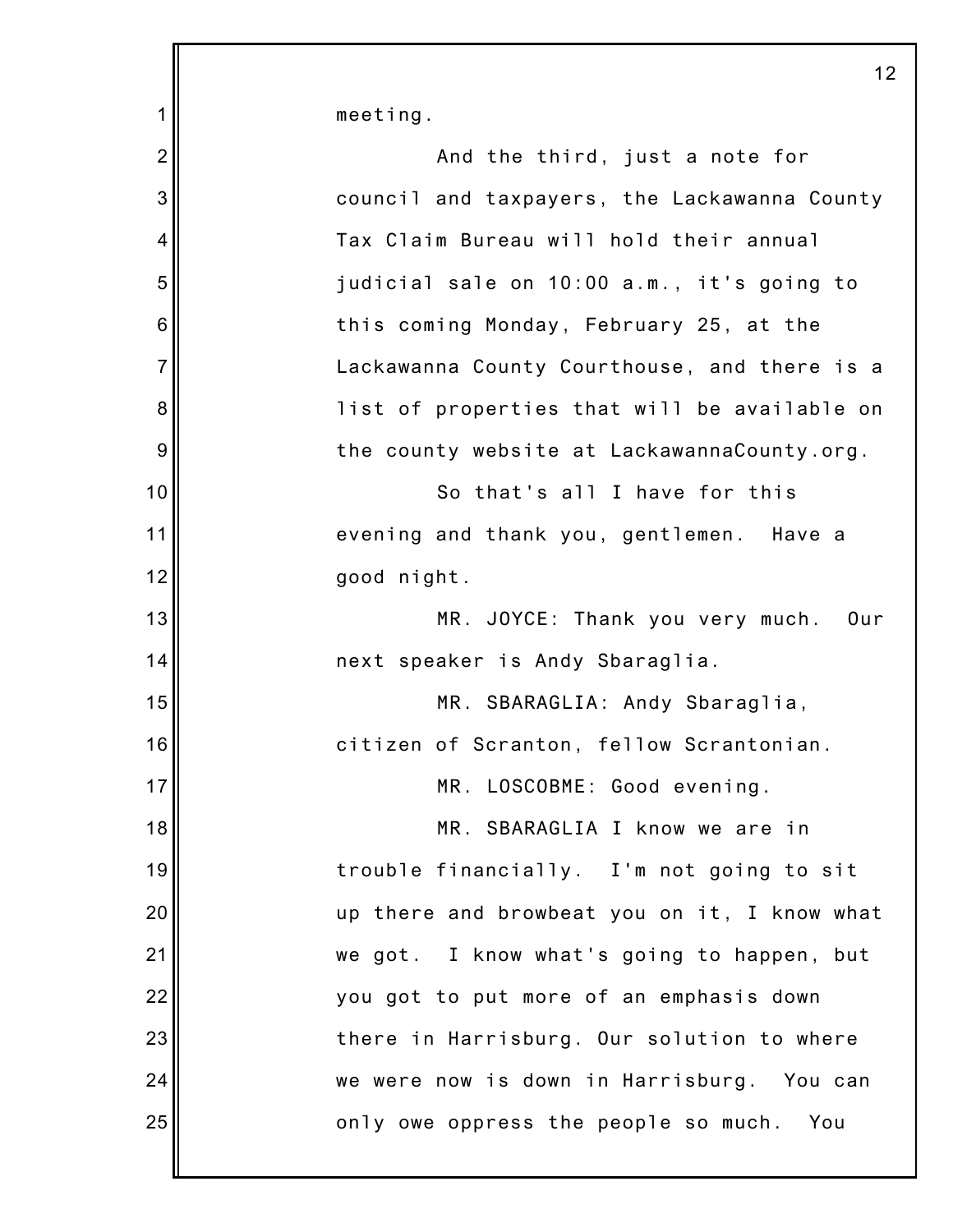can't keep looking for ways to increase revenue on the poor backs and for people that are there, that doesn't work too well. A lot of people are trying to get the heck out of Scranton. You got to get down to Harrisburg with our representatives.

1

2

3

4

5

6

7

8

9

10

11

12

13

14

15

16

17

18

19

20

21

22

23

24

25

We are 2-A city. Maybe there is a possibility we could start charging for fire service or police protection or one of these things just like we charge for picking up refuse. I mean, these nonprofits do pay electric, they pay sewer, okay? Of course they have their own trash haulers, but they do pay for things that they use, but they don't pay for fire protection and they don't pay for police protection. We have to be the great Santa Claus. The people in Scranton are actually Santa Claus to all of the nonprofits. Something's gotta be done. You got to get down or get our representatives down in Harrisburg and see what you can do. Maybe even -- I know we got a very young legislature, Blake and our two representatives are all first term, so hence, we are at a disadvantage down in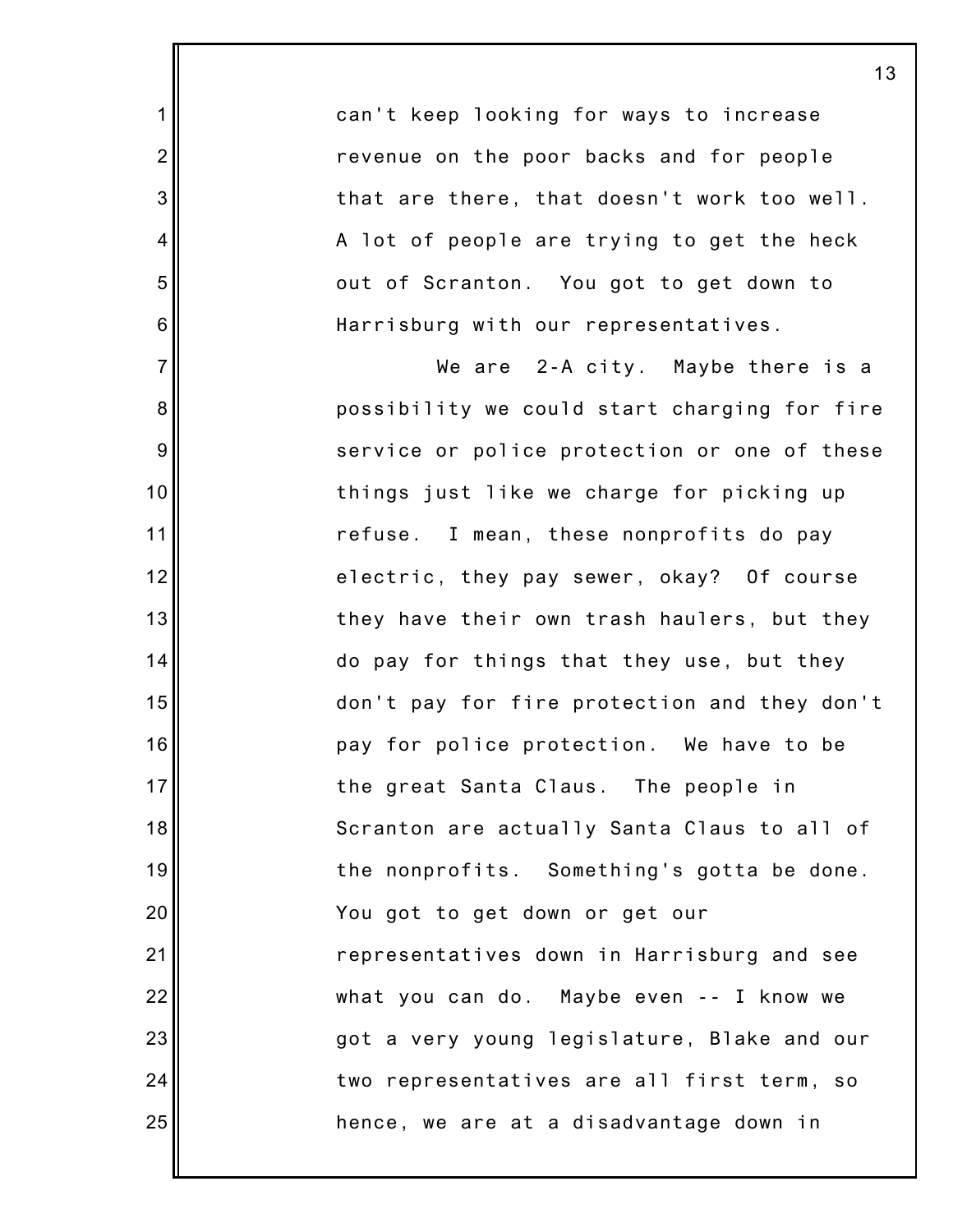Harrisburg, I know that, but common sense might prevail if you would explain that all of the cities are in the same boat, it's not only Scranton, but everyone is going down the tubes, and they are going to continue to go down the tubes unless some ways change.

1

2

3

4

5

6

7

8

9

10

11

12

13

14

15

16

17

18

19

20

21

22

23

24

25

We got to make an effort down there either to get the state to take over the schools, which would help us tremendously or some way where we can charge the nonprofits for police or fire protection or both. I mean, we are -- you and I know there is a 40 percent increase coming. Do you want a 40 percent increase? I don't think you do. I don't think anyone in the city does. You got to try to head it off.

That selling the Sewer Authority with their liabilities and this, that, whatever, I don't think we are going to get that much out of it. I didn't take a look at the audit. I assume you studied the audit to get some idea of what the Sewer Authority is worth, how much they owe, how much their vehicles are, because it's all in the audit.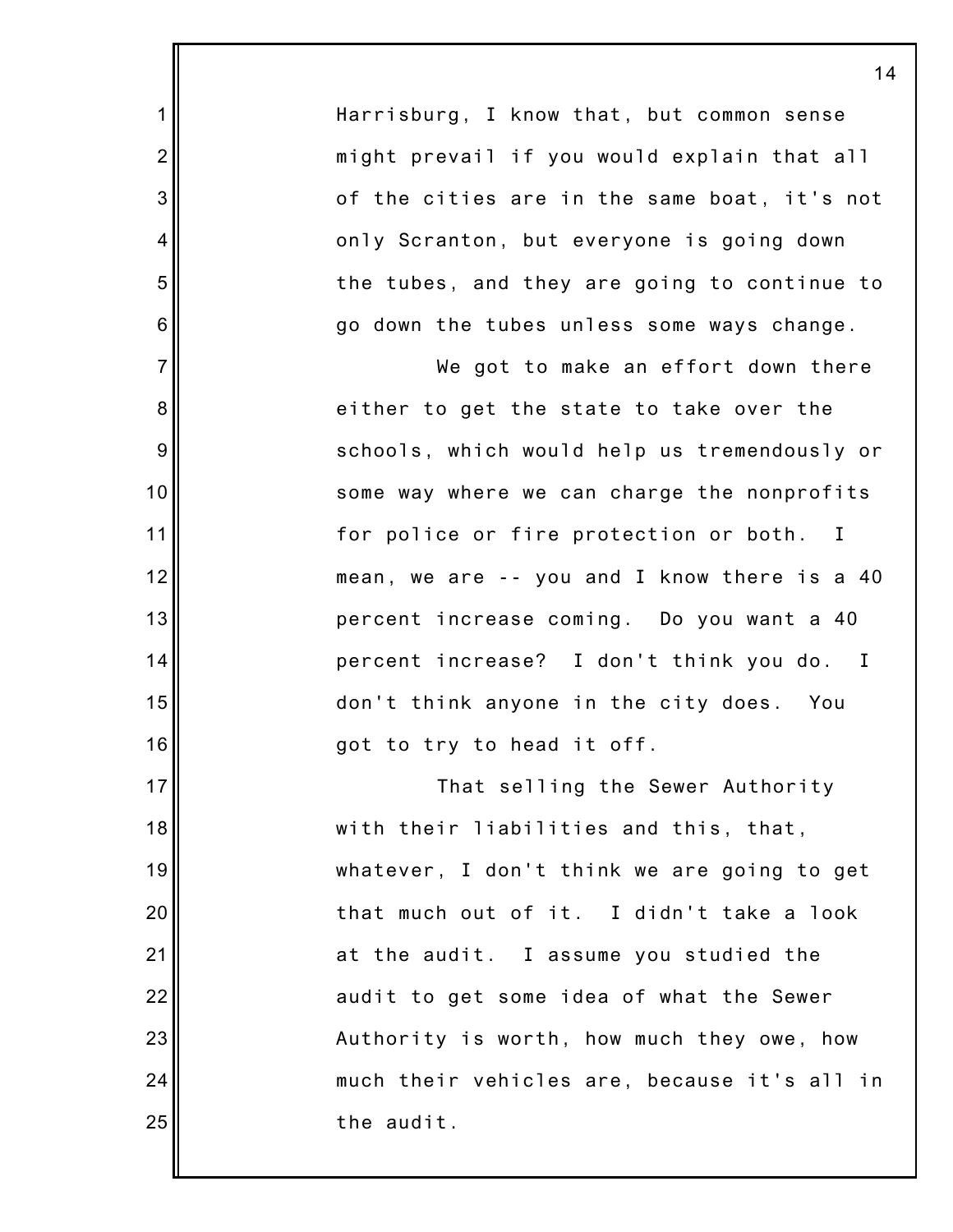|                  | 15                                           |
|------------------|----------------------------------------------|
| $\mathbf 1$      | Now, I need to have somebody go out          |
| $\overline{2}$   | there and I guess maybe to push, you have to |
| $\mathbf{3}$     | say it was done by somebody competent, but   |
| 4                | the audit points everything out. Just look   |
| 5                | at what's in the audit and then figure on    |
| $6\phantom{1}6$  | the liability for that 120 million is coming |
| $\overline{7}$   | off that would be split over 20 years or     |
| $\bf 8$          | something like that. You got to look at      |
| $\boldsymbol{9}$ | that and figure out what we can actually get |
| 10               | by selling the Sewer Authority and actually  |
| 11               | what will happen to the tax ratepayers when  |
| 12               | a private entity gets in there. You know,    |
| 13               | of course, when they get in there they will  |
| 14               | be under the state, they become an           |
| 15               | authority, not an authority, but -- in other |
| 16               | words, you would be like the PUC. I mean,    |
| 17               | the PUC, under the PUC, public utility       |
| 18               | commission, because they won't no longer be  |
| 19               | an authority.                                |
| 20               | Somewhere along the line we got to           |
| 21               | look at all of these things and try to head  |
| 22               | off that 40 percent increase in taxation     |
| 23               | that's coming up. I don't know if you can,   |
| 24               | but you got to make an effort now because    |
| 25               | really them months really fly by. We are     |
|                  |                                              |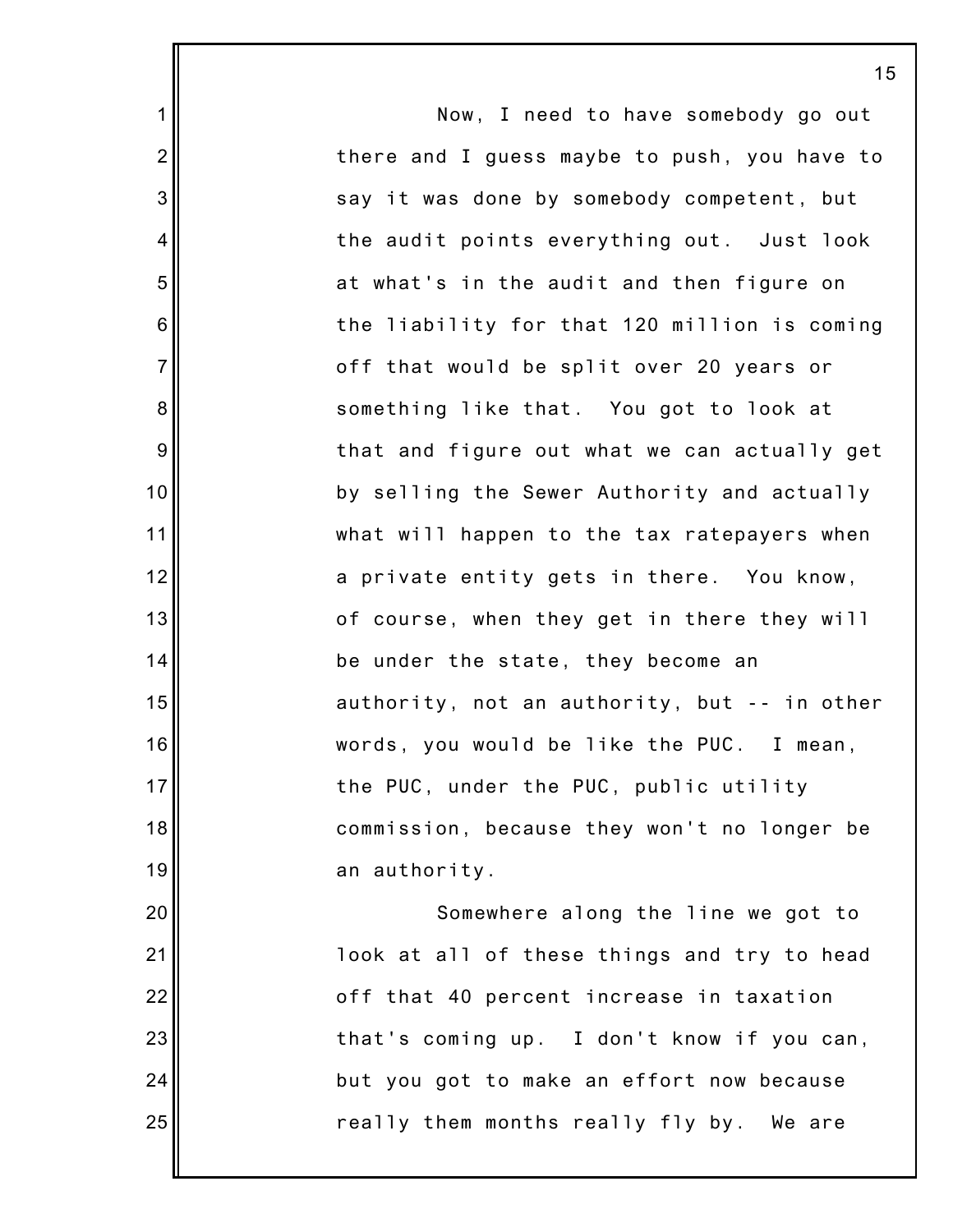|                | 16                                          |
|----------------|---------------------------------------------|
| $\mathbf 1$    | almost into March already.                  |
| $\overline{2}$ | And as far as the Parking Authority         |
| 3              | goes, you and I know it's a lost cause.     |
| 4              | Nobody would ever buy that Parking          |
| 5              | Authority. There is no way. It doesn't      |
| 6              | make sense. Why would you by something that |
| $\overline{7}$ | you can't even pay off the bonds? And their |
| 8              | figures, I don't know where they got them   |
| 9              | from, but we are going to be more in debt   |
| 10             | with that Parking Authority and nobody      |
| 11             | actually ever says we still have a Parking  |
| 12             | Authority authority. I told you long ago, I |
| 13             | would asked for their resignations. I would |
| 14             | have went out there and said, "Get the heck |
| 15             | out of here. What you did to the city is    |
| 16             | almost criminal."                           |
| 17             | I don't know if it is criminal, you         |
| 18             | would have to look, but certainly it was    |
| 19             | incompetence and to keep an authority in    |
| 20             | that's incompetent is ridiculous. You got   |
| 21             | to make an action. I mean, Mr. Joyce, I     |
| 22             | liked it when you told that guy from the    |
| 23             | business to retire. Of course they are all  |
| 24             | Democrats so you are not going to get too   |
| 25             | much on that. Thank you.                    |
|                |                                             |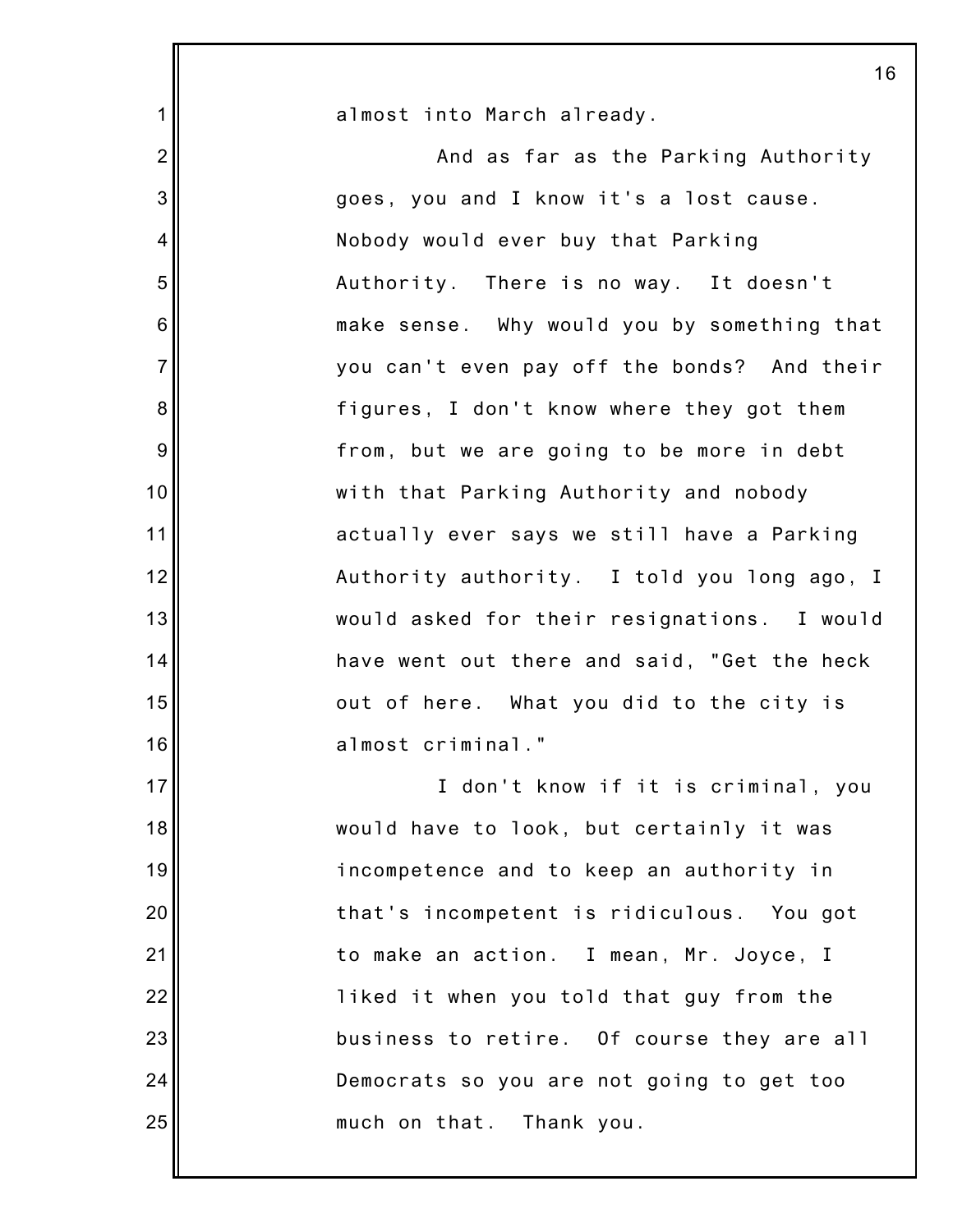|                 | 17                                           |
|-----------------|----------------------------------------------|
| 1               | MR. JOYCE: Thank you. Our next               |
| $\overline{2}$  | speaker is Ozzie Quinn.                      |
| 3               | MR. QUINN: Good evening.                     |
| 4               | MR. LOSCOMBE: Good evening.                  |
| 5               | MR. QUINN: My name is Ozzie Quinn            |
| $6\phantom{1}6$ | with the Scranton Taxpayers' Association,    |
| $\overline{7}$  | homeowner. May I give these to Jamie?        |
| 8               | Thank you. First, I want to send my wishes   |
| $9\,$           | to Janet Evans to get well. Janet works      |
| 10              | very hard in my opinion and she has taken a  |
| 11              | beating by the news media and blamed for a   |
| 12              | lot of things that it's not her fault. It's  |
| 13              | the Doherty's administration's fault, she    |
| 14              | and the rest of the majority up here have    |
| 15              | tried to turn this thing around and they are |
| 16              | trying to turn it around on you. I feel      |
| 17              | very sorry for you and I feel sorry for      |
| 18              | Janet tell for all of the stress that she is |
| 19              | under.                                       |
| 20              | I want to say that I want to thank           |
| 21              | Mr. Rogan for coming to our taxpayers'       |
| 22              | meeting two weeks ago. We spoke on some      |
| 23              | various issues in the city and Mr. Rogan did |
| 24              | very good job and that is being televised    |
| 25              | and anybody out there who wants to look at   |
|                 |                                              |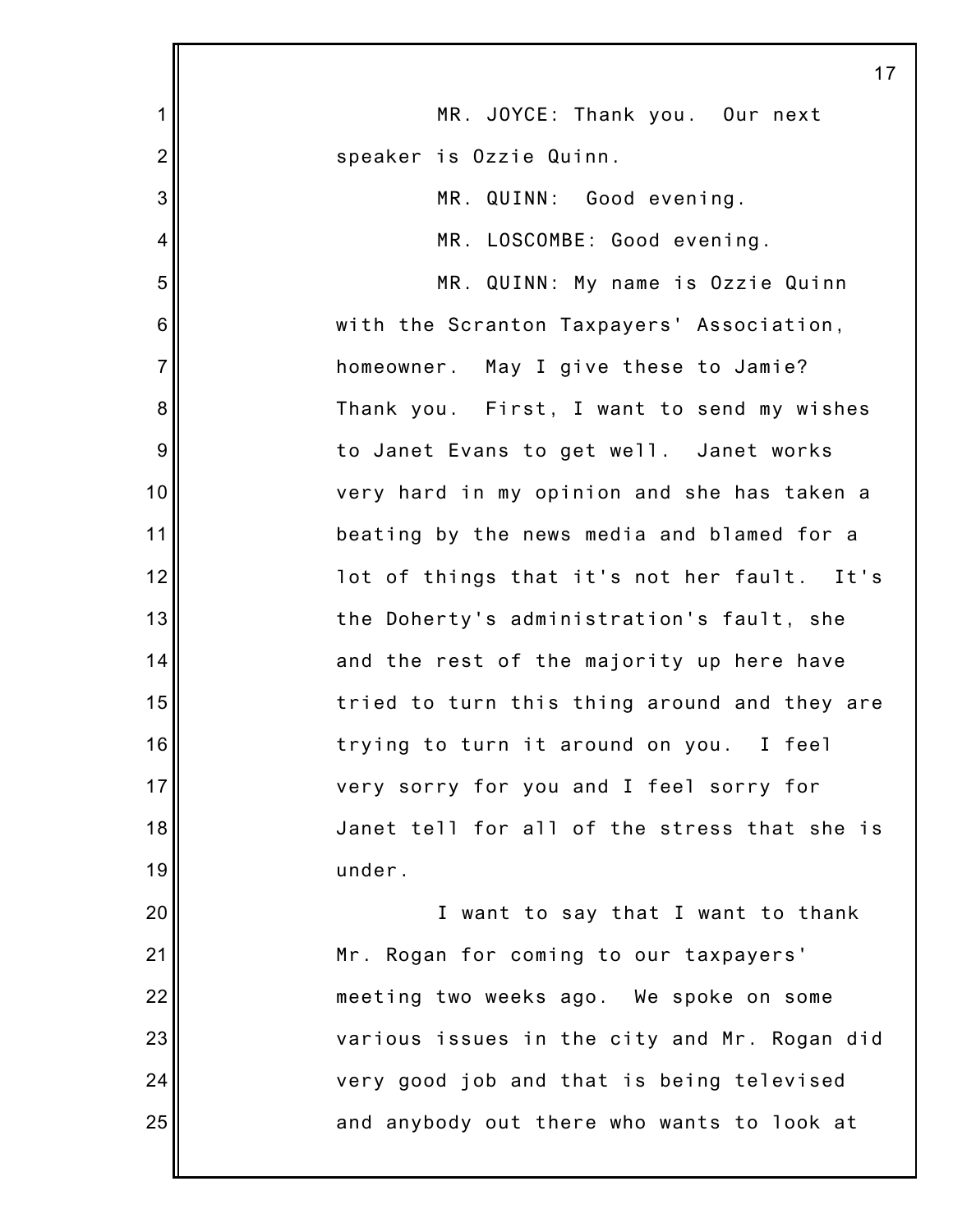|                  |                                              | 1١ |
|------------------|----------------------------------------------|----|
| $\mathbf{1}$     | the show, the taxpayers' program, go to ECTV |    |
| $\overline{2}$   | -- goggle ECTV schedule, ECTV schedule and   |    |
| $\mathbf{3}$     | you will get the dates and times and you     |    |
| 4                | will go and see that show over, okay? That   |    |
| $\mathbf 5$      | will be playing for all of February.         |    |
| $\,6$            | You know, in 1968 when the city and          |    |
| $\overline{7}$   | Dunmore ventured into that Sewer Authority,  |    |
| $\bf 8$          | okay, having former a board of directors     |    |
| $\boldsymbol{9}$ | voted on by Chase bond -- the Chase bond and |    |
| 10               | then in 1999 they had a management agreement |    |
| 11               | with Anglican American who then a subsidiary |    |
| 12               | of America Waters Association took over the  |    |
| 13               | management and in 1999 and 2004 the city and |    |
| 14               | the Sewer Authority bailed out of agreement  |    |
| 15               | and they went before the Court, Anglican     |    |
| 16 <sup>1</sup>  | American, and they won a judgment against    |    |
| 17               | the city for \$8 million, which the city had |    |
| 18               | to pay. Mayor Doherty went down to           |    |
| 19               | Mr. Barrett at the Sewer Authority.<br>Gene  |    |
| 20               | Barrett is a good friend of mine, personal   |    |
| 21               | friend of mine, and I know him for many,     |    |
| 22               | many years in OECD and he has done a lot of  |    |
| 23               | good public service, however, he signed an   |    |
| 24               | agreement which you have in front of you     |    |
| 25               | with Mr. Doherty and it's witnessed by one   |    |
|                  |                                              |    |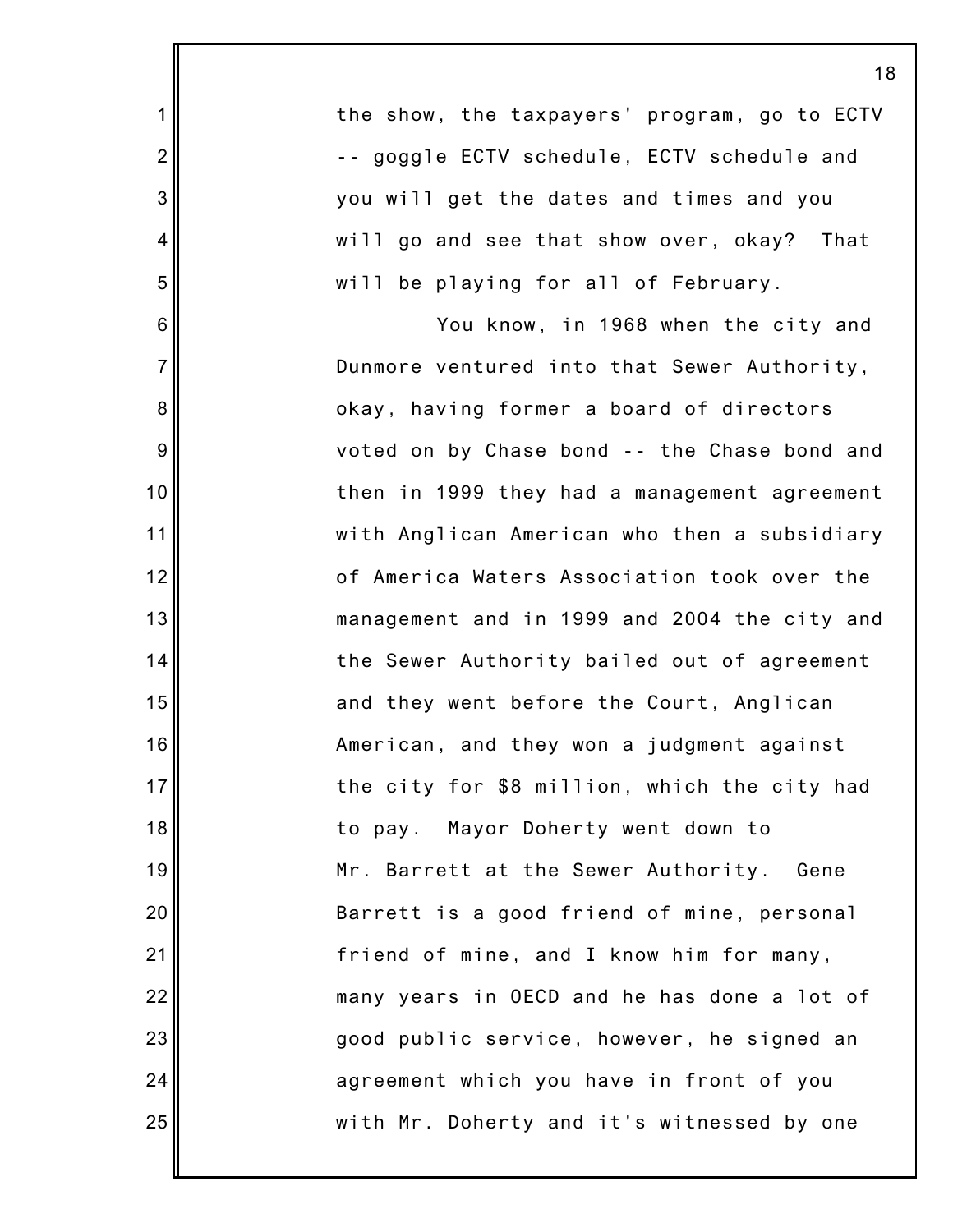person. It's a global agreement to sell the Sewer Authority off, all right, and for \$8 million the Sewer Authority borrowed the \$8 million from a bank, paid off the Dunmore judgment and paid off the City of Scranton judgment and we are left holding the bag. He did not come to city council for any approval.

1

2

3

4

5

6

7

8

9

10

11

12

13

14

15

16

17

18

19

20

21

22

23

24

25

Now, the Home Rule Charter unequivocally says that Section 502 that he has to come to the city council, the council, for any ordinance of legislation or resolution. He just unequivocally went down there and signed that agreement. Can you imagine that, without anybody knowing? You people did in the even know that. Nobody knew that on city council, and he said -- he says the only thing that the Sewer Authority, the city council has the power now, I give them the power to -- we have the power to appoint board members. Of course, he appoints the board members for your verification or second, okay? Now, come on. What do we have a

Home Rule Charter for? I would talk to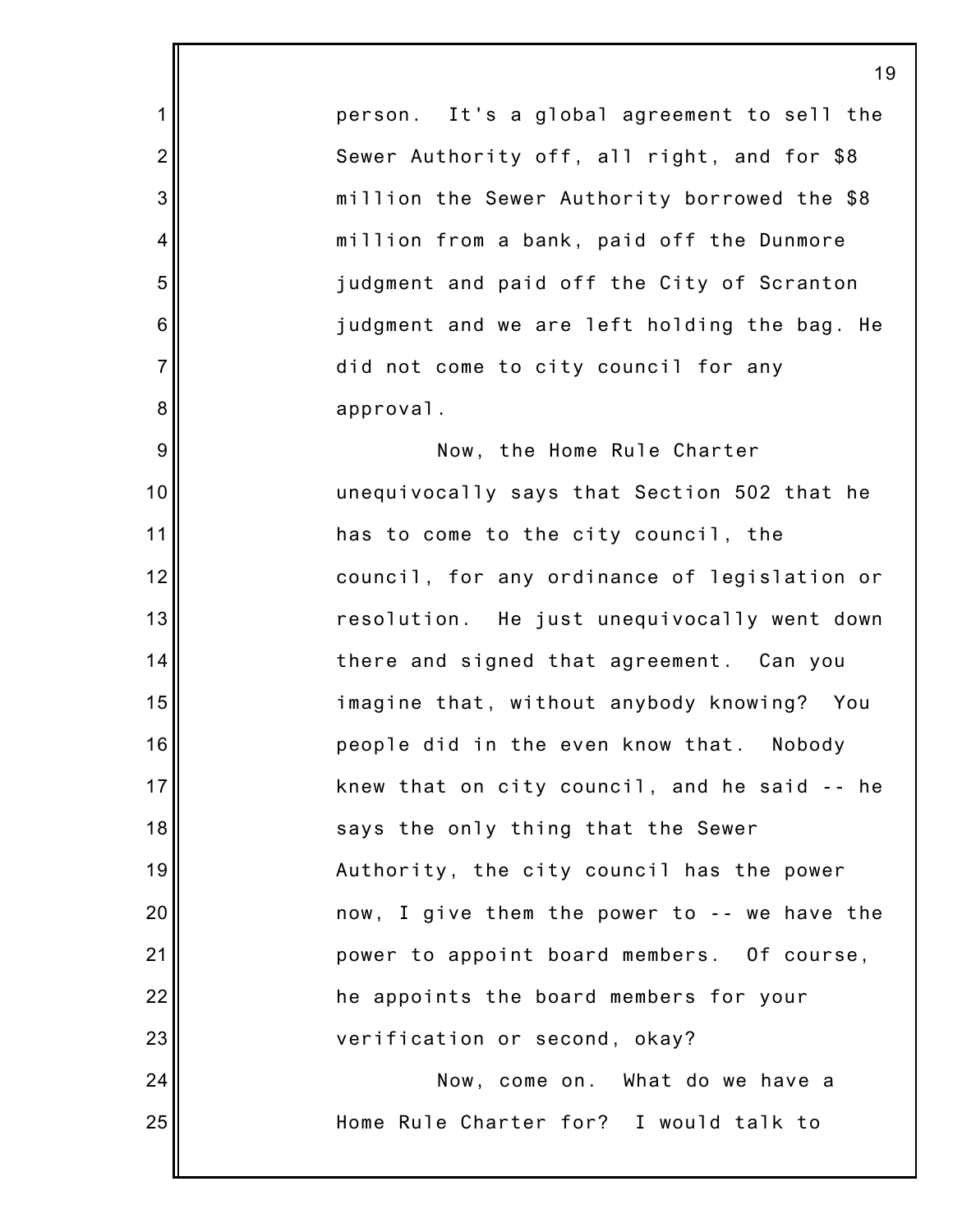|                | 20                                           |
|----------------|----------------------------------------------|
| 1              | Mr. Hughes because I think this here whole   |
| $\overline{2}$ | thing is void. This whole agreement that's   |
| 3              | going on from day one if someone challenges  |
| 4              | -- if somebody with any money ever           |
| 5              | challenged the Court we are going to be in a |
| 6              | lot of trouble. There is no doubt about it.  |
| $\overline{7}$ | The PUC, when he did it I called the         |
| 8              | PUC up and I asked them, "What can be done?  |
| 9              | What's going on here? He didn't go to city   |
| 10             | council?"                                    |
| 11             | The PUC again says to me                     |
| 12             | unequivocally "We have doing to do with the  |
| 13             | municipal authorities. It's not a public     |
| 14             | utility, the Sewer Authority. It's not a     |
| 15             | public utility."                             |
| 16             | I read now where they have get               |
| 17             | approval to sell it, okay? Now, I don't      |
| 18             | know where this is coming from. I guess      |
| 19             | it's factual or it wouldn't be printed       |
| 20             | maybe, but the fact is that I was told by    |
| 21             | the lawyer that the PUC says nothing to do   |
| 22             | with --they couldn't do nothing -- they      |
| 23             | couldn't do anything in regard to what       |
| 24             | Mr. Doherty did by taking -- taking out a    |
| 25             | loan through the Sewer Authority for \$8     |
|                |                                              |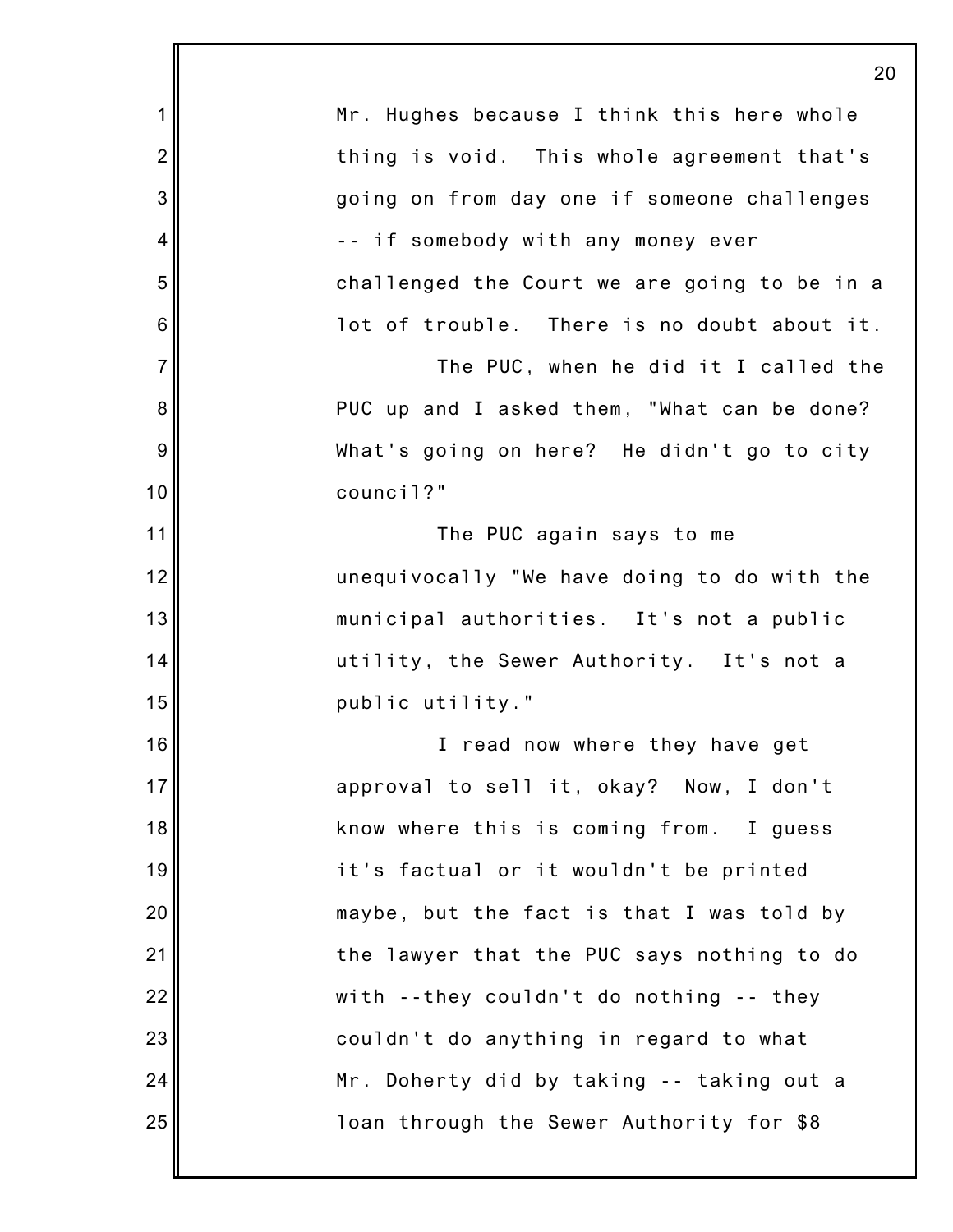|                | 21                                           |
|----------------|----------------------------------------------|
| $\mathbf 1$    | million to pay off that judgment. I think    |
| $\overline{2}$ | -- I hope you people look into it and find   |
| 3              | out what's going on here because it's a sham |
| 4              | and it's a shame and it's deceptive and it's |
| 5              | put us in a very precarious position for a   |
| 6              | further lawsuit in the City of Scranton.     |
| $\overline{7}$ | Thank you very much.                         |
| 8              | MR. JOYCE: Thank you. Our next               |
| 9              | speaker is Dave Dobrzyn.                     |
| 10             | MR. DOBRZYN: Good evening, Council.          |
| 11             | Dave Dobrzyn, resident of the Scranton.      |
| 12             | Chief troublemaker at large.                 |
| 13             | MR. JOYCE: Good evening.                     |
| 14             | MR. DOBRZYN: First of all, once              |
| 15             | again, I would like to express support for   |
| 16             | what council has gotten done during this     |
| 17             | term, and I would also like to try to        |
| 18             | influence everybody to run again, as many as |
| 19             | can, hopefully we won't have a health issue  |
| 20             | or something involved there, but the job is  |
| 21             | only partially done and if you can take it,  |
| 22             | please do it because who knows what you will |
| 23             | get next time.                               |
| 24             | We missed the big opportunity here,          |
| 25             | we should have bargained with that mayor's   |
|                |                                              |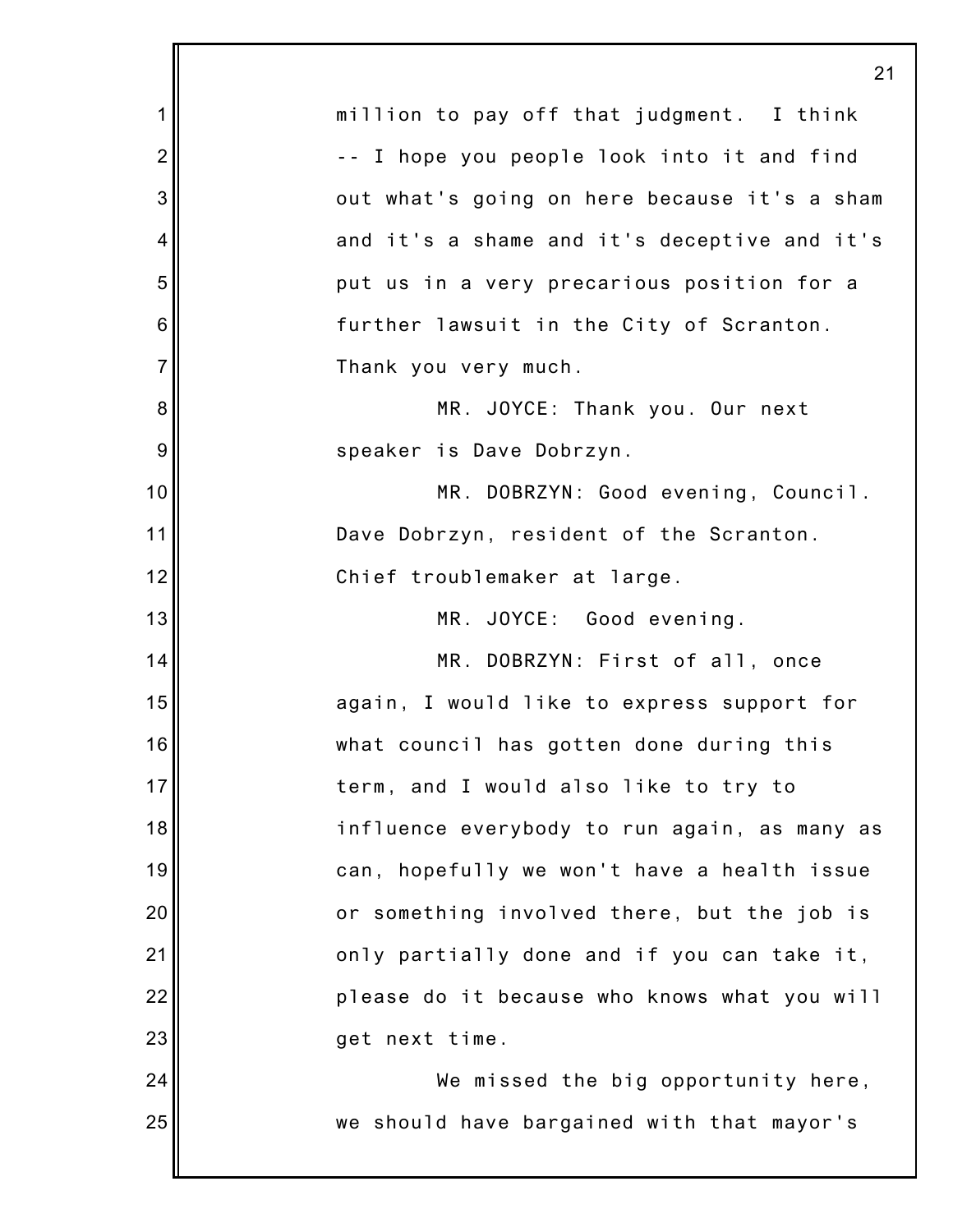race for it term of two limit, two-term limit. It just got passed. We always seem to have some kind of crises going on here, but none of us walk on water. There is good and bad in everybody and I'm not talking about legislative side I'm talking about administrative side. It's the power is too concentrated there and people run out of ideas and their ideas don't work and then it just gets to be enemies of the glorious revolution instead of, you know, getting something done that need to be done the way it needs to be done.

1

2

3

4

5

6

7

8

9

10

11

12

13

14

15

16

17

18

19

20

21

22

23

24

25

And once again, I would like to call on a -- for a tax exempt -- a Commission on tax exempts. We really have to -- how many are too many, and I'll go to the bottom of my little note page here because Senator Blake is looking up some type or pushing some type of -- what is it, constitutional amendment maybe to ban towns from refusing tax exemptions and now Scranton Times had an editorial the other day on this, it said 20 percent. Well, we are at 33 or 35 percent and how much is too much? And it's just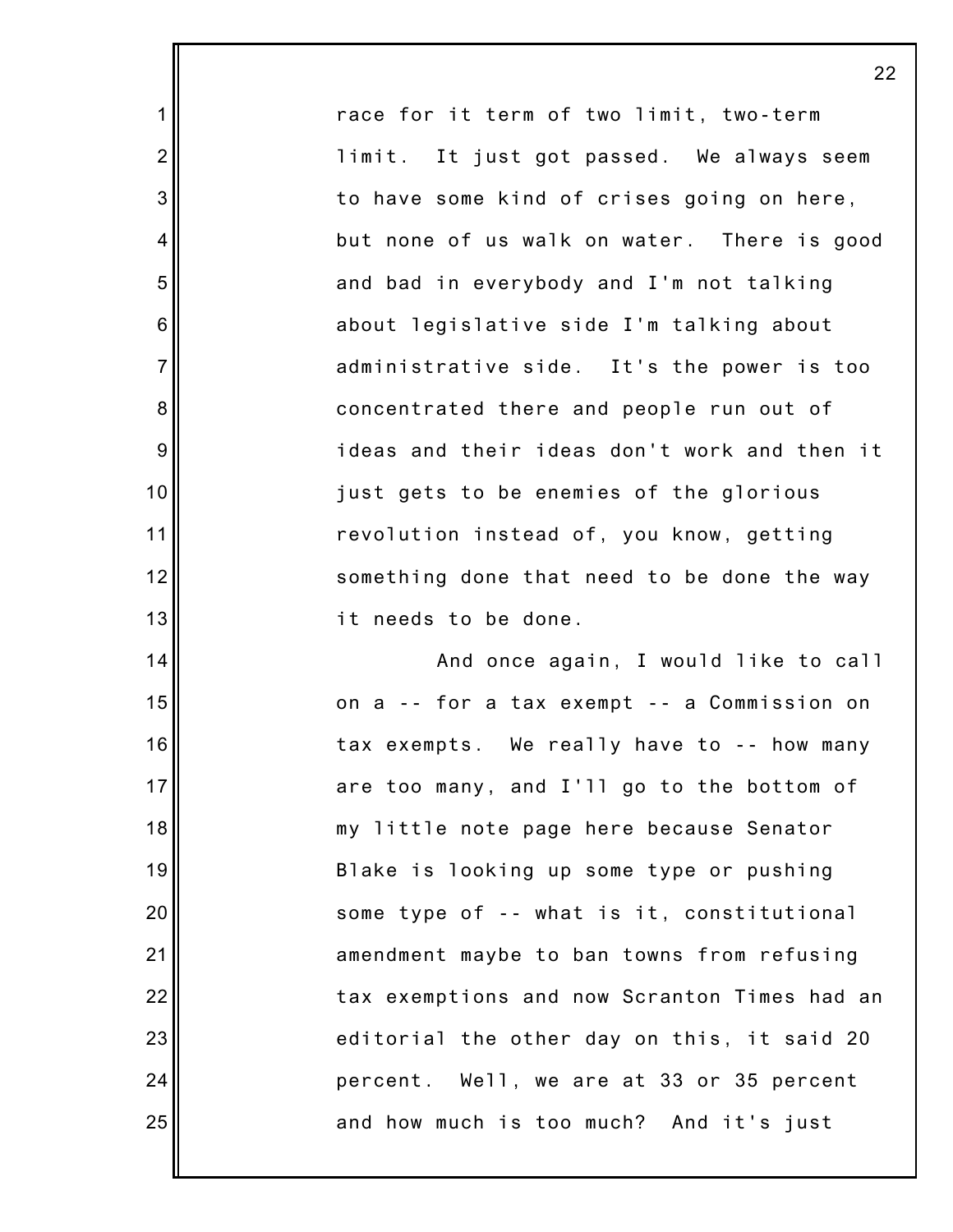ashame but it's going to drain our tax base and as you know every year you people makeup the budget if you take what we would be paid in taxes on tax exempts, and not all of them are nonprofits, we would definitely have our budget hole filled, so we really need to emphasize this and then to lobby people like Senator Blake because I think it's getting a little wrong-sided there.

1

2

3

4

5

6

7

8

9

10

11

12

13

14

15

16

17

18

19

20

21

22

23

24

25

And I have been noticing in the courts when I walk poochie TVs are no longer accepted by DPW by law. Computer screens are no longer accepted, electronics are no longer accepted and tires haven't been for a number of years and they are piling up in the courts, so if we could get somebody to start paying attention to that maybe put a warning, you know, make a list that says, "This is not an acceptable solution to disposing the tires," before they wind up on my lawn. I don't need them.

Okay, now up in Crown Avenue, and I talked to people down the street now three blocks at a local store and there is a lot of animals being abandoned and maybe people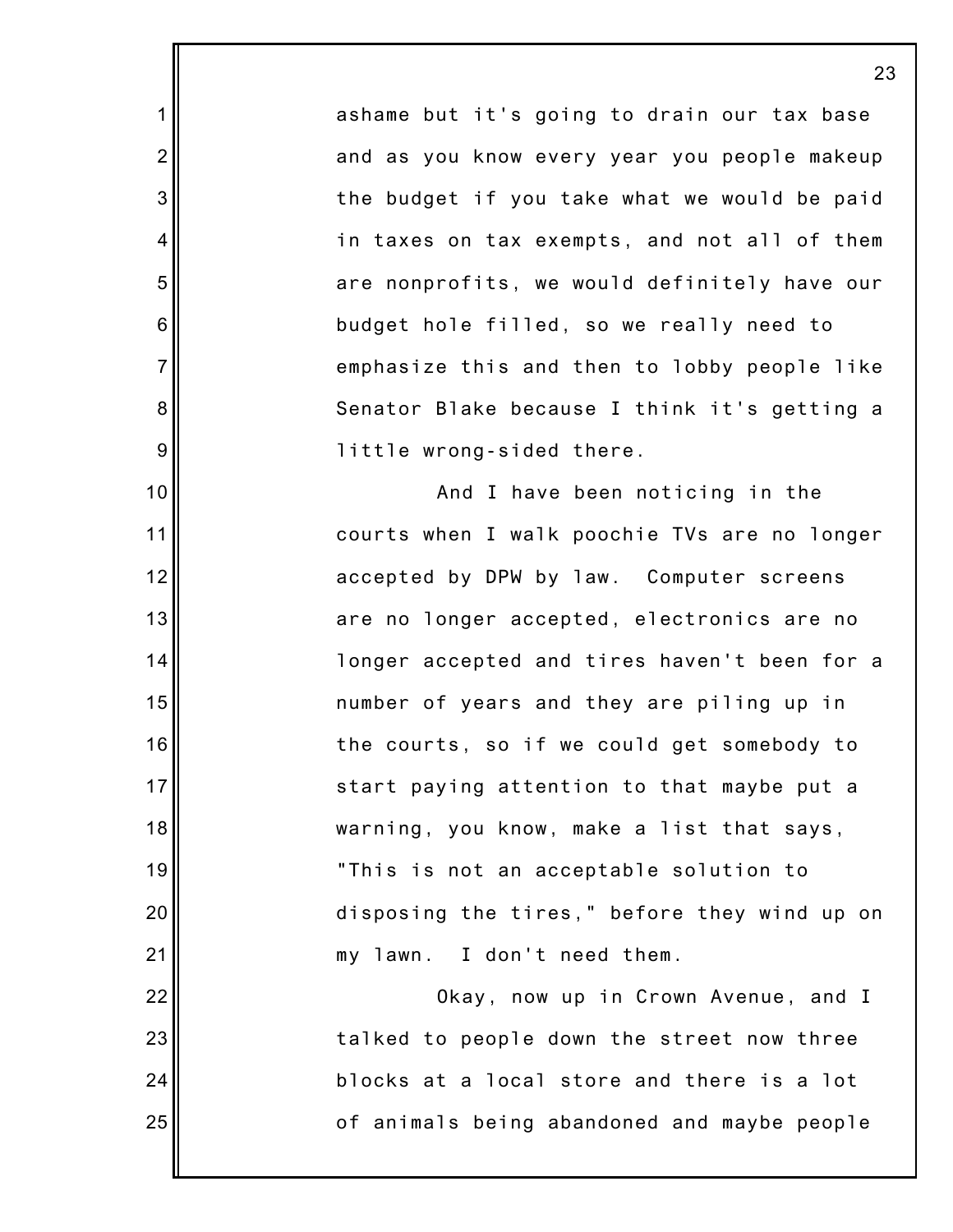put them out after they lose their apartment or they can't find a place for them to go, and there is a low cost neuter clinic EPAA, they do it up at Griffin Pond Animal Shelter, it's \$60 and the number is a 570-994-5846 and I might note that the city seems to be spending a lot of money on this so, please, have your animal neutered and then even if you did abandon the thing, which is the wrong thing to do in the first place, they won't be reproducing.

1

2

3

4

5

6

7

8

9

10

11

12

13

14

15

16

17

18

19

20

21

22

23

24

25

And on this Sewer Authority and the parking meters and so forth, I think no large deals for right now. Have it appraised, have it audited and let's get it straightened out, but that's -- I didn't vote for anybody to go privatizing. Unfortunately, Chris Kelly gets the golden parrot award this week because once again because Janet has to read off the proposals of the administration and these authorities somehow she is listed as a supporter of it and I don't think that's the case. I haven't talked to her about it, and she probably has too many people to talk to in a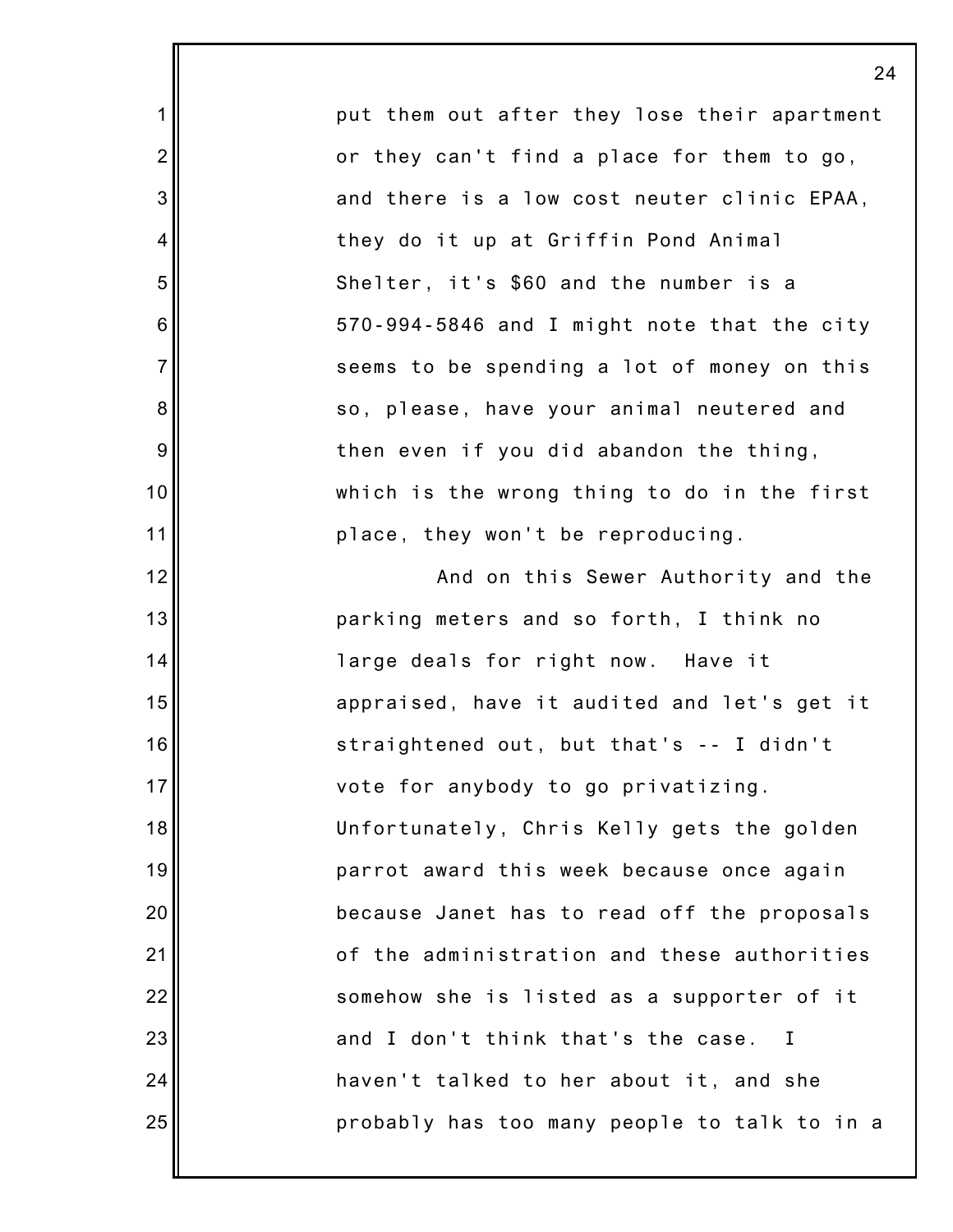week every week, but the point being that these were bad ideas to begin with and they are not going to get any better. They are not going to get any better. We have -- we just need to stay the course and taxes have to go up and that's the way it is and then it's time for everybody to wake up and get involved.

1

2

3

4

5

6

7

8

9

10

11

12

13

14

15

16

17

18

19

20

21

22

23

24

25

Once again, another golden parrot for Harry Reid, he did change the filibuster rules, one senator gets to dictate more power than the president and we have Chuck Hagle, I always liked him as a Republican and I thought he would make a great president, but a lot of people don't think so, so they are filibustering. We don't have a Secretary of Defense, we have NATO negotations and all this week, but nothing is being done, so bawk, bawk, Harry, I'm just wild about Harry. Have a good night. MR. JOYCE: Thank you. You, too.

Our next speaker is Doug Miller.

MR. MILLER: Good evening, Council. Doug Miller, Scranton.

MR. JOYCE: Good evening.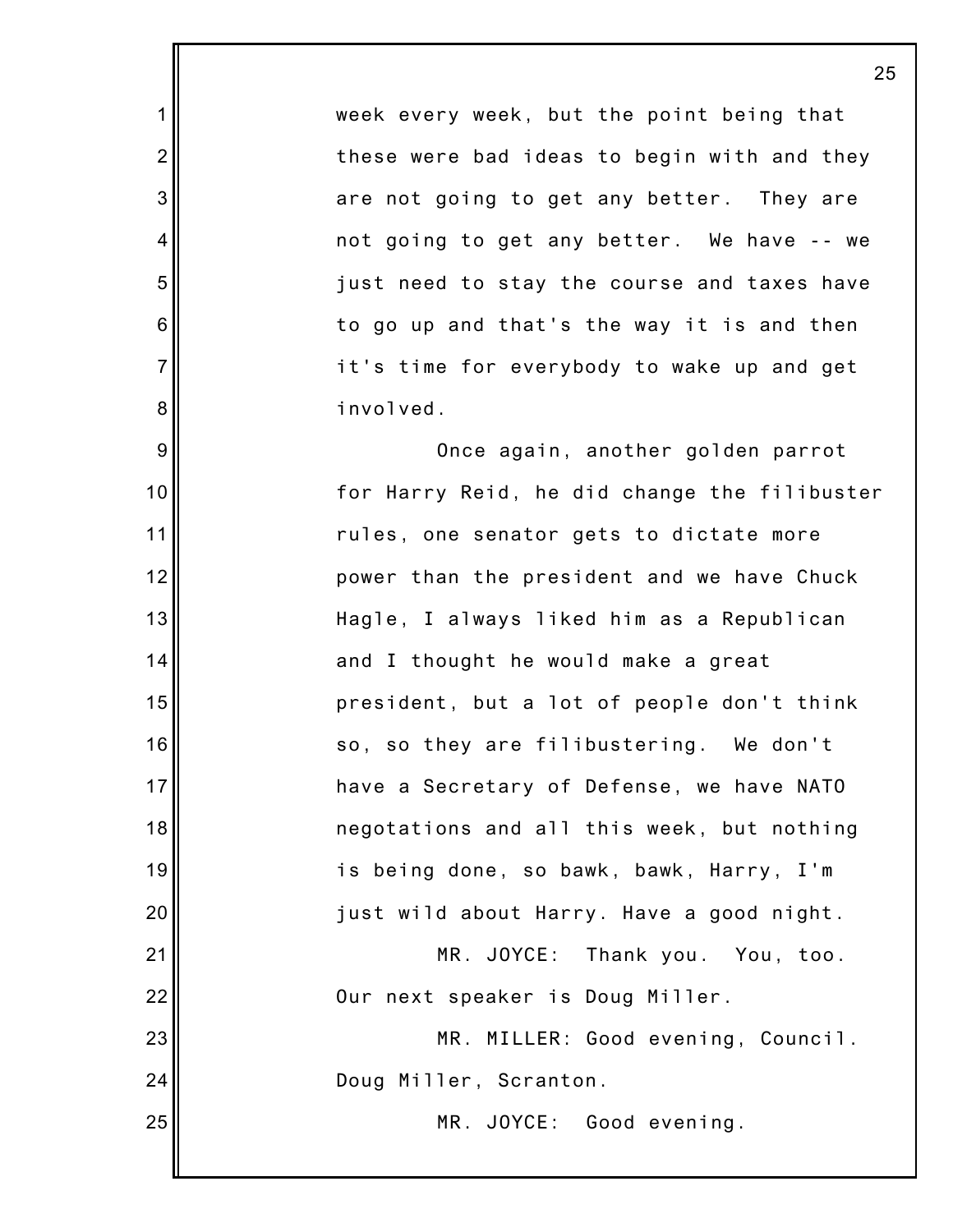|                | 26                                           |
|----------------|----------------------------------------------|
| $\mathbf{1}$   | MR. MILLER: Before I get into my             |
| $\overline{2}$ | issues tonight I just wanted to take a brief |
| 3              | moment just to express my condolences to the |
| $\overline{4}$ | family of Ms. Diane Marinchak, a West        |
| 5              | Scranton teacher who passed away suddenly    |
| 6              | the last few days and certainly is going to  |
| $\overline{7}$ | be missed in the West Side community, made a |
| 8              | tremendous impact on the lives of many       |
| 9              | students through the years and she was quite |
| 10             | instrumental in many community engagements,  |
| 11             | particularly here yearly cleanup efforts     |
| 12             | over at Fellows Park. She was never a        |
| 13             | teacher of mine, but over my four years at   |
| 14             | the high school I did get to know her and I  |
| 15             | did work with her on a few of these cleanups |
| 16             | and she truly will be missed and just if we  |
| 17             | keep the family in our prayers tonight.      |
| 18             | Moving on, I wanted to ask tonight           |
| 19             | it we can get an update on the Linden street |
| 20             | Bridge, I know that this has been ongoing    |
| 21             | for quite some time now. This is going back  |
| 22             | to when Mr. Brazil was still head of DPW and |
| 23             | I know that PennDOT and other officials were |
| 24             | going to take a look at it and I don't know  |
| 25             | if we have any update at this point.         |
|                |                                              |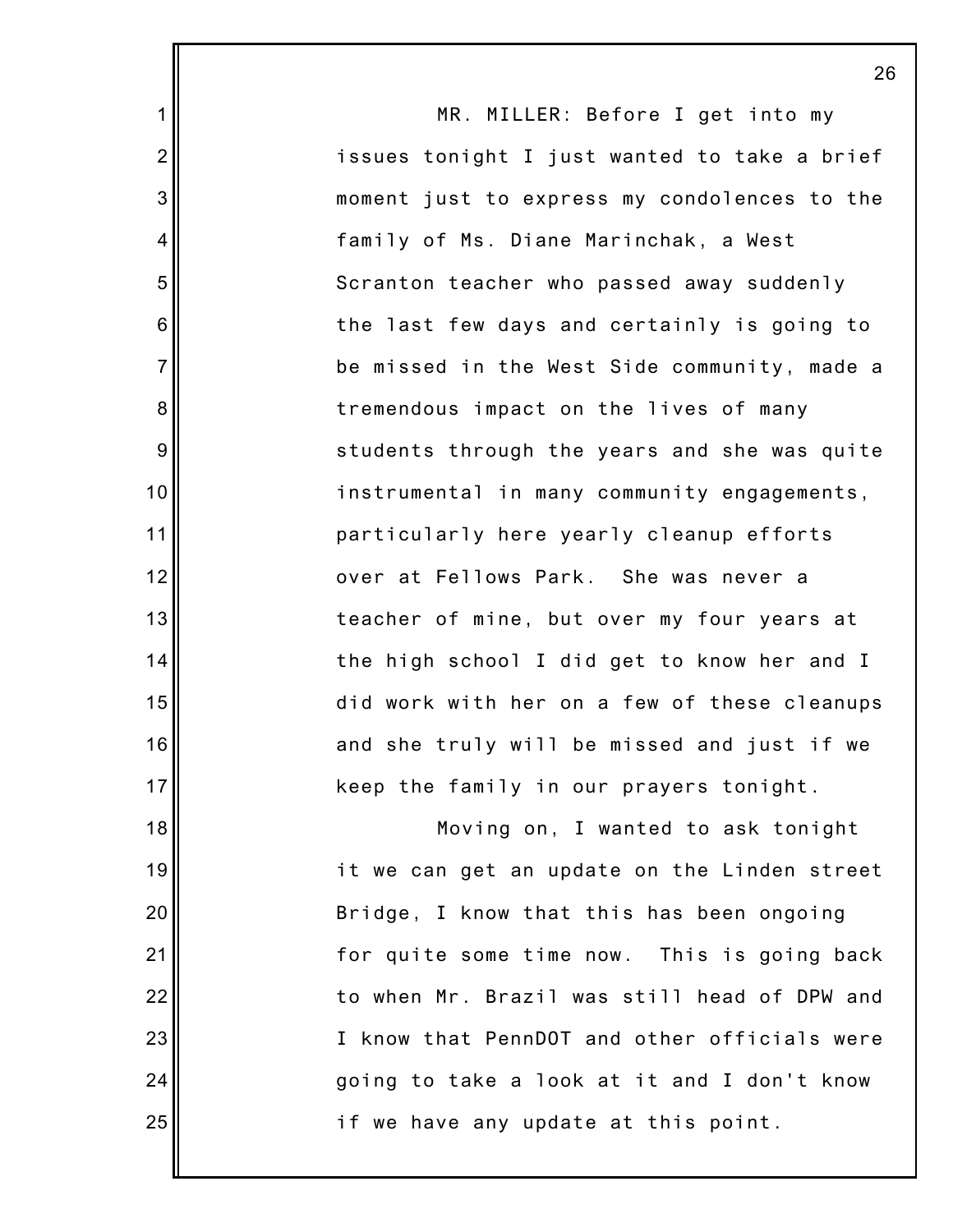|                 | 2                                            |
|-----------------|----------------------------------------------|
| 1               | MR. ROGAN: I spoke to PennDOT I              |
| $\overline{2}$  | believe it was two or three weeks ago and    |
| 3               | the last update I had they were just working |
| 4               | on one or two last things regarding fiber    |
| 5               | optic cables that were underneath the bridge |
| $6\phantom{1}6$ | and with the railroad company as well, but   |
| $\overline{7}$  | they do expect that project to be finished   |
| 8               | before the end of the year. I will           |
| 9               | follow-up with them again next week.         |
| 10              | MR. MILLER: Okay. Appreciate it.             |
| 11              | It's my understanding that the last few      |
| 12              | weeks the situation over there has gotten a  |
| 13              | little worse in the terms of the condition   |
| 14              | of that bridge and, you know, I would hate   |
| 15              | to see us have another, you know, Rockwell   |
| 16              | Avenue bridge situation on our hands where   |
| 17              | it's tied up for quite some time and         |
| 18              | interferes with people trying to commute     |
| 19              | daily.                                       |
| 20              | MR. LOSCOMBE: Mr. Miller?                    |
| 21              | MR. MILLER: Yes.                             |
| 22              | MR. LOSCOMBE: Are you referring to           |
| 23              | the West Lackawanna Avenue bridge?           |
| 24              | MR. MILLER: I'm sorry, yeah. I'm             |
| 25              | sorry, the West Lackawanna Avenue bridge.    |
|                 |                                              |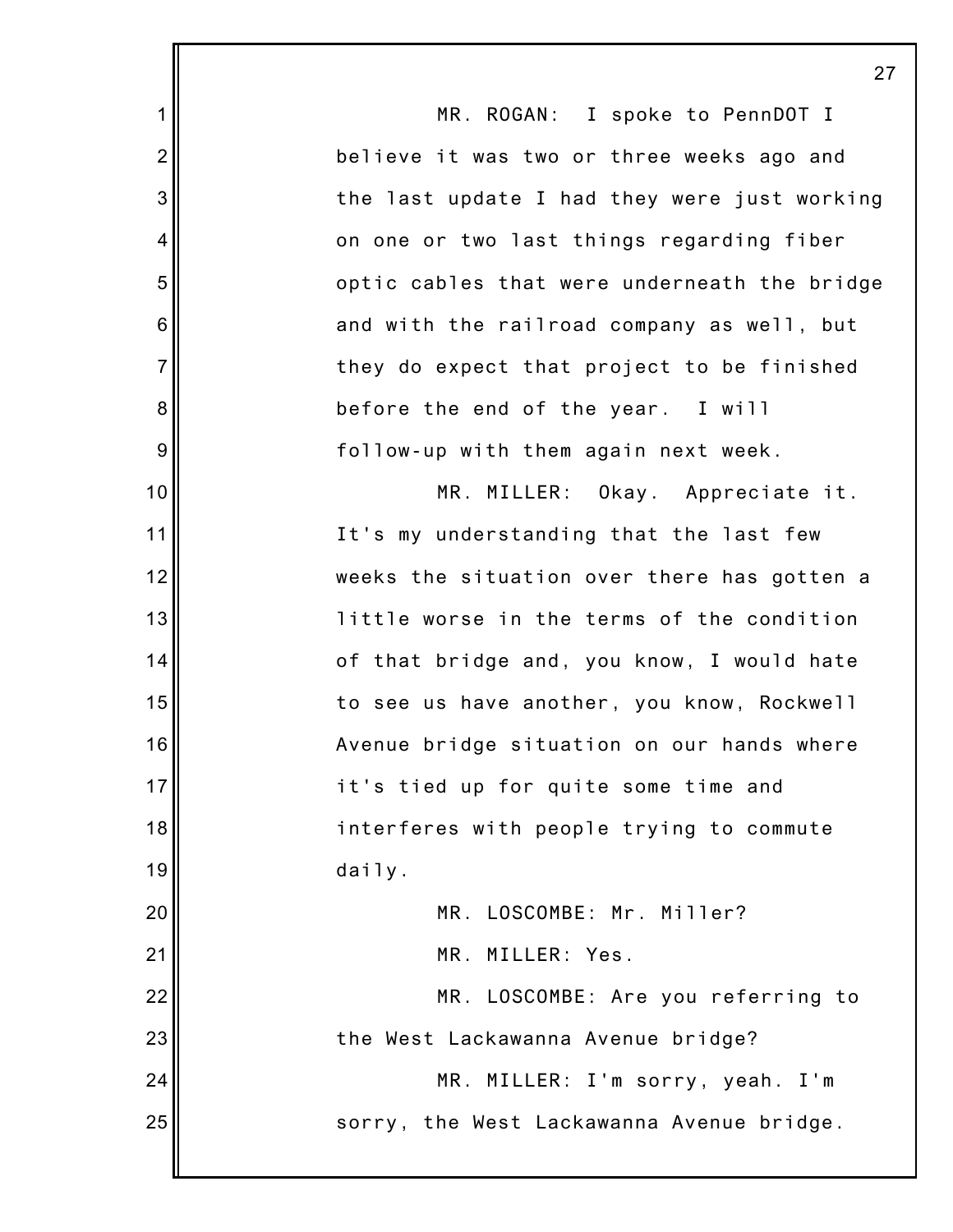|                | 28                                           |
|----------------|----------------------------------------------|
| 1              | MR. LOSCOMBE: Yes, I actually was            |
| $\overline{2}$ | over their the other day and took some new   |
| 3              | photographs, that section is just about      |
| $\overline{4}$ | ready to go down.                            |
| 5              | MR. MILLER: I apologize.                     |
| 6              | MR. ROGNA: Yeah, I'd assumed that's          |
| $\overline{7}$ | the one you were talking about.              |
| 8              | MR. MILLER: With all the bridge we           |
| 9              | have out in this town it's hard to keep      |
| 10             | track.                                       |
| 11             | MR. ROGAN: Lucily -- if Linden went          |
| 12             | back us in West Side would have a tough      |
| 13             | commute.                                     |
| 14             | MR. LOSCOMBE: I know, I was going            |
| 15             | to say, I know Mr. Rogan addressed it last   |
| 16             | week or the week before about the Linden     |
| 17             | Street bridge and that's why I --            |
| 18             | MR. MILLER: Yeah. No, thanks, Jack,          |
| 19             | for correcting me on that. In regards to     |
| 20             | the parking meter issue that we have         |
| 21             | ongoing, as I have been stating for the last |
| 22             | few weeks it's my only hope had that a       |
| 23             | decision will be made that certainly solves  |
| 24             | the issue once and for all. You know, this   |
| 25             | morning's paper we saw that with projections |
|                |                                              |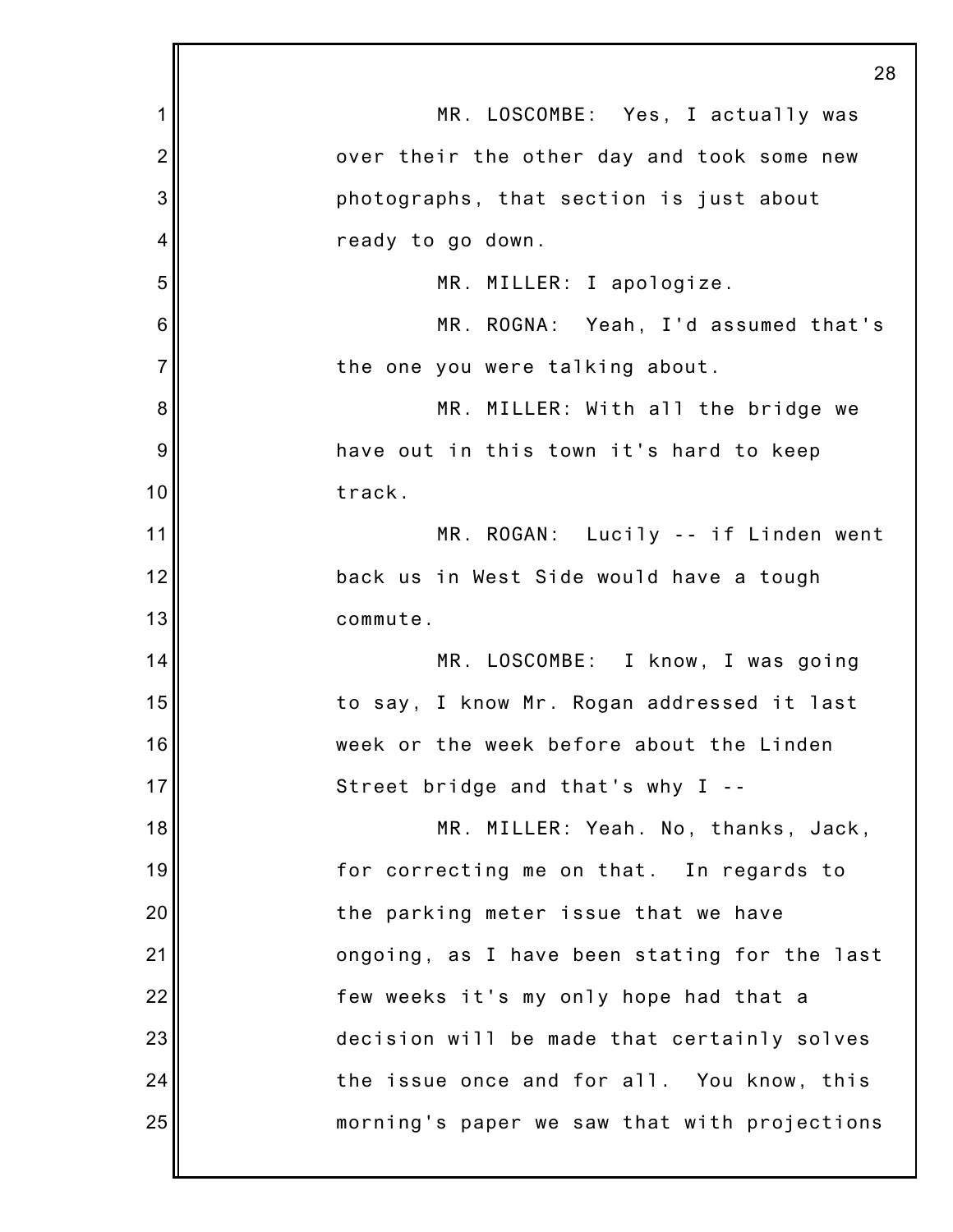they are projecting that we may be between 300 and 500,000 thousand dollars short in revenue and certainly we know that the outcome would be that the city would be on the hook for those payments and that's something we are trying to avoid and that's why I think we are looking at some sort of innovative way to generate new sources of revenue so that we avoid placing that burden on the taxpayers.

1

2

3

4

5

6

7

8

9

10

11

12

13

14

15

16

17

18

19

20

21

22

23

24

25

You know, Mr. Sbaraglia earlier tonight spoke about the potential of seeing a 40 percent tax increase. Well, if we don't come up with some sort of the plan to generate revenue I think you are looking at well beyond the 40 percent tax increase and that certainly something that we don't want to have to deal with.

Mr. Ellman brought up a point tonight, and I normally don't address the criticism and things like that, but there was I guess a letter to the editor I was made aware of yesterday and it did refer to myself campaigning, supposedly campaigning from the podium. Mr. McCormick claimed that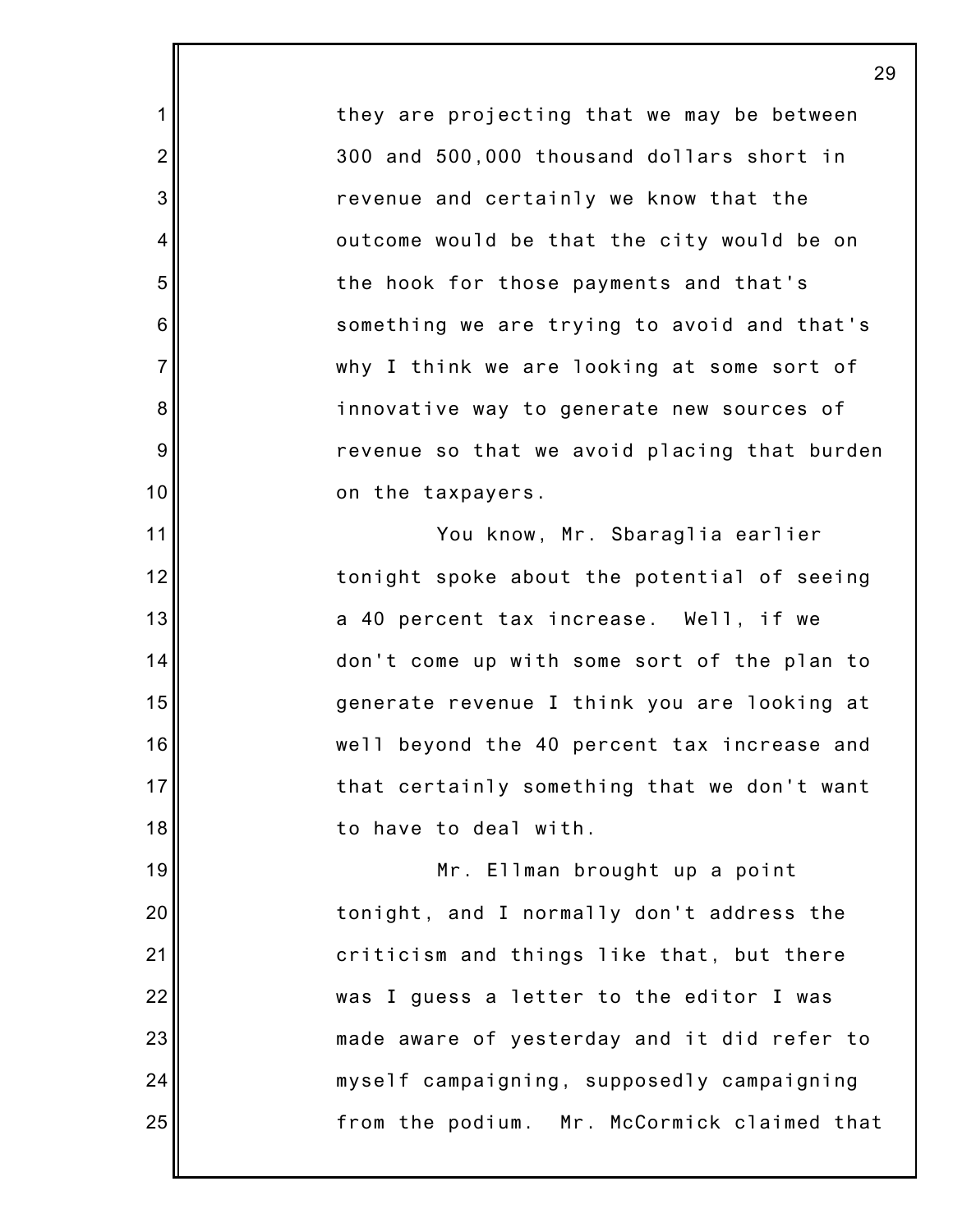I campaign from the podium and lay out my agenda every week. Anybody that knows me quite well knows that I come to these meetings every week and I have done so for close to 12 years now. I'm not an individual that you only see here every four years around election time. I believe that would be the difference between myself and any other individual or any other candidate that may seek an office. I think it's pretty safe to say that all of the candidates that are you think for office, whether it's council, school board, mayor, I probably have been coming to these meetings a lot longer than any of them and that's something I'm very proud of because it shows one thing, it shows a commitment to the city and not that I'm someone who campaigns every year from the podium. I'm here every week in your face, I raise my issues and it's not a secret. So to Mr. McCormick, you know, when you want to make statements, you know, talk factual information. You know, you see me

here every week, you know this podium is

1

2

3

4

5

6

7

8

9

10

11

12

13

14

15

16

17

18

19

20

21

22

23

24

25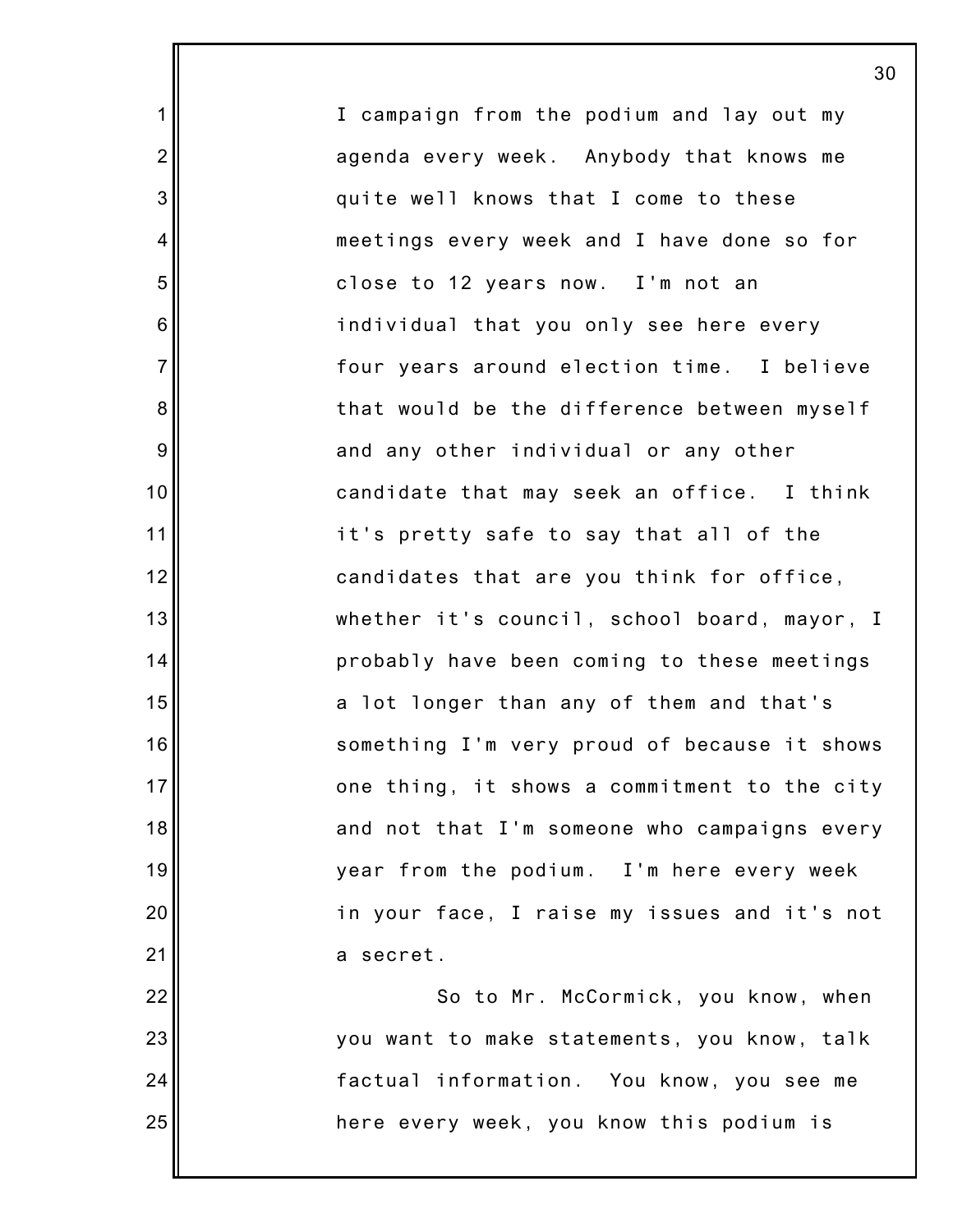open, it's free speech, if you have an issue or concern come on down. I don't believe I have ever seen you down here, so rather than focus our time on all the negative energy maybe if we put that much effort into something positive we might be able to get something accomplished in the city rather than worrying about who is running for an office or who comes down and speaks and let's put all that effort in something productive so we can move the city forward. We come here to try and find solutions to move the city forward, rather than coming down here being critical and, you know, playing personal attacks I just think it's irrelevant and it has no place in what we are trying to do here.

31

1

2

3

4

5

6

7

8

9

10

11

12

13

14

15

16

17

18

19

20

21

22

23

24

25

And, you know, finally tonight, it was stated earlier this evening, you know, about the criticism that the council has faced, whether it's the media, you know, the Scranton times in particular, you know, its writers Chris Kelly, the editorial board, you know, all of the articles and the editorials that they have done recently in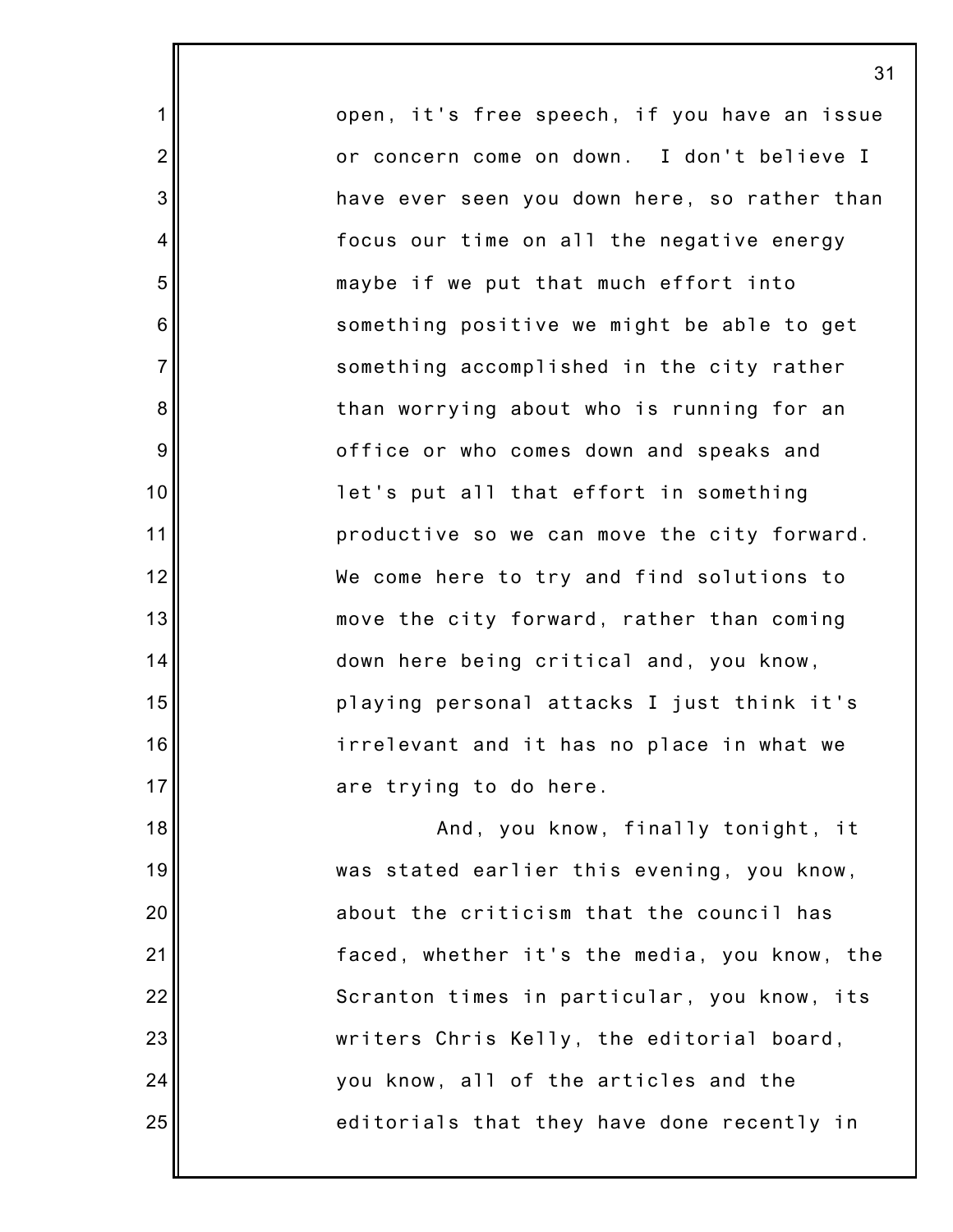regards decisions that this council has made, you know, maybe if they took a second to sit back and actually see how difficult these decisions are and what you have had to go through, you know, especially last summer when we had to go through the recovery plan and the budget process and all the obstacles that you faced they would see how difficult it truly is.

1

2

3

4

5

6

7

8

9

10

11

12

13

14

15

16

17

18

19

20

21

22

23

24

25

You know, it's easy to sit back, as I've said, and sort of cheerlead from the bleachers and tell elected officials how they should run the city and name call and blame this one and blame that one, but, you know, take a look and see how difficult it really is and the city faces. You know, it's all well and easy to sit behind our computer screens and write our letters to the editor and blame this one and blame that one, but, like I said, come forward and put all the energy into something productive and that maybe if we put our minds together we can turn the city around because it's about cooperation and coming together. That's the only way you get things done. Thank you.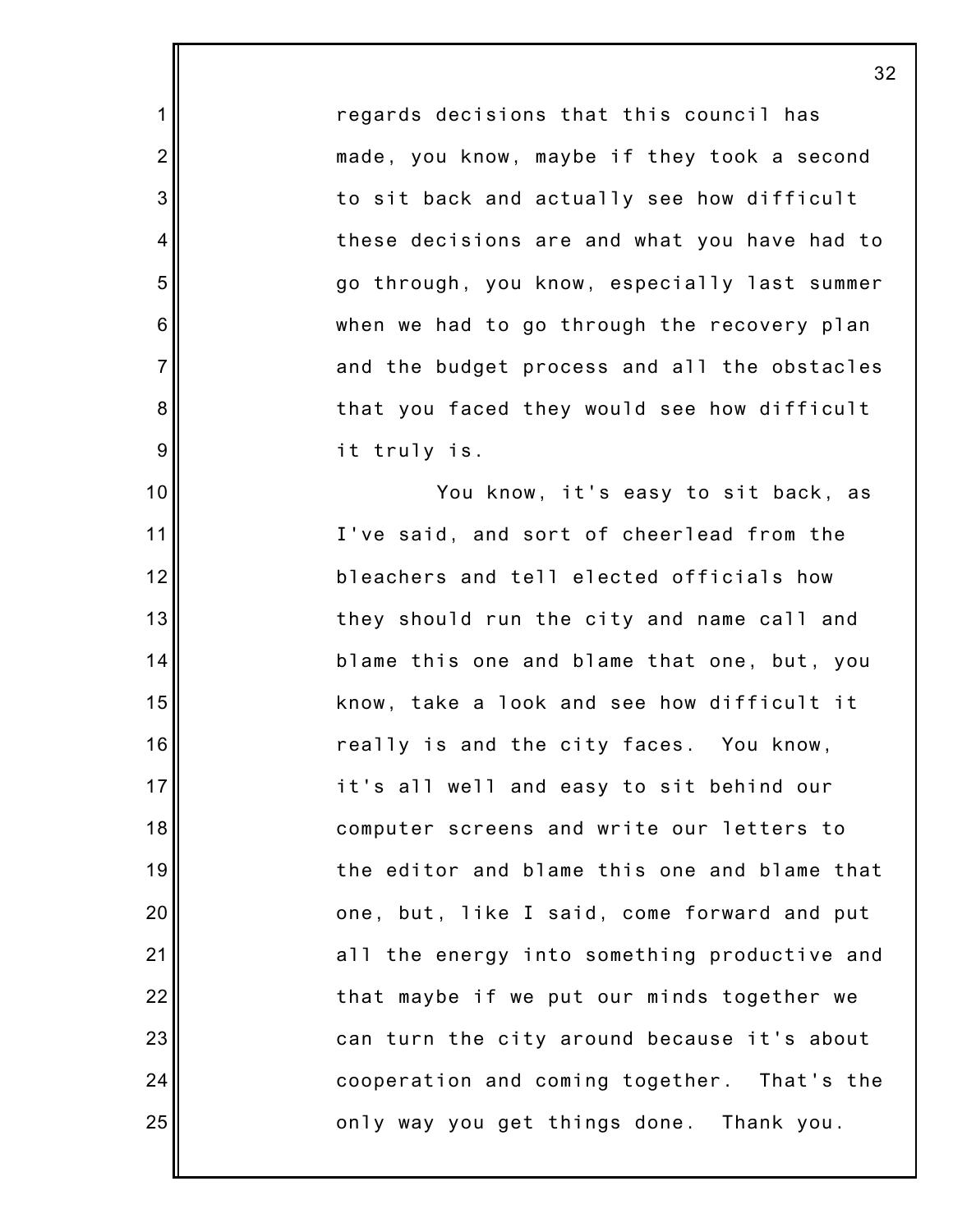|                | 33                                           |
|----------------|----------------------------------------------|
| 1              | MR. JOYCE: Thank you. Our next               |
| $\overline{c}$ | speaker is Bob Bolus.                        |
| 3              | MR. BOLUS: Good evening, Council.            |
| 4              | Bob Bolus, Scranton.                         |
| 5              | MR. LOSCOBME: Good ahead evening.            |
| 6              | MR. BOLUS: I hate to see Mrs. Evans          |
| $\overline{7}$ | not here, I hope she has a speedy return.    |
| 8              | It's no fun without her being here, you      |
| 9              | know? It just take the fun out of it. As     |
| 10             | you know, we put a suggestion in that we are |
| 11             | interested, our group is interested in       |
| 12             | taking over the city meters, and I'd like to |
| 13             | pursue that. If we are going to do           |
| 14             | something about it then we might as well do  |
| 15             | it locally then instead of if giving it      |
| 16             | somebody out of the area, so I want to make  |
| 17             | that approach to council before you do       |
| 18             | something else with it. We would like to     |
| 19             | review the contract, we would like a copy of |
| 20             | it and I'd like to submit our own offer.     |
| 21             | I believe meters should be put               |
| 22             | around all around the University, all around |
| 23             | their commercial properties that they are    |
| 24             | leasing and renting out to students and      |
| 25             | people, meters should be put there. At the   |
|                |                                              |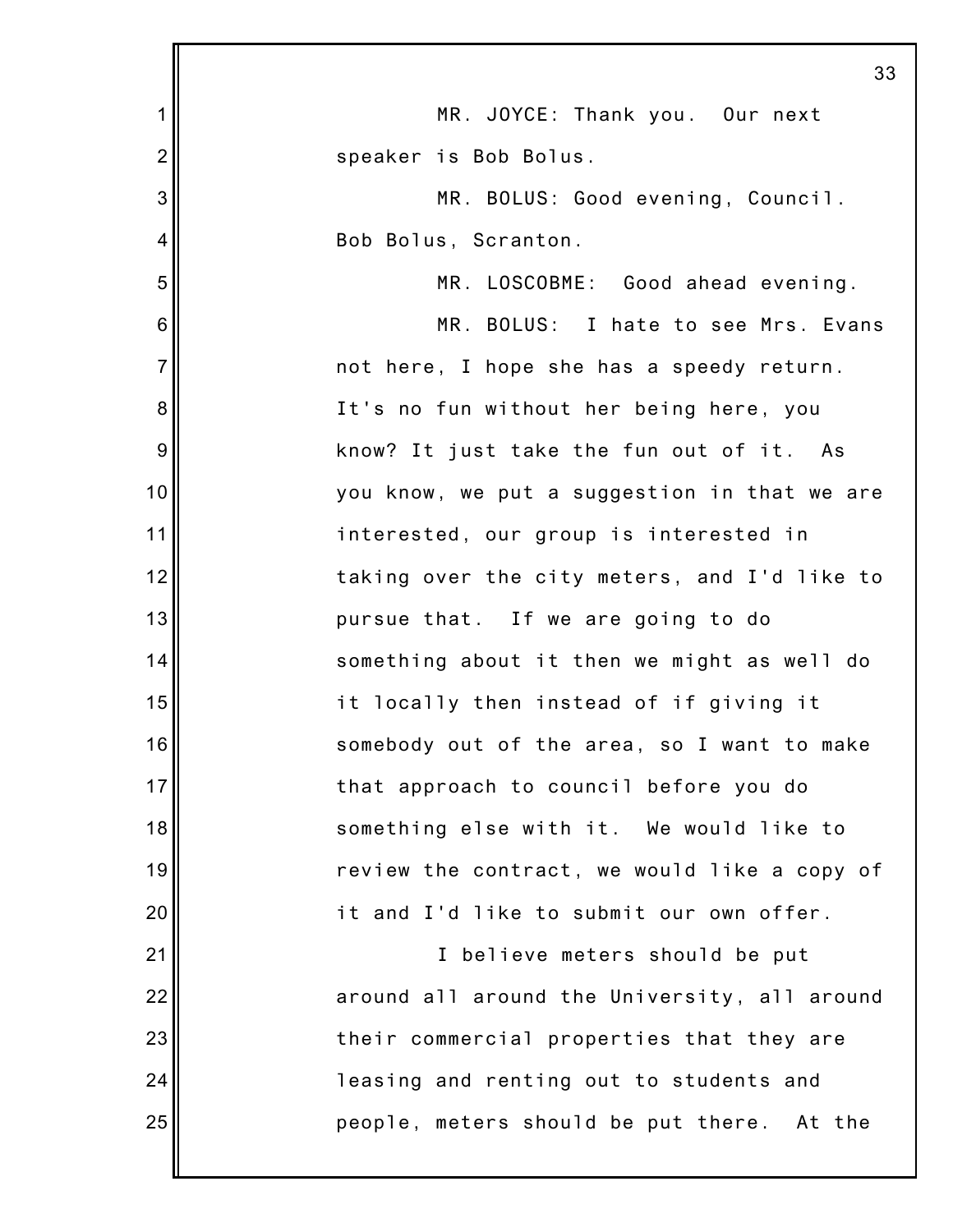same rate that they want to put everywhere else in the city. There should be no separation as to who is is who and where they should be. That's all lost revenue on a daily basis since they have been taking a free ride. We should go after them with the Chick-fil-a and everything else inside, this commercial businesses, they shouldn't be exempt.

1

2

3

4

5

6

7

8

9

10

11

12

13

14

15

16

17

18

19

20

21

22

23

24

25

The parking garages all throughout the city that we have been in litigation for God knows how many years yet nothing has come to fruition. There is litigation, why isn't it pursued? What is Paul Kelly doing? He wants to earn an extra fee, go get our money on the parking meters and the parking garages especially those that are owned by the DeNaples that we have never received a dime for, yet he has tied us up with litigation now he wants to continue litigation.

I don't know if anybody today watched the dust storm going across the Interstate, across Dunmore now from the landfill. That wind was blowing, it was a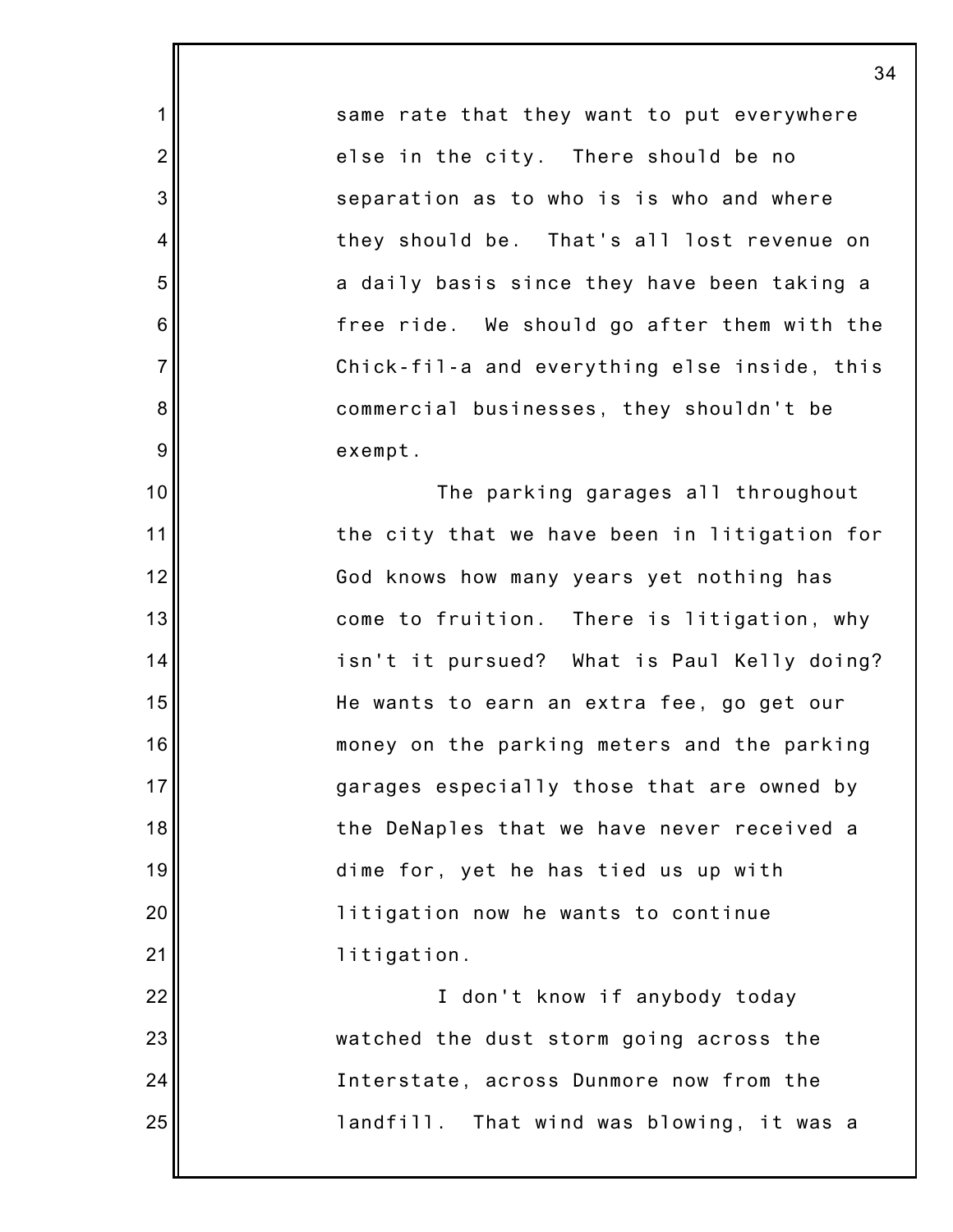dust cloud blowing across. Well, if you don't know anything about pollution, think about airborne carcinogens going through the air and that's what we are breathing. That's our real health hazard, so I believe people, especially the Scranton Council may want to send a letter to DEP and inquire about why we have to breathe what's coming from the landfill because of the height and the wind blowing across there, when all they needed to look at to realize what I'm saying here could be serious health consequences for all of us. We don't even have that. Us, our children, and their children for no reason. You know, the Scranton Times I heard Mr. Miller talk about something. Well,

1

2

3

4

5

6

7

8

9

10

11

12

13

14

15

16

17

18

19

20

21

22

23

24

25

Mr. Miller doesn't know I took it to litigation when I was a candidate and we defeated the council that was here that was trying to prevent candidates from coming here and speaking and they lost. Every candidate, including Mr. McCormick who wants to sit back and play with his computer or whatever, if he has got an issue and he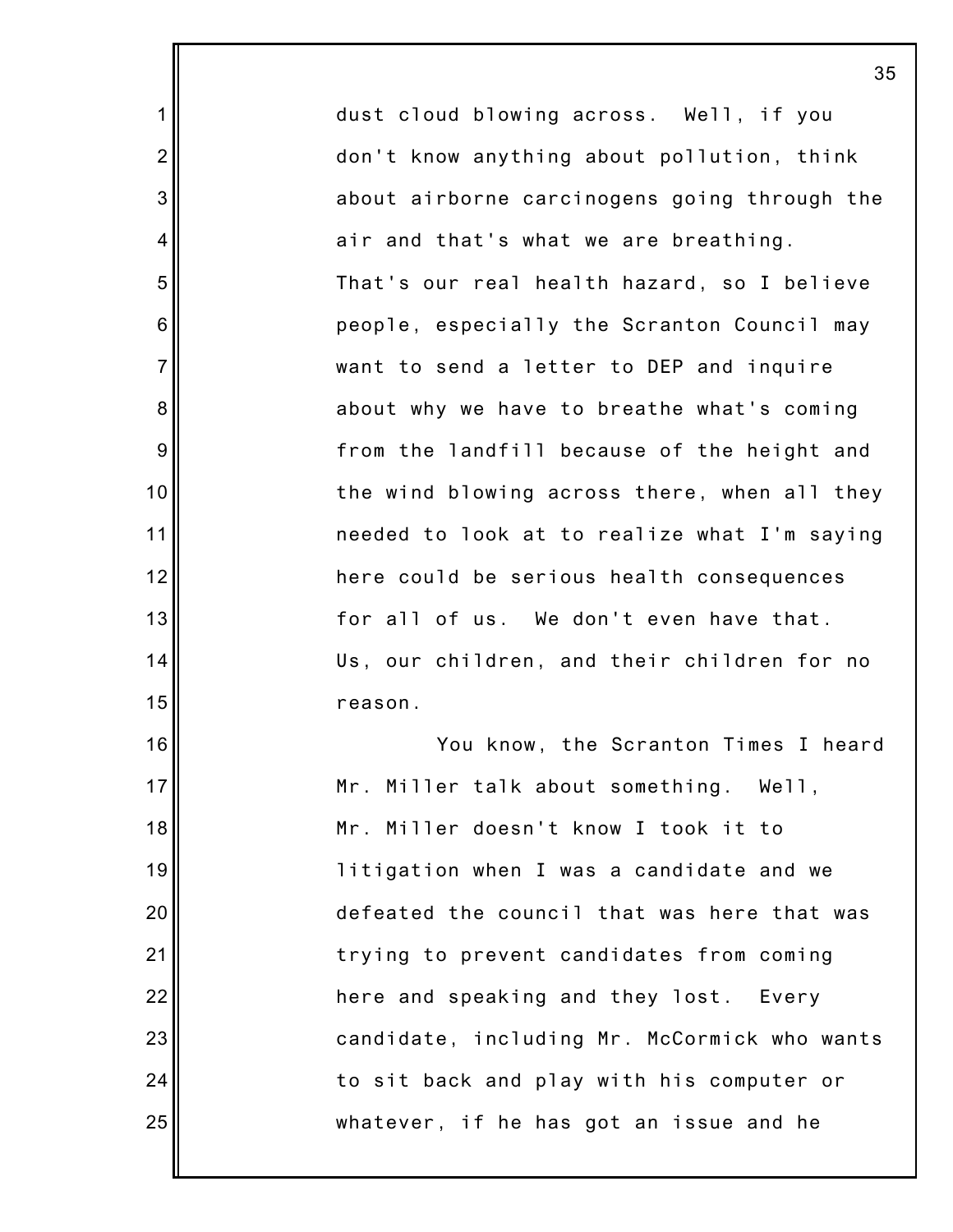knows how to make the city any better than it is or any worse come here, it's free speech, so don't think he could sit there and deny any candidate or any person from coming here and speaking out. We took it to Court, Mr. McCormick, and we won. It's free speech for everyone, including yourself, and any of those that want to quarterback from a bleacher.

1

2

3

4

5

6

7

8

9

10

11

12

13

14

15

16

17

18

19

20

21

22

23

24

25

I think when you sit here and you listen about the meters and stuff they should put a big dart board behind you guys because nobody's got an accurate figure yet for the three judges, before anybody, and throw a dart and see what we come up, but it's the best estimation of where we are financially. So let's just play darts next council meeting. I think we'll get more out of that than we will with all the hypotheticals that we are shooting around the place. Scranton needs a forensic audit once and for all and know where you are going because we are in the dark, we are blind allied, we don't know what we want to sell, what we want to do next because we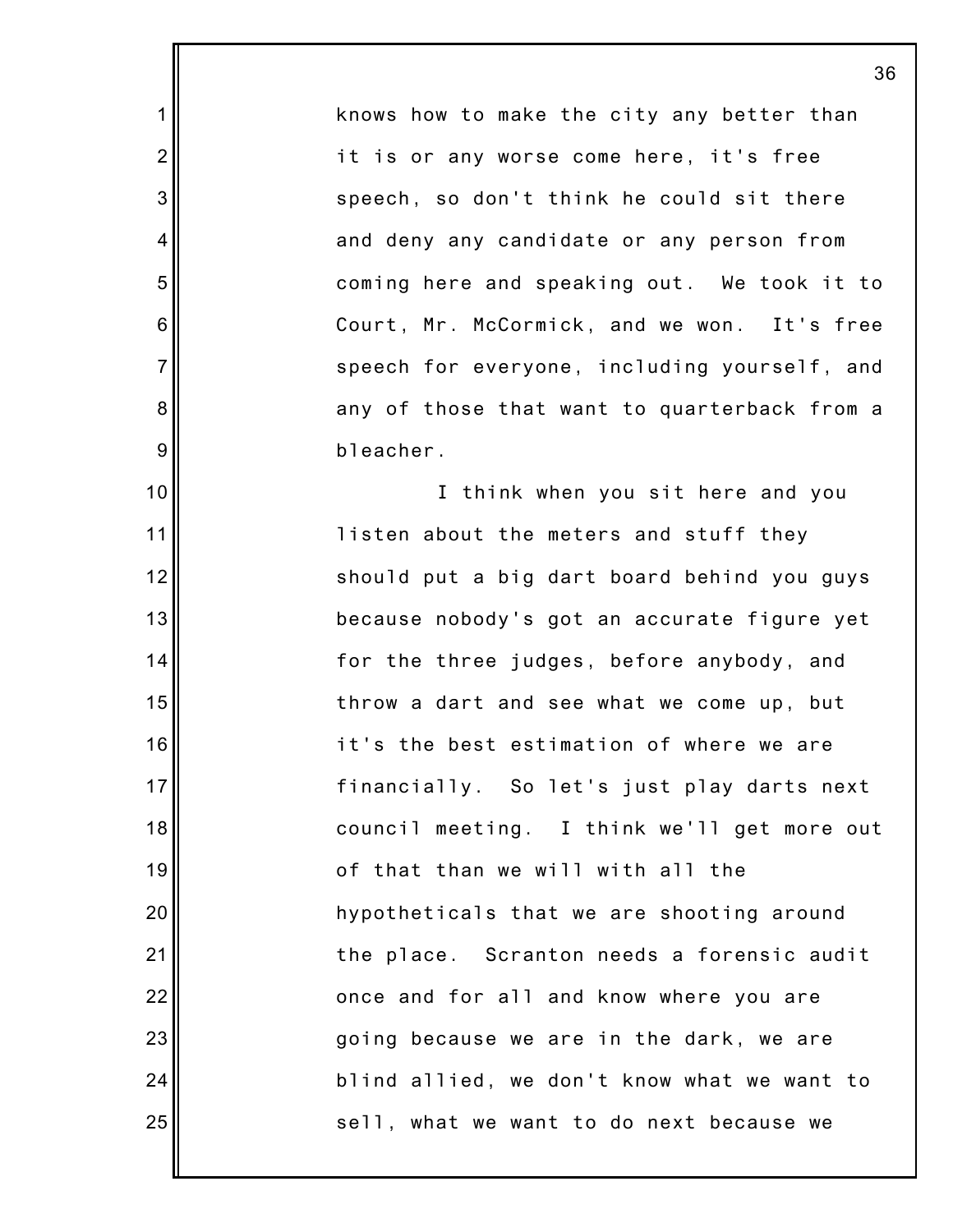have no clue and we need to get a clue, we need to know where we are going and then make intelligent decisions. So far we haven't made a single one that's intelligence. Now, it's the Sewer Authority, it's this, it's that. I think before we put city hall up for sale we should fix the lights in here. We will get a heck of a lot of better price then you can see in here.

1

2

3

4

5

6

7

8

9

10

11

12

13

14

15

16

17

18

19

20

21

22

23

24

25

You know, you see Mr. Volpe, there's another guy. He wants somebody to do his dirty work. He is like Mr. McCormick. He won't run for an office, he won't come out here where it takes a lot more, as each and every one of you know, myself and other candidates, what it takes to really run for a public office. He has tried it and lost. If the people wanted him they would have put him in office, so don't come around and want to change how the commissioners do business, how we live our life. If you want to be a changemaker run for an office, but don't ask the people of the Lackawanna County to do your dirty work. It's not going to work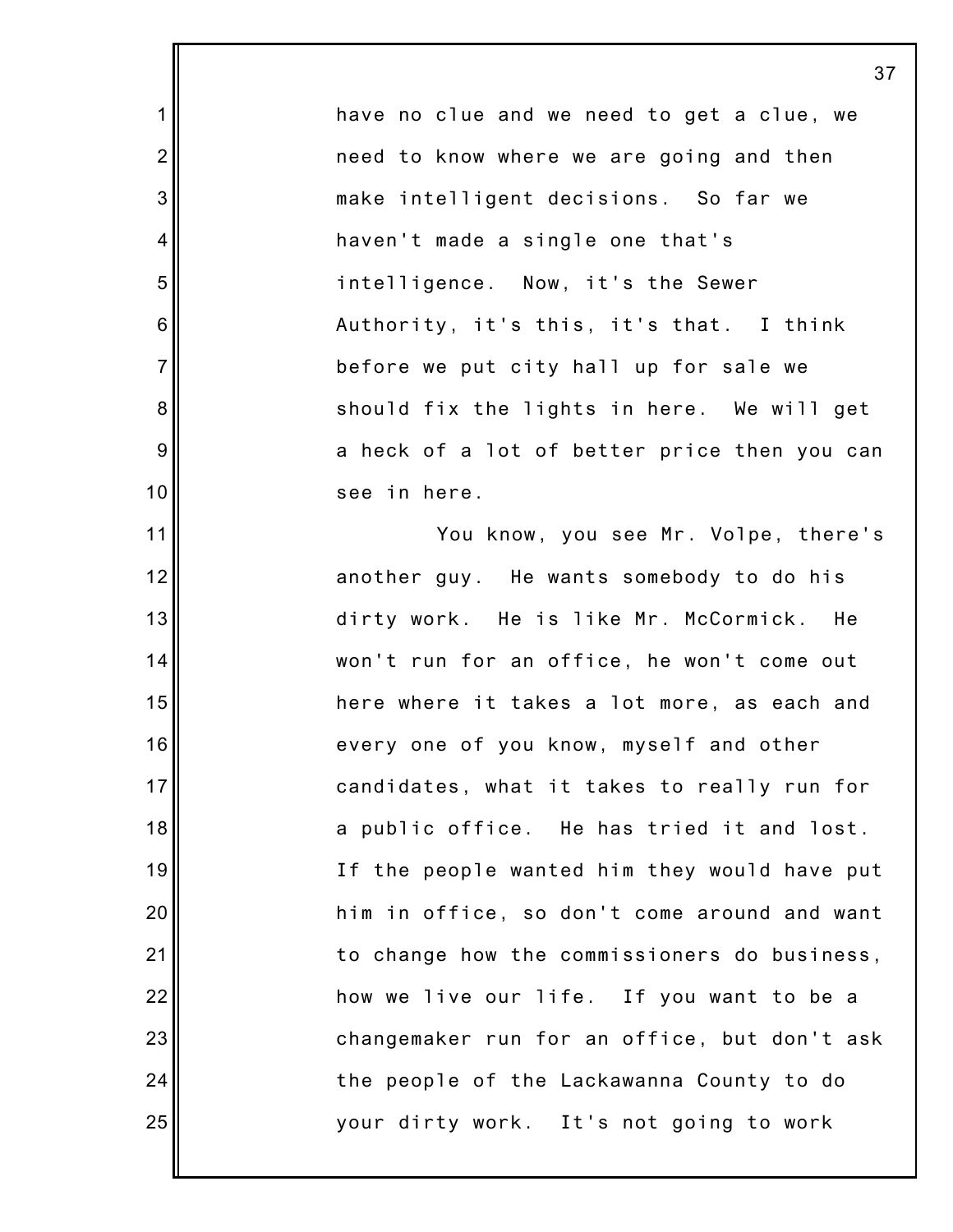that way.

1

2

3

4

5

6

7

8

9

10

11

12

13

14

15

16

17

18

19

20

21

22

23

24

25

The KOZs and the non -- I'm sorry, KOZs and nonprofits, you ought to go after them, you need to go for the fees, you need to bring in money in the city. There is millions and millions of dollars out there. Don't look at liquidating the city, look at going after the money that's owed us. You have the Ice Box down there. Let Paul Kelly figure out how to break the lease right now for a dollar a year for how many years? And we'll take over the rent down there. We'll take over the property, we will put it out for bid and pay our bills. There are many, many ways here in the city to generate income from our assets, and that's not selling them and that's not giving them away. We can't be that stupid. We can't run the meters in the city? You are paying over a 100 grand for a guy to walk around the parking garages and administer that yet you want to have a mayor in the city and pay him peanuts to administer a 90 some million dollar a year budget. And last week I faulted council for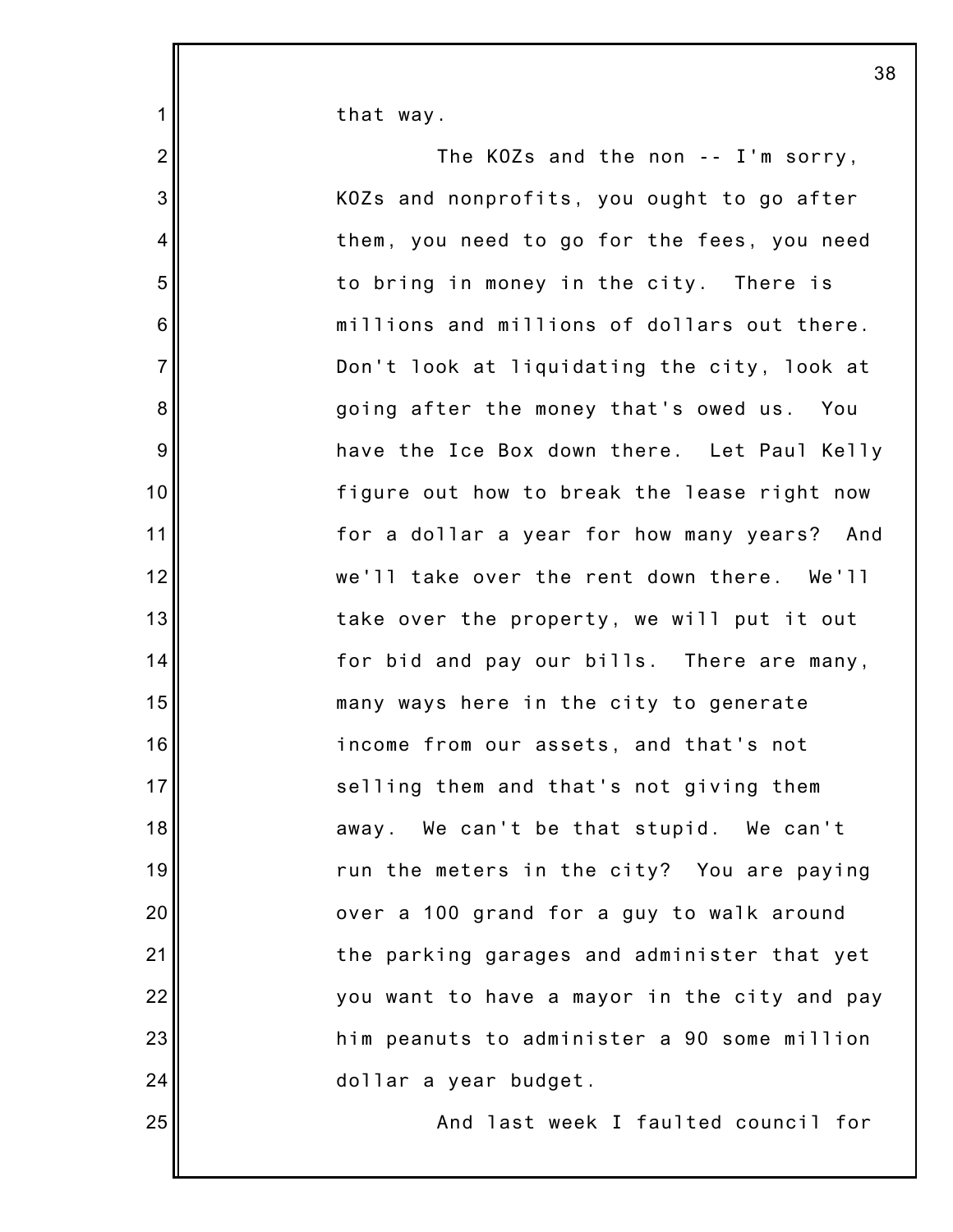|                | 39                                           |
|----------------|----------------------------------------------|
| 1              | changing the agenda by putting motions       |
| $\overline{2}$ | first, changing the agenda items that we     |
| 3              | didn't get to speak on before you voted on   |
| 4              | I personally think, and it's been<br>them.   |
| 5              | challenged in the past, that was illegal to  |
| 6              | do. Because we have the right to speak when  |
| $\overline{7}$ | you change the agenda item that was on the   |
| 8              | agenda, so I think you have to revisit that  |
| 9              | and maybe make a motion to put it back where |
| 10             | it was then let people speak on it and then  |
| 11             | vote and it. Thank you.                      |
| 12             | MR. JOYCE: Thank you. Is there               |
| 13             | anyone else who would like to address        |
| 14             | council?                                     |
| 15             | MS. SCHUMACHER: Good evening,                |
| 16             | Council. Marie Schumacher, city resident.    |
| 17             | MR. LOSCOMBE: Good evening.                  |
| 18             | MR. JOYCE: Good evening.                     |
| 19             | MS. SCHUMACHER: First I'd like to            |
| 20             | thank Mr. Loscombe for providing the         |
| 21             | quantity of false alarms for the last        |
| 22             | calendar year. Thank you. Continuing where   |
| 23             | I started last week on the Rich report, did  |
| 24             | you all read the Rich report? Okay.          |
| 25             | MR. LOSCOMBE: The parking report,            |
|                |                                              |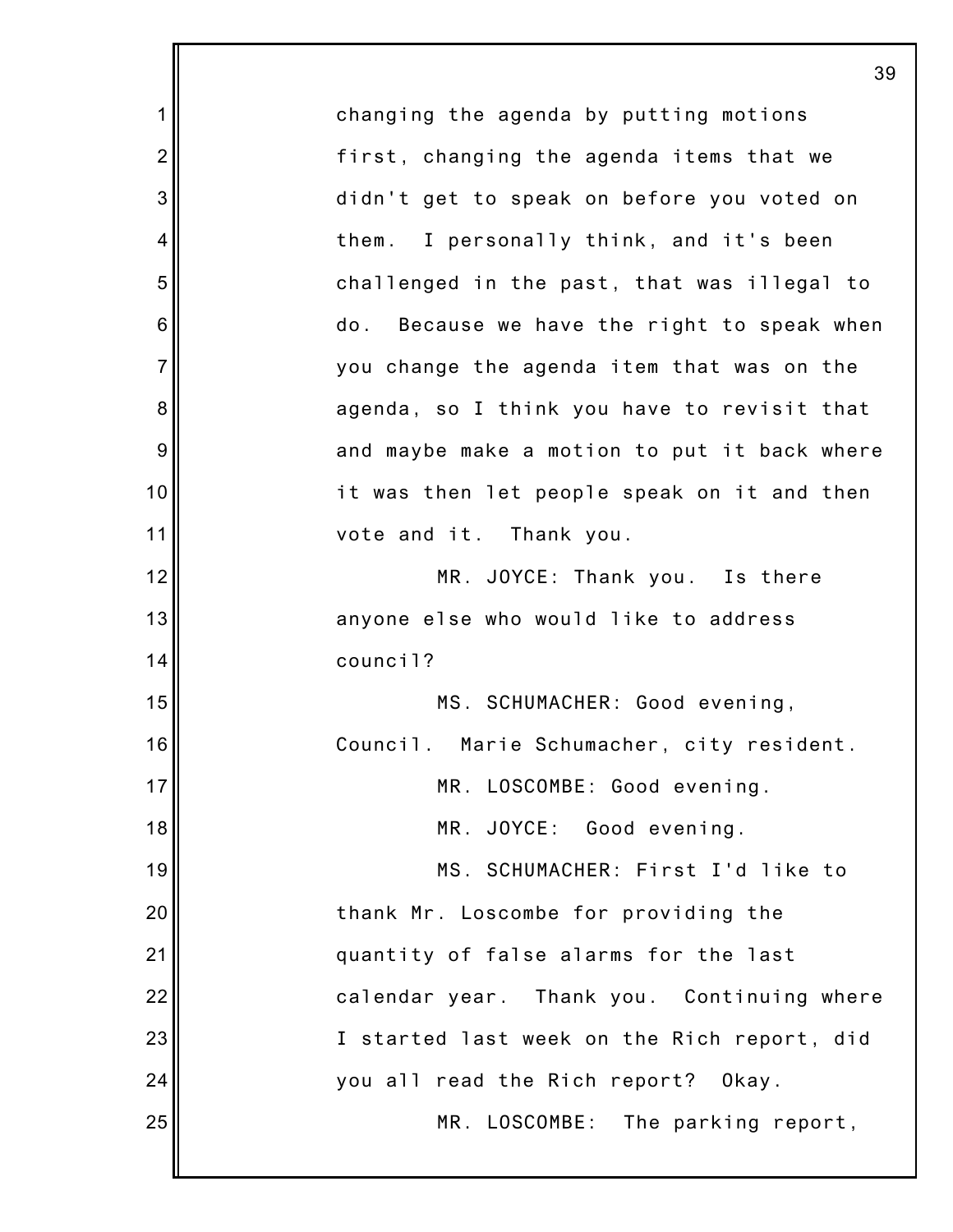|                | 40                                           |
|----------------|----------------------------------------------|
| $\mathbf 1$    | is that what you are asking? No, I haven't,  |
| $\overline{2}$ | in fact, I've got to request a copy. The     |
| 3              | last copy I have of a Rich report is 2003.   |
| $\overline{4}$ | MS. SCHUMACHER: The last I think was         |
| 5              | '4, the previous one. Okay, because the      |
| 6              | Rich report states based on this, which was  |
| $\overline{7}$ | a dialogue, it appears that the on-street    |
| 8              | parking meter may be adequately staffed with |
| 9              | four issuing tickets, one collection and     |
| 10             | repair person, and one on-street             |
| 11             | coordinator.                                 |
| 12             | Now, I'd like to make a little               |
| 13             | comparison between the Parking Authority and |
| 14             | what we have been told about SP Plus. First  |
| 15             | of all, in 2012 the city budgeted \$562,000  |
| 16             | for the employees and to pay for the         |
| 17             | expenses, which is \$416,000 less than the   |
| 18             | amount that Mr. Hughes estimated would be    |
| 19             | paying to SP Plus for their operating        |
| 20             | expenses. I believe the figure he used was   |
| 21             | \$978,000.                                   |
| 22             | Next, the 2013 prepared by the               |
| 23             | administration and you all increased the     |
| 24             | revenue from the parking meter violations by |
| 25             | \$300,000 over the 2012 budget attributing   |
|                |                                              |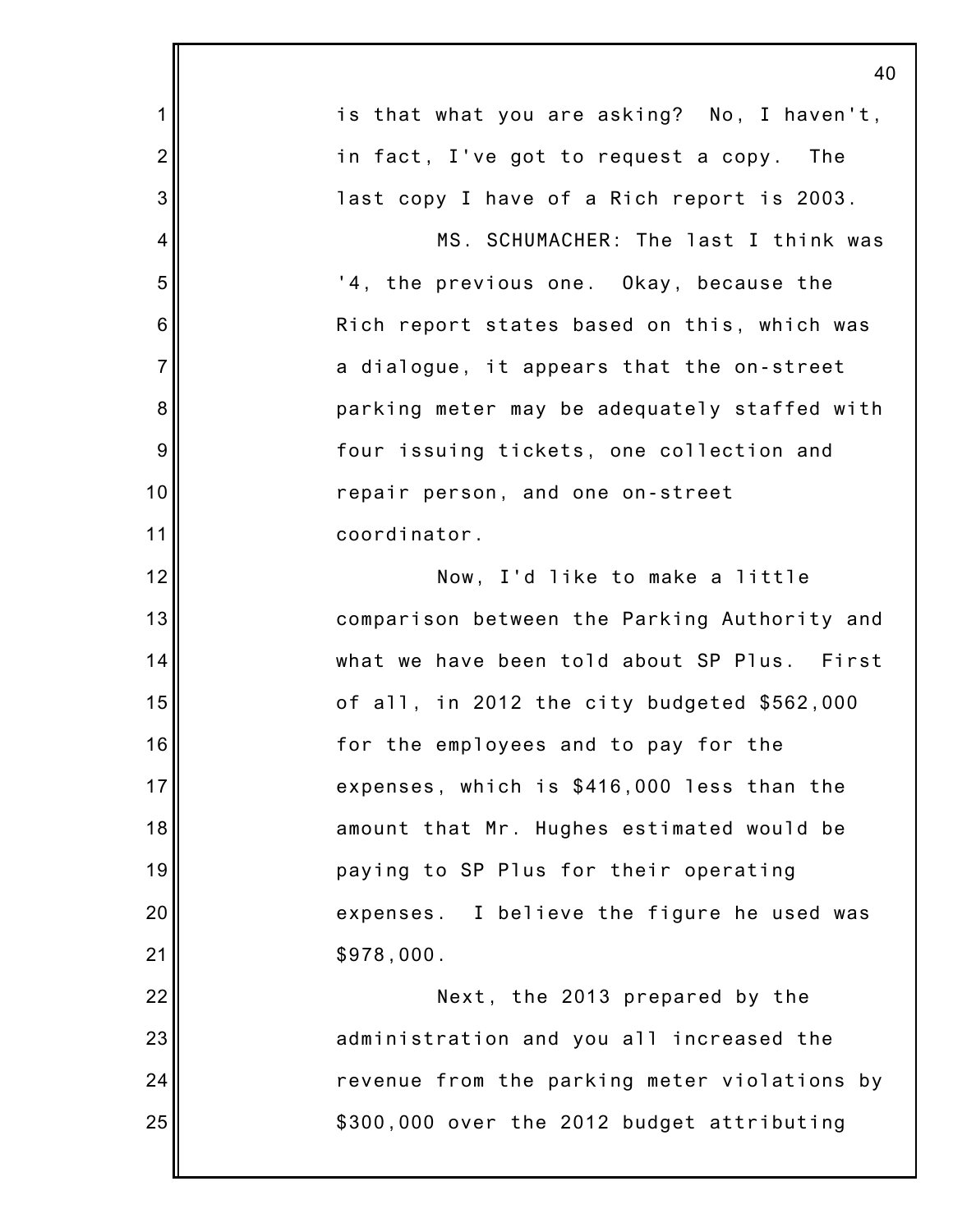the increase to the upgrade of the meters that will take place, so that's a wash. If you put the new meters in it doesn't matter who is -- and you have got the same people doing this citation issuing. So so far the SPA is still ahead of SP Plus by \$116,000 even if you give all the \$300,000 to SP Plus, though one could argue that the SPA would have collected more with the new meters as well.

1

2

3

4

5

6

7

8

9

10

11

12

13

14

15

16

17

18

19

20

21

22

23

24

25

Now, Mr. Hughes estimated the citation revenue would increase by \$1.1 million by the enhancement of the meter people and with the conversion of the meters. Since the citation issuers are, if we are to believe Mr. Valera, the former SPA people and will be trained by the manufacture of the new meters according to the proposal from IPS, with the balance credited to the new meters it's again reasonable to assume the Scranton Parking Authority would have achieved the same increased revenue with the new equipment and training.

Bottom line, it's entirely possible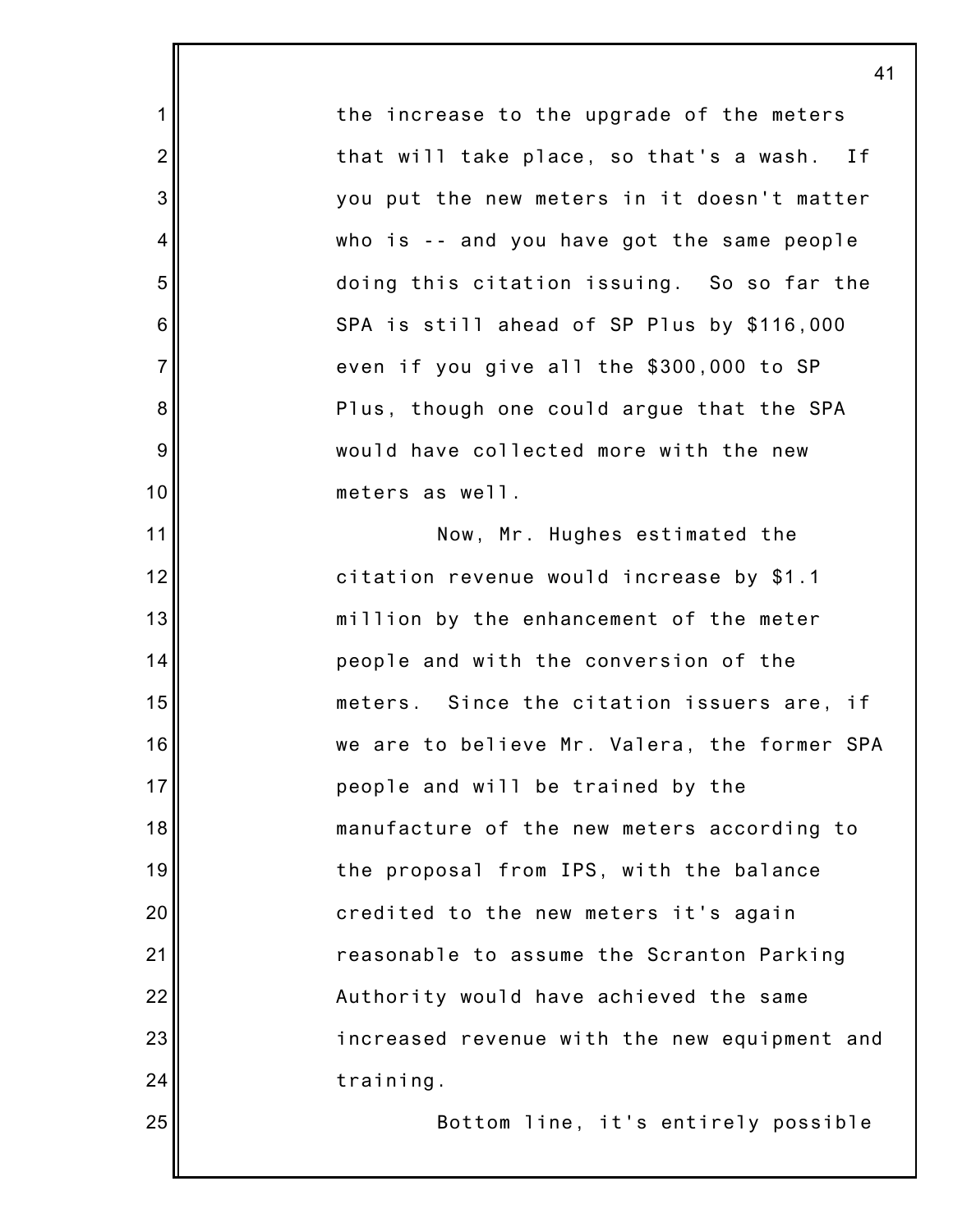|                  | 42                                           |
|------------------|----------------------------------------------|
| $\mathbf 1$      | that we could do as well or better with the  |
| $\overline{2}$   | prior SPA agreement than with the SP Plus    |
| $\mathbf{3}$     | agreement. The only thing SP Plus brings to  |
| 4                | the table is financing the new meters. But   |
| 5                | if you put in that overwhelming \$120,000 a  |
| 6                | year I think that the interest we are paying |
| $\overline{7}$   | on those meters goes up quite a bit.         |
| 8                | I believe that a lease of the new            |
| $\boldsymbol{9}$ | meters from IPS should be investigated if it |
| 10               | hasn't already been. Do we know what IPS     |
| 11               | would charge to lease the meters to us       |
| 12               | instead of outright buying?                  |
| 13               | MR. JOYCE: We don't know.                    |
| 14               | MS. SCHUMACHER: Because we are going         |
| 15               | to pay all that money and we are not going   |
| 16               | to have, according to go Mr. Valera, we are  |
| 17               | not going to have any value because they     |
| 18               | lose their value after seven years, so I     |
| 19               | think you really need to look. Is that       |
| 20               | going to be brought off the table tonight,   |
| 21               | by the way?                                  |
| 22               | MR. JOYCE: No.                               |
| 23               | MS. SCHUMACHER: Yeah, I think that's         |
| 24               | sort of imperative that you get that off the |
| 25               | table because the new meters, all this       |
|                  |                                              |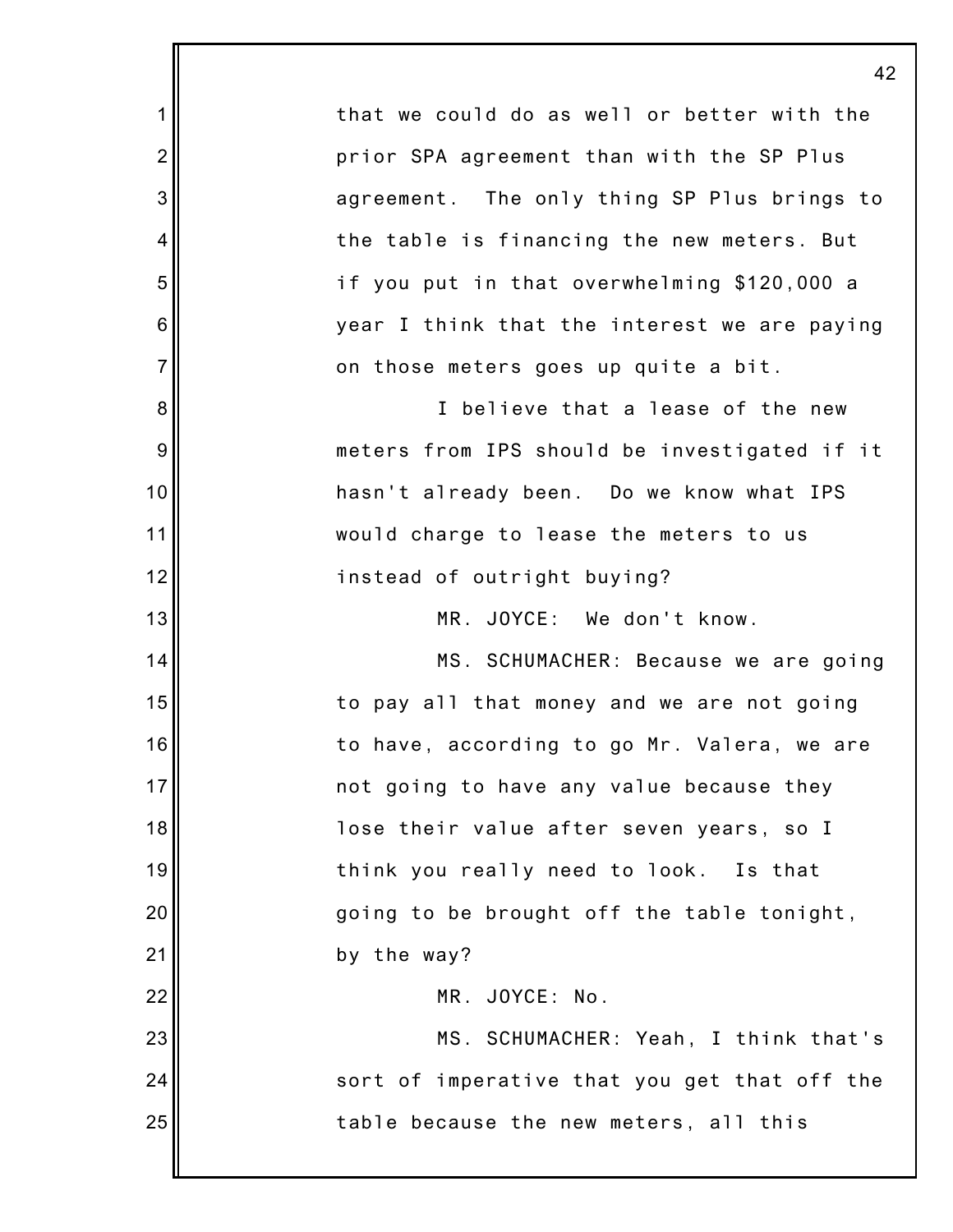revenue is attributed to the new meters, according to all sides, so every day or week that you put off addressing that issue is another week that the parking -- or the new meters aren't put on order and are not functioning, so we are just cutting the revenue for this year.

1

2

3

4

5

6

7

8

9

10

11

12

13

14

15

16

17

18

19

20

21

22

23

24

25

Finally, after reading the Rich report it's imperative that Mr. Washo appear before council to answer the many questions raised by this report. I would like to know why the Scranton Parking Authority garages offer a monthly rate of \$80 to the county employees, yes, those people who spend our tax dollars, but won't give a similar break to city businesses, yes, the people who pay the taxes on their gross receipts. Whether or not they make a profit, the government gets their share of the top off the top.

Now, we know from that report, if anybody has read it, that the garages are severely underwater. I believe the valuation put on the garages was \$22 million. According to the last audit report we owe \$54 million in principal and, of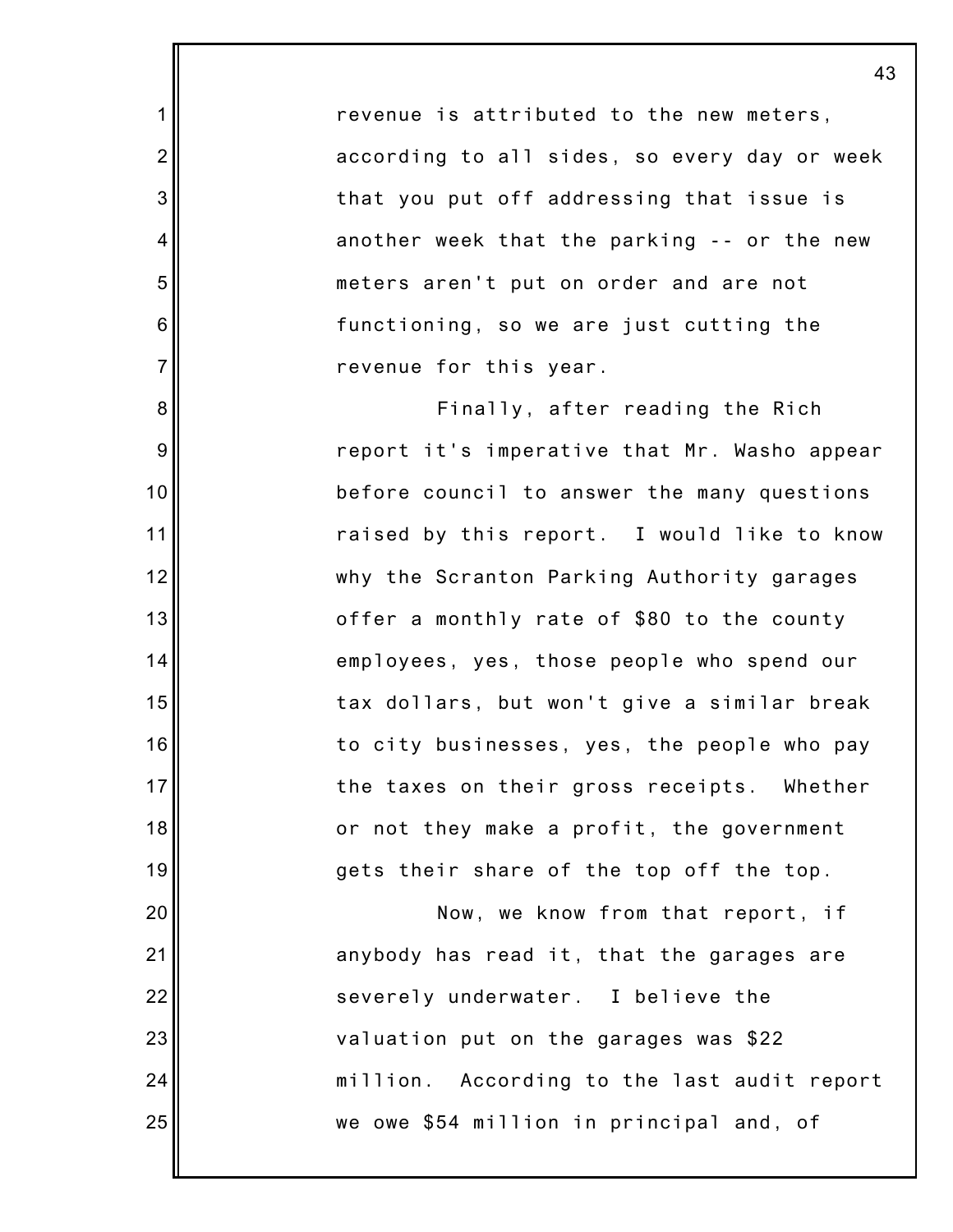course, another almost a like amount in interest, and there is a big -- apparently a big maintenance bill coming up. I mean, in the millions of dollars, not huge, but in the millions of dollars and I would like to know where that's coming from.

1

2

3

4

5

6

7

8

9

10

11

12

13

14

15

16

17

18

19

20

21

22

23

24

25

And, if I may, just one more thing on the other item that's tabled, which is is there some place that I could read how it is a procedure for selecting where parking meters are placed? Is it just random? Because, I mean, for instance somebody called to my attention the fact that in the 500 block of Jefferson there are parking meters and that's in front of the Amos Towers building and so all the people there who get either people coming in to help them clean their apartments sometimes get \$20 tickets, but if you go down to the 600 block of North Washington Avenue there are none. None at all, and I don't understand that difference and and I would think there is some kind of a procedure and maybe you could research that and see if there is a way, some methodology that is used that could be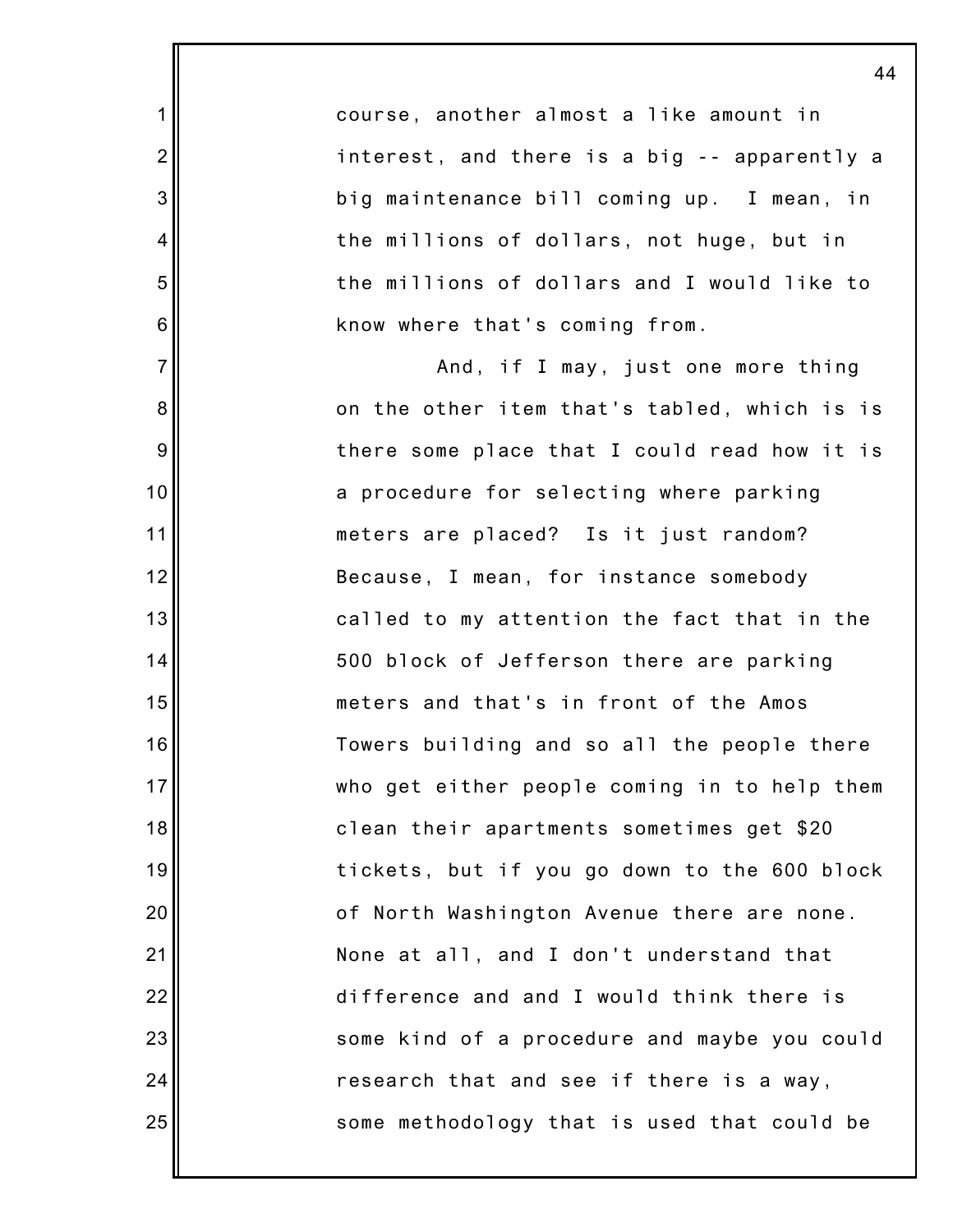|                | 45                                           |  |
|----------------|----------------------------------------------|--|
| $\mathbf 1$    | shared with the public?                      |  |
| $\overline{2}$ | MR. JOYCE: Yes. Something we'll              |  |
| 3              | have to look into. I believe there would     |  |
| 4              | have to be -- I believe when they meters     |  |
| 5              | were put into place that there would have    |  |
| 6              | been some sort of study to decide where      |  |
| $\overline{7}$ | these locations would be.                    |  |
| 8              | MS. SCHUMACHER: Well, that's what            |  |
| 9              | is in my head, too. There must have been     |  |
| 10             | something or there must be some kind of      |  |
| 11             | methodology and I think that needs to be     |  |
| 12             | brought out and maybe changed or followed    |  |
| 13             | instead of just this block yes, that block   |  |
| 14             | no, so thank you very much.                  |  |
| 15             | MR. JOYCE: Thank you. Is there               |  |
| 16             | anyone else who would like to address        |  |
| 17             | council? Mrs. Krake?                         |  |
| 18             | MS. KRAKE: 5-A. MOTIONS.                     |  |
| 19             | MR. JOYCE: Mr. Rogan, do you have            |  |
| 20             | any motions or comments tonight?             |  |
| 21             | MR. ROGAN: Yes, thank you. I would           |  |
| 22             | also like to start off, as Mr. Miller did,   |  |
| 23             | to send my condolences to the family of Mrs. |  |
| 24             | Marinchak. She was my 9th grade science      |  |
| 25             | teacher at West High and she was liked by    |  |
|                |                                              |  |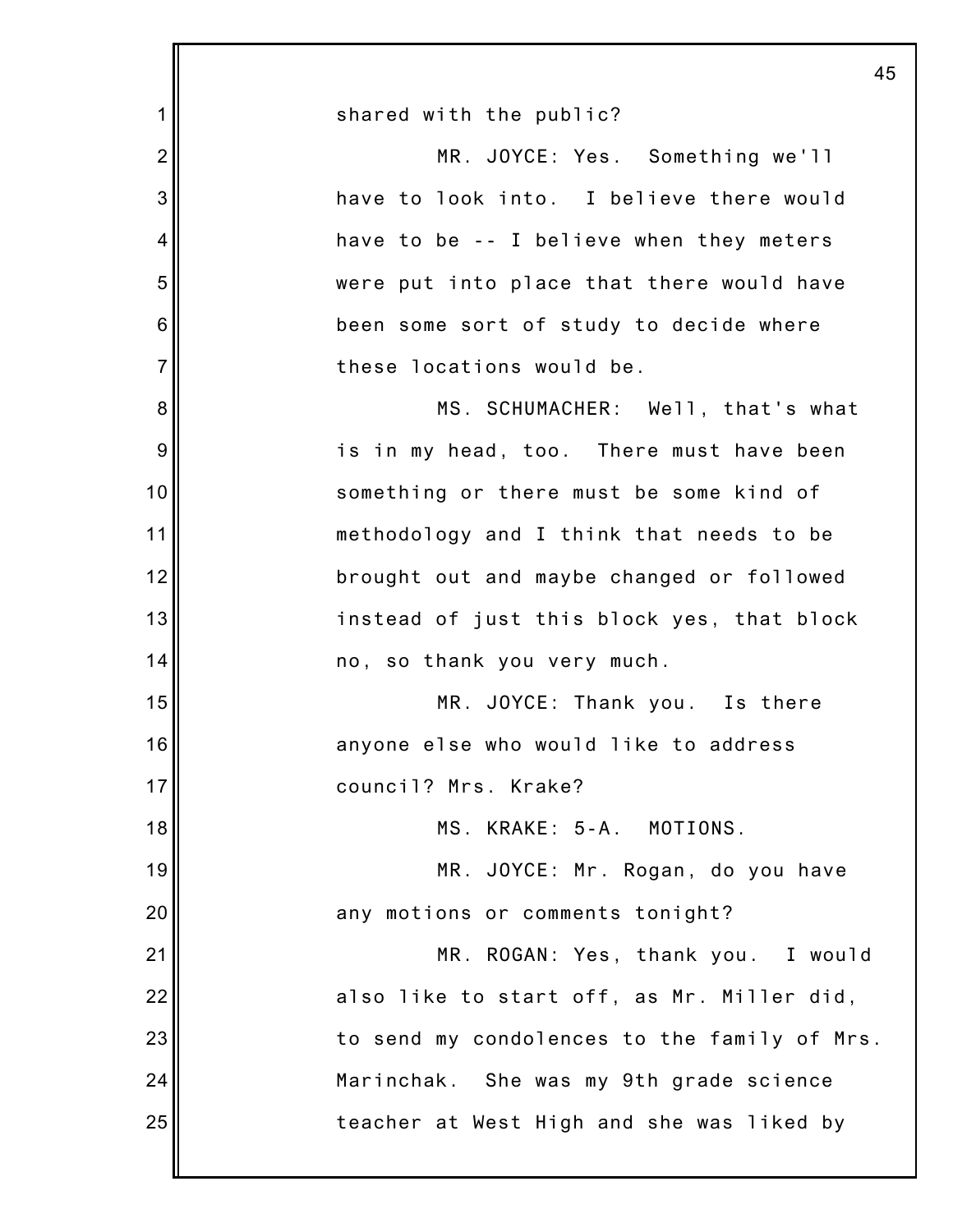|                | 46                                           |
|----------------|----------------------------------------------|
| 1              | everyone and I could speak for most freshman |
| $\overline{2}$ | classes, we weren't always the easiest to    |
| $\mathbf{3}$   | deal with, but she was always very kind to   |
| $\overline{4}$ | everyone and she was a great teacher and she |
| 5              | we will be missed in West Side.              |
| 6              | Next onto a few items, I'd like to           |
| $\overline{7}$ | thank Representative Kevin Haggerty, and     |
| $\bf 8$        | specifically his chief of staff Joe          |
| $9\,$          | Fabricatore, for contacting me earlier in    |
| 10             | the week regarding a grant that PEMA is      |
| 11             | opening up for emergency generators for      |
| 12             | emergency shelters in the area and I did     |
| 13             | pass that along to -- and, Mrs. Krake, if    |
| 14             | would then pass it along to everyone who is  |
| 15             | handling that issue so hopefully the city    |
| 16             | will be able to reap the rewards of that     |
| 17             | grant. And, once again, thanks to            |
| 18             | Representative Haggerty.                     |
| 19             | Next, I would like to comment on the         |
| 20             | report I received from OECD regarding the    |
| 21             | loans. It's very lengthy, so I'm going to    |
| 22             | break it down by weeks. The first week I'm   |
| 23             | going to start off positive and name all of  |
| 24             | the businesses who have received a loan from |
| 25             | OECD and that loan has been satisfied, and   |
|                |                                              |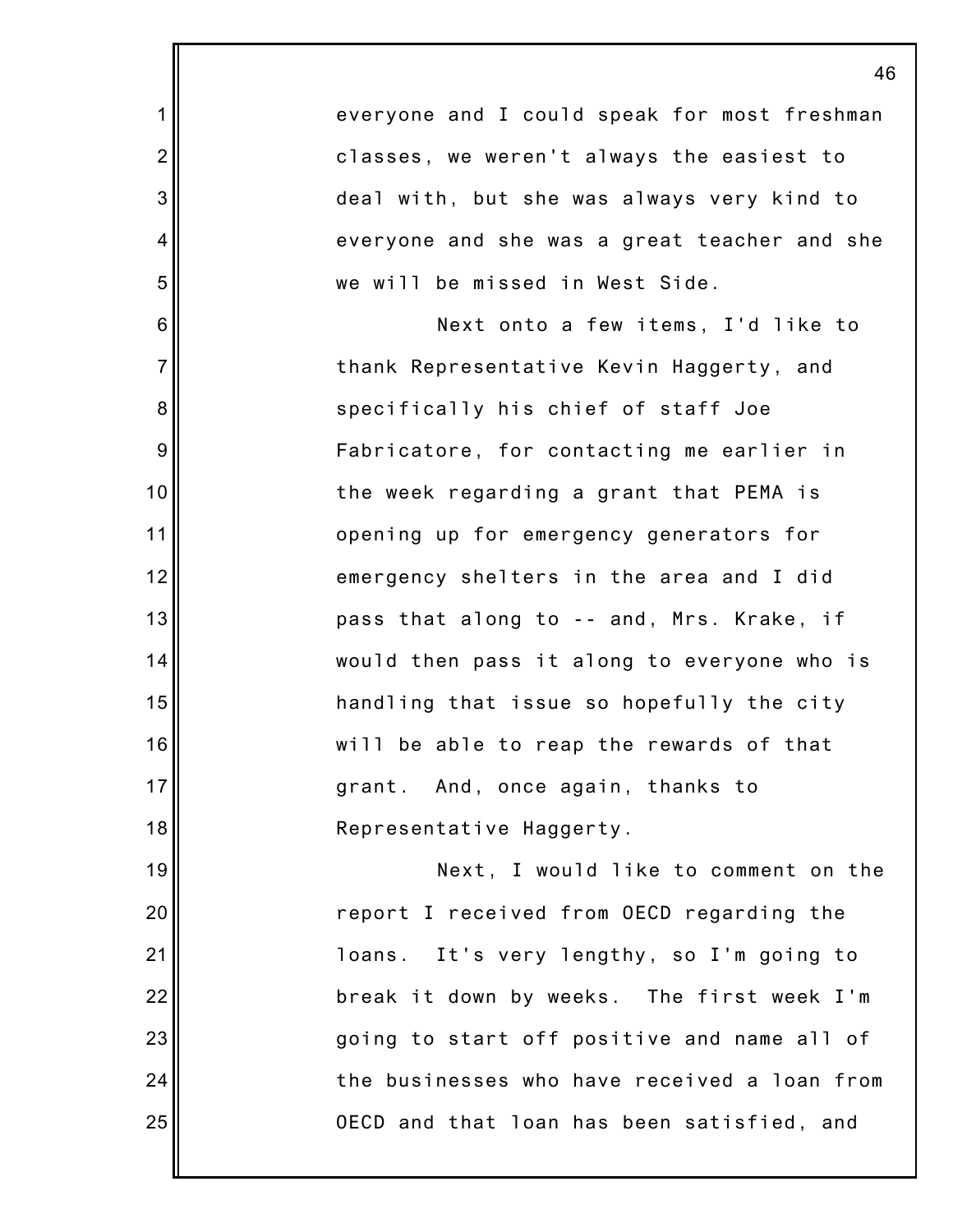next week I will address the loans that are open and then the week after that would be the loans that are in litigation, and just to get the number out there regarding the dollar amount for what's in litigation, it is, when you add it up, to over \$2 million worth of loans that are currently in litigation.

1

2

3

4

5

6

7

8

9

10

11

12

13

14

15

16

17

18

19

20

21

22

23

24

25

But these are this list of businesses or businesses that did receive loans through OECD and have fully repaid them: 119 Jefferson Associates; 410-412 Spruce Street; Preferred Produce; Scranton Dunlop, Incorporated; SECCAS, LLC; Ash Car Lackawanna County Station; Backyard Ale House, LLC; Electric City Television; Jay's Commons; United Neighborhood Centers; F & M Restaurant Gree Bistro; About Tyme Cafe; Main Street Tent Rental; and Mitchell Restaurant.

So these are some of the success stories where the loans were paid off and taken care off and they were satisfied, so they are the success stories and, as I stated, next week I will list the longer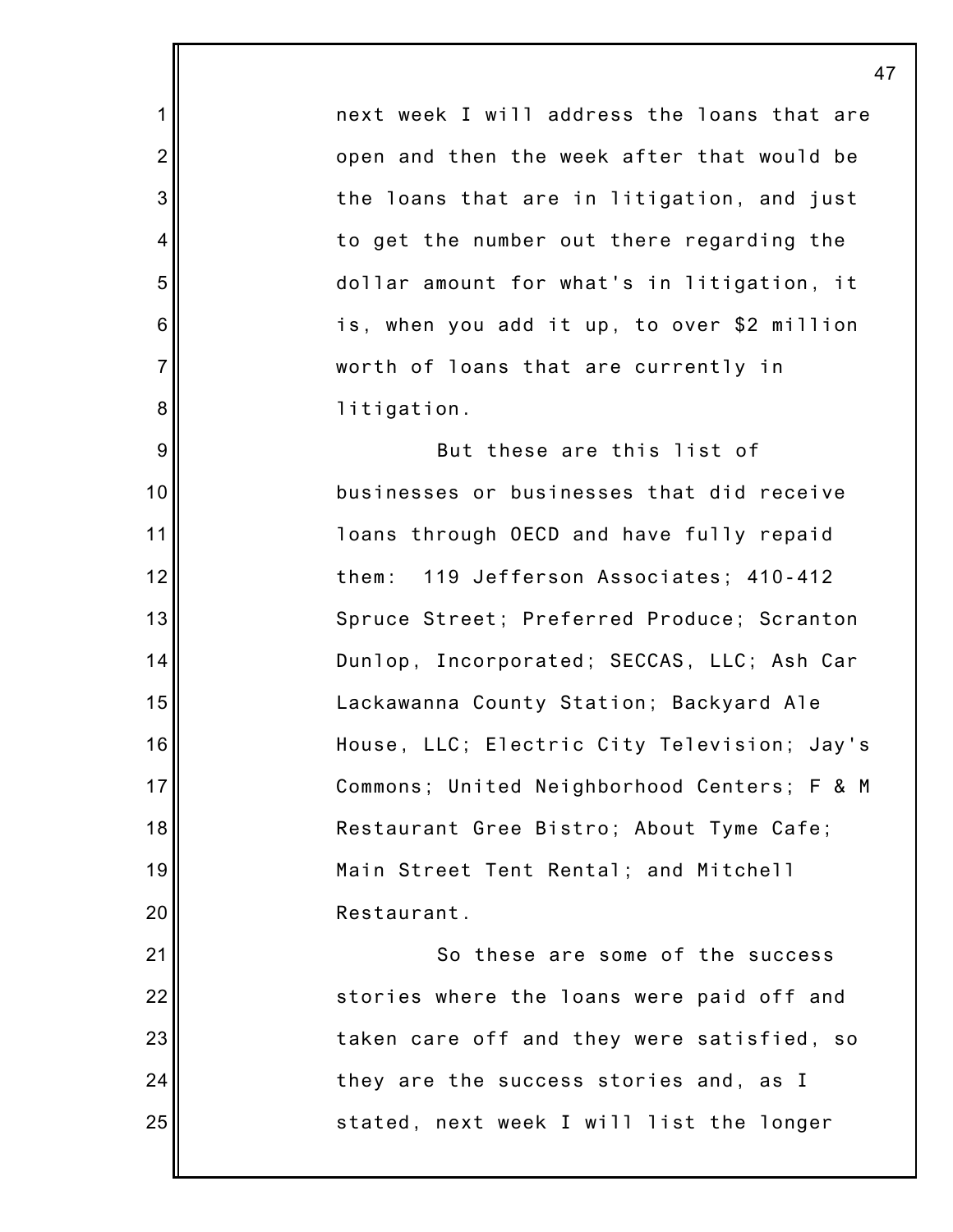1 2 3 4 5 6 7 8 9 10 11 12 13 14 15 16 17 18 19 20 21 22 23 24 25 list of the open loans, and finally the also long list of the loans that are, unfortunately, in litigation, and the one that really seems to burn me and many residents the most is the infamous Molly Branigans's loan for \$650,000 that still remains unsatisfied. Next, over the last weekend I had a resident contact me who lives on West Mountain who had an issue, and just to briefly address the problem. Now, West Mountain Road there is significant runoff when it rains because it being built on a mountain. The resident contacted me stated that the DPW went on his land and averted some of that water that was washing down onto his property which could cause a very big problem, and I went up there and by looking at it, I'm obviously not an engineer, but by looking at it all of water on this road travels down one side. There are gutters systems established for that and they were clogged with leaves, debris, bricks and instead of addressing that situation or if there was a Sewer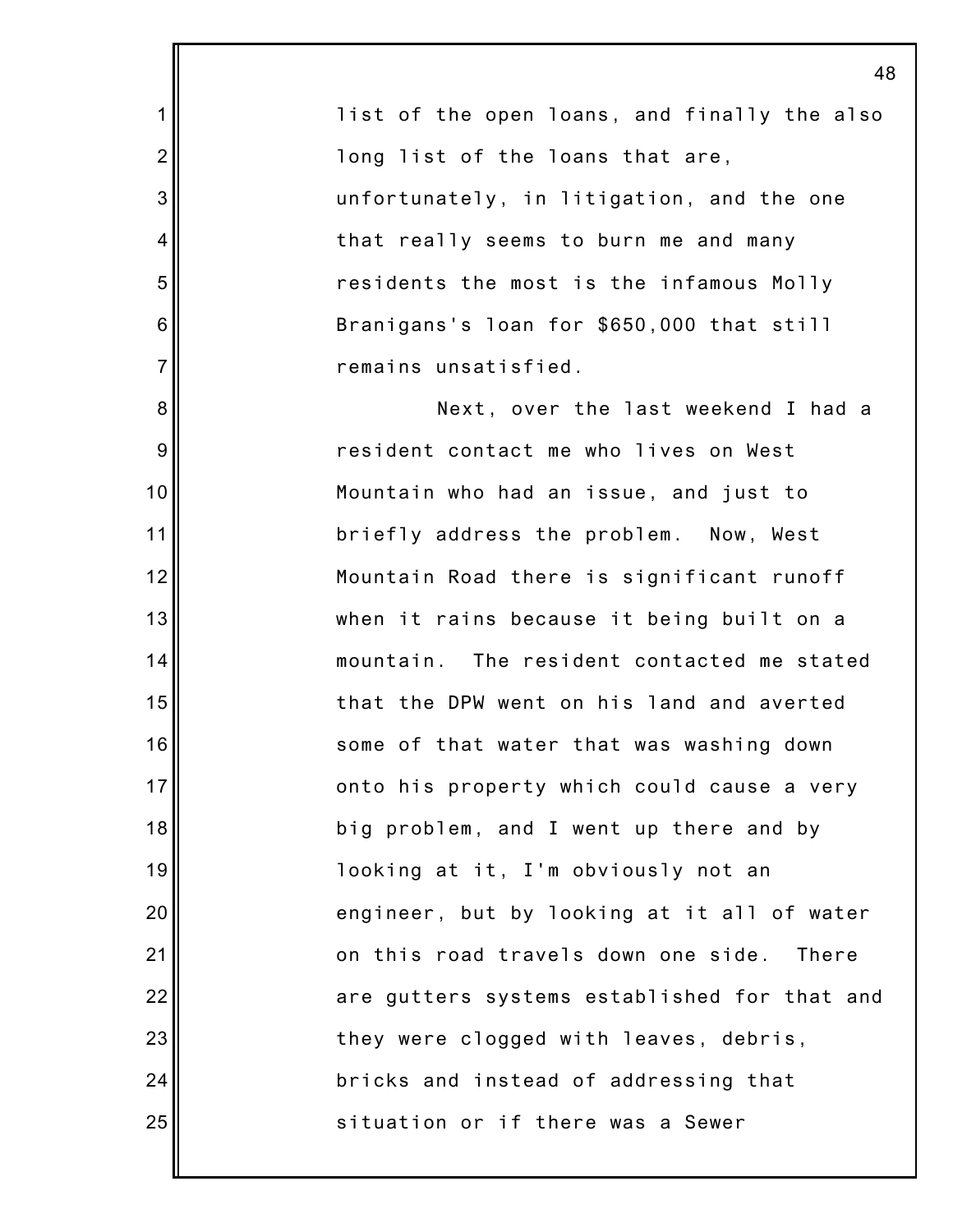Authorities' responsibility passing it onto them, what they did was they took a section of this resident's property, took a backhoe or front end loader to it, pushed out a cut and averted all that water coming down the road onto his property.

1

2

3

4

5

6

7

8

9

10

11

12

13

14

15

16

17

18

19

20

21

22

23

24

25

And there is no doubt that there is a problem with water on that road and something has to be done, because you could see the road may have erroded away where all of the water is washing down and it's something that needs to be addressed, but by diverting water onto sombebody's property isn't the right way to go about it.

There is a police report. The police report also states that the residents contacted DPW and the DPW informed them that the city would not correct the problem that they caused on February 13 when they plowed the ditch onto their property. Now, they also showed the concern for the blocked drainage pipes on the other side of the roadway that seems to be the issue that should have been addressed because it's overflowing all the way to the other side of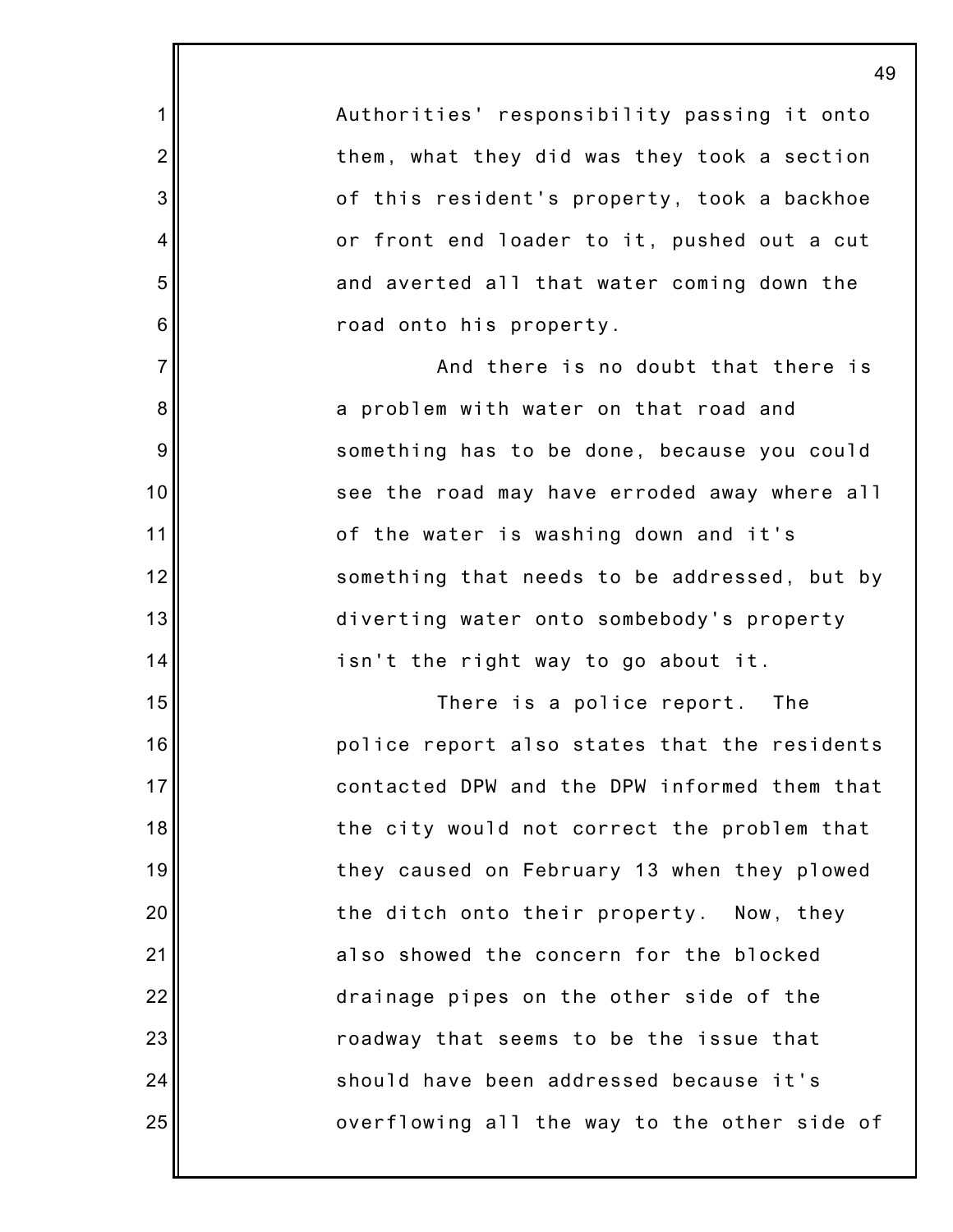the road.

1

2

3

4

5

6

7

8

9

10

11

12

13

14

15

16

17

18

19

20

21

22

23

24

25

This is just another one of these issues where it seems that things were done without thinking them through and this is another issue that may end up in the courts as a lawsuit because the property owner obviously doesn't want all of the runoff from the road traveling onto his property, and when I spoke to him he mentioned that it may wind up in litigation. We surely hope that doesn't happen.

So, Mrs. Krake, can we please send this to the DPW and ask them to reach out to the residents, they know who they are, they have contacted the DPW numerous times on this issue and see if this can be worked out without them getting into litigation where it's going to cost the taxpayers more money?

I also have a few more requests: Please send a request to the proper city departments asking the status of the Rockwell Avenue bridge. Some residents called today asking for the status of that project, and I did look up in the Scranton Times, there was an older article regarding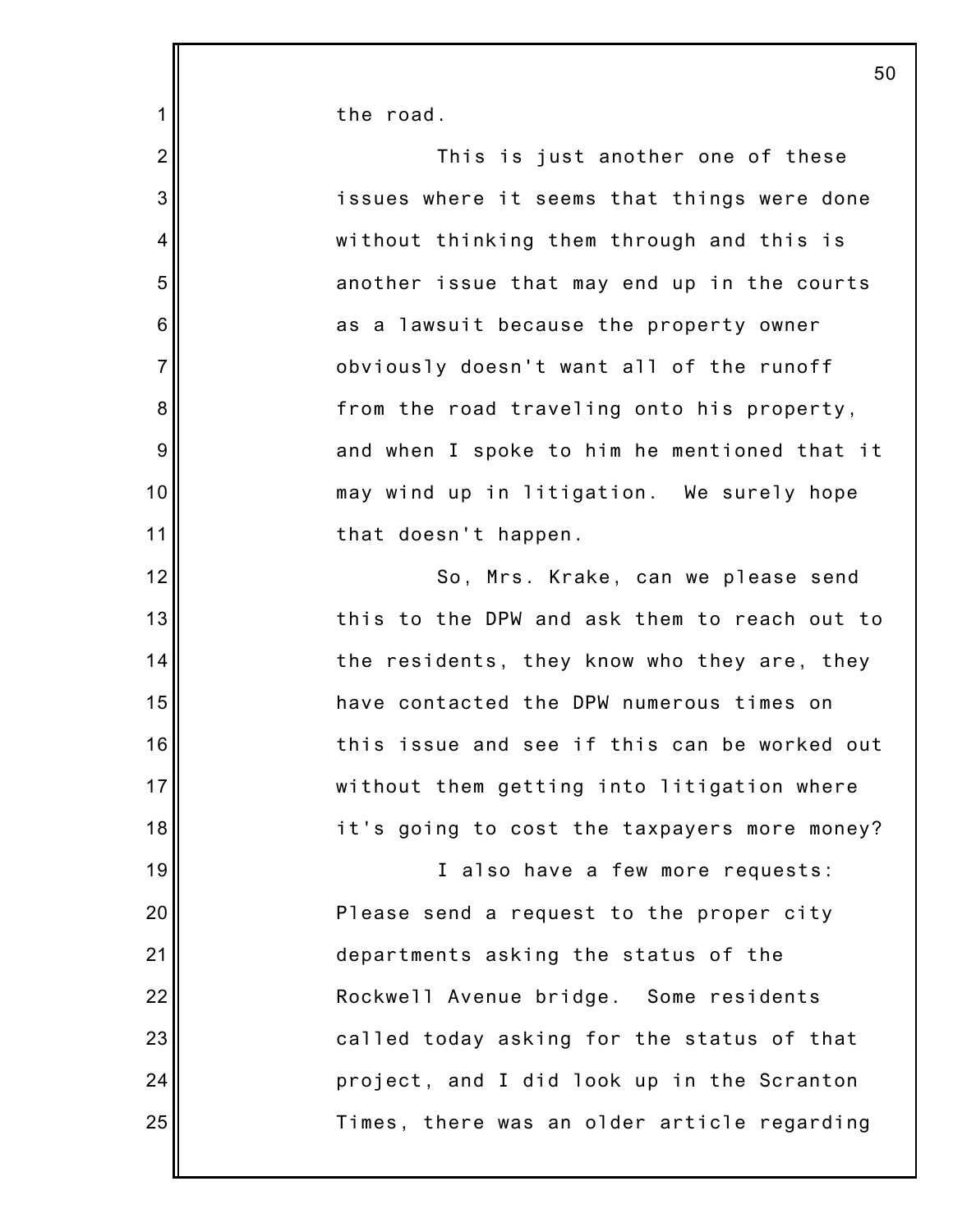this, and it mentioned about PennDOT being involved. Well, PennDOT is only overseeing the safety, they are not actually -- it's not actually a PennDOT project from speaking to them, so this is, you know, a project that I know the residents of North Scarnton have been waiting a long time for this to be completed.

1

2

3

4

5

6

7

8

9

10

11

12

13

14

15

16

17

18

19

20

21

22

23

24

25

Next, another request to DPW that Dewey Avenue behind Lackawanna Little League is plowed when it snows. Residents have contacted me and stated that they plow all around, but not on Dewey Avenue.

Also to DPW, a request that Pike Street is it paved with the grant money that was recently announced that the city will be receiving, and this unlike the funds that are used yearly for paving, these funds are not limited to low or moderate income areas, they could be used anywhere throughout the city and I know from being up at Pike Street, I know Mr. Loscombe was up there as well, and I believe Mr. Lockwood from the Times, it might have been a previous reporter that was up there with me and we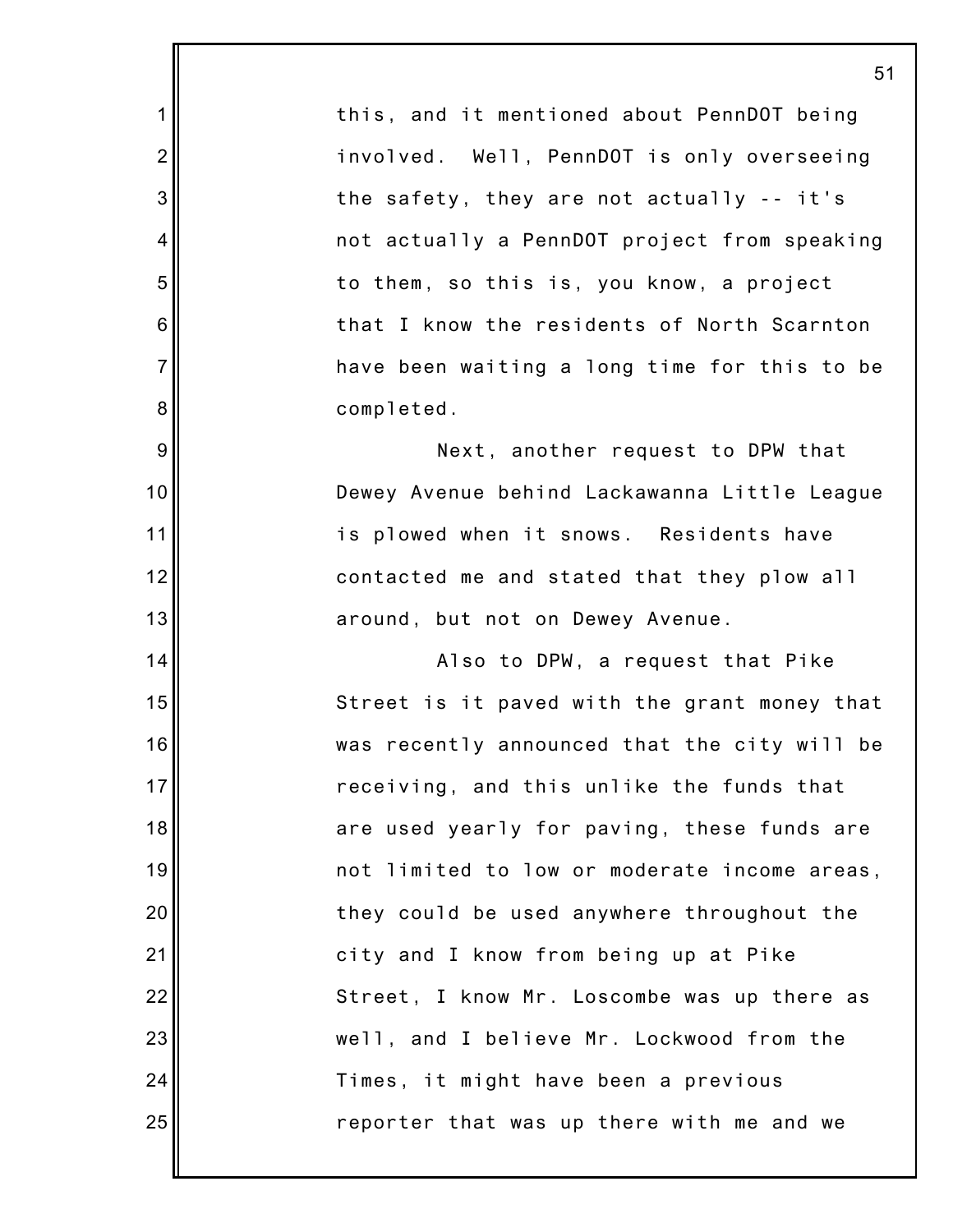|                | 52                                           |
|----------------|----------------------------------------------|
| 1              | looked at it, and the road is in terrible    |
| $\overline{2}$ | condition, so hopefully that can be placed   |
| 3              | on the list for the grant funds.             |
| 4              | And finally, another request to              |
| 5              | Licensing and Inspections asking if there is |
| 6              | a date for rooming house inspections in      |
| $\overline{7}$ | Pinebrook; and also they want to know, some  |
| 8              | people brought up the question about the     |
| 9              | outsourcing of certain inspections within    |
| 10             | the city and they would like to know what is |
| 11             | recently done in-house and what is currently |
| 12             | outsourced and that's definitely something I |
| 13             | think all of council should be informed      |
| 14             | about it and the citizens as well.           |
| 15             | So that is all I have for tonight.           |
| 16             | Thank you.                                   |
| 17             | MR. JOYCE: Thank you, Mr. Rogan.             |
| 18             | Mr. Loscombe, do you have any motions or     |
| 19             | comments?                                    |
| 20             | MR. LOSCOMBE: Yes. Thank you.                |
| 21             | Just to echo Mr. Rogan and Mr. Miller, I,    |
| 22             | too, would like to send my condolences to    |
| 23             | the Marinchak family, although I'm not as    |
| 24             | young as Pat, I wasn't a student, but I have |
| 25             | known Diane for many, many years and it is   |
|                |                                              |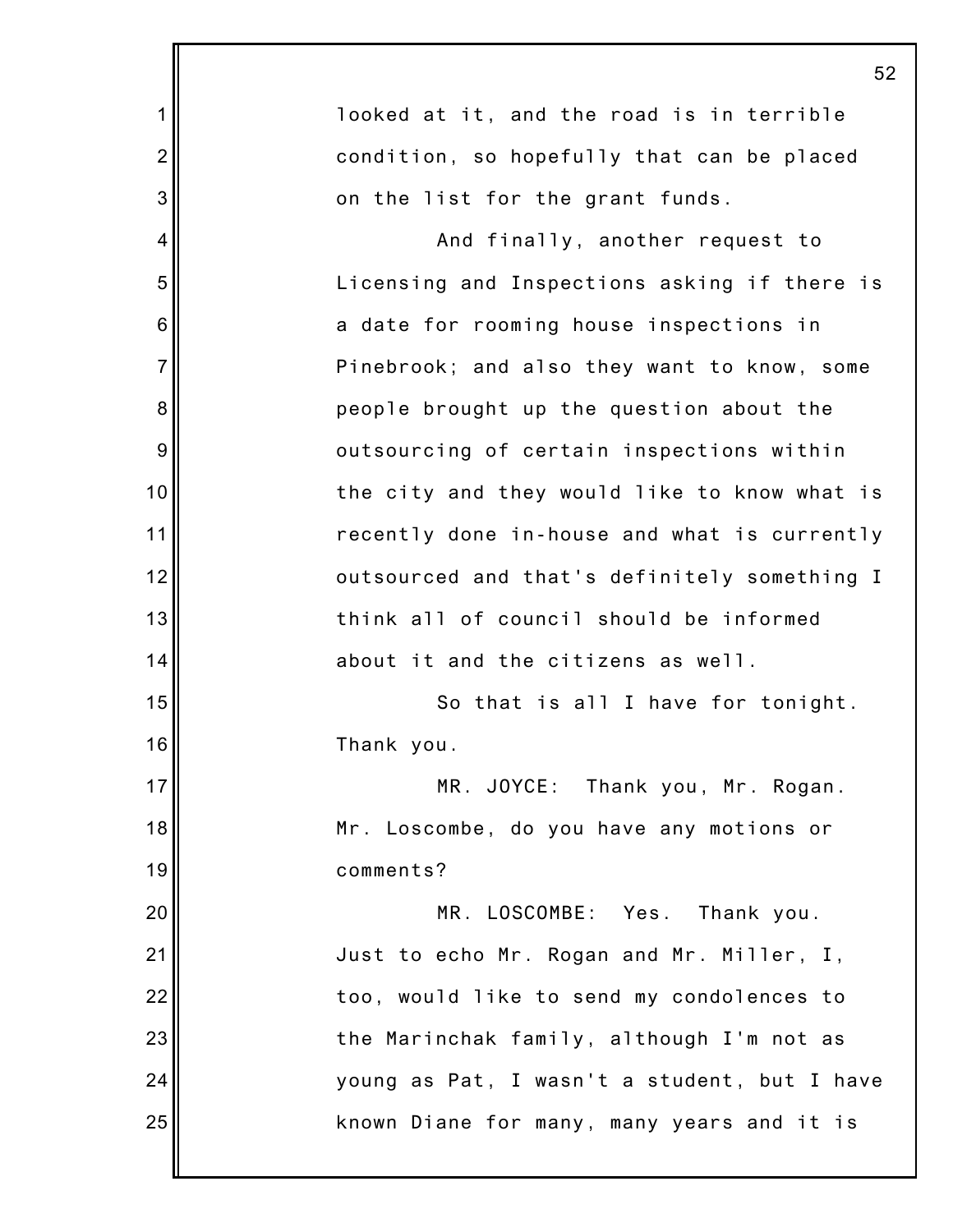heartbreaking. Her husband George was a colleague of mine for many years on the fire department and keep the whole family in your prayers because this last year has been a tough one on the whole family. Diane and George have raised a special needs child through all of the years, but she lost two brother-in-laws very young in this past year too, so it's been a tragedy for the family and I would like you to keep the whole family in your prayers and give them your strength. And that's all I have tonight. Thank you.

1

2

3

4

5

6

7

8

9

10

11

12

13

14

15

16

17

18

19

20

21

22

23

24

25

MR. JOYCE: Thank you very much, Mr. Loscombe. Good evening. I would just like to begin by addressing a few issues, but before I do that I also would like to send my condolences to the Marinchak family, and I would ask that you keep them in your prayers over the uncoming weeks.

Secondly tonight, there was an article in the Scranton Times, as everyone knows, regarding the parking garages and the SPA and that the SPA -- or that the parking garages, rather, aren't performing up to par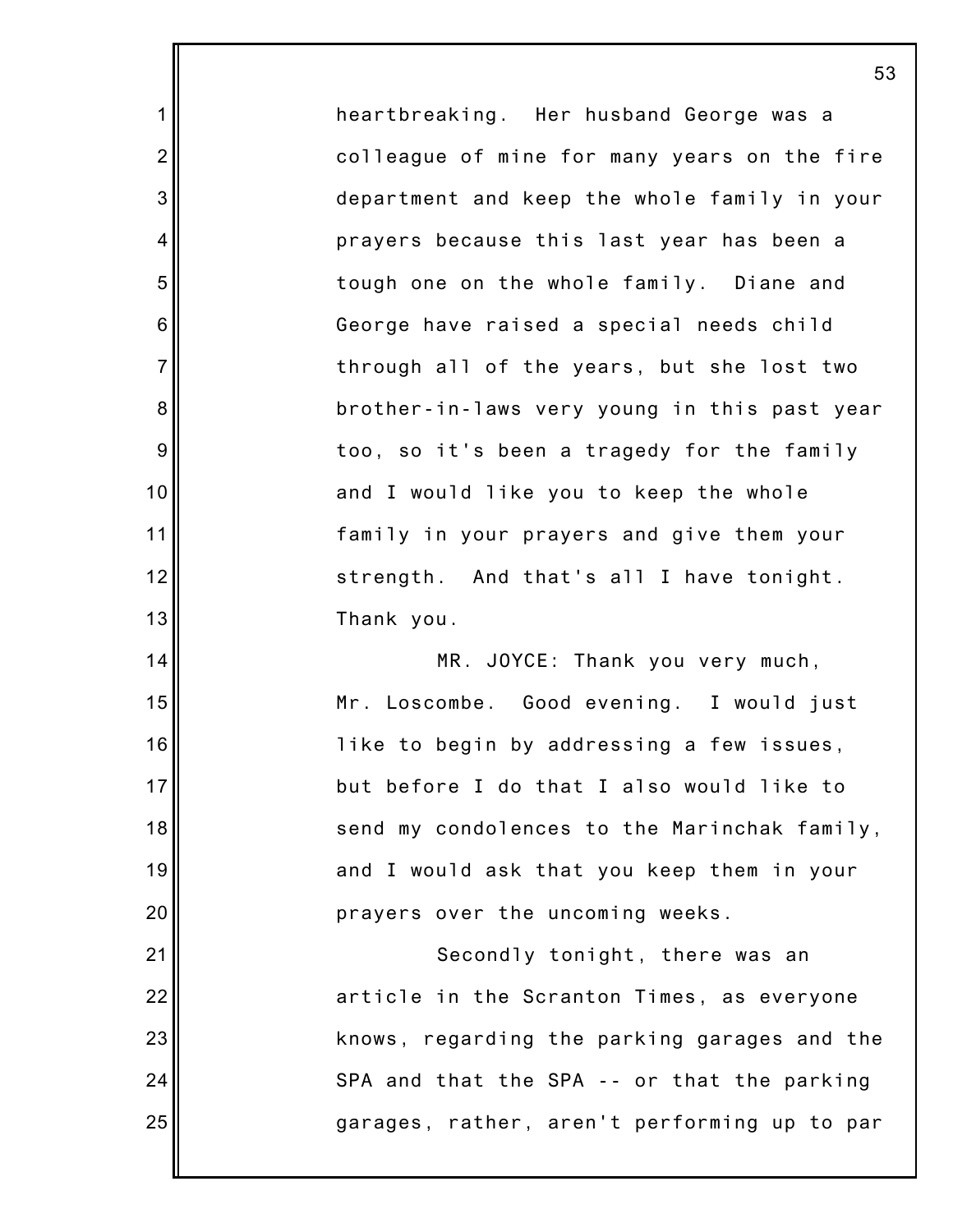according to Standard parking estimates. Basically here's how it goes: The SPA has to pay \$3.4 million worth of bond payments. The city budgeted \$1.9 million to assist in those payments. That leaves \$1.5 million left. According to the figures in the newspaper based on the four months of Standard Parking data, it looks like we are only going to come out \$1.2 million, which would be leave the city -- or the authority, rather, \$300,000 short with the additional \$1.9 million that the city budgeted.

1

2

3

4

5

6

7

8

9

10

11

12

13

14

15

16

25

Now, with this in mind, I'd like to know what Standard Parking plans on doing to meet the revenue projections that they originally provided.

17 18 19 20 21 22 23 24 So, Mrs. Krake, if we could please send a letter to John Rogers from Standard Parking and ask him the steps that Standard plans on taking to address the parking garages and what they intend to do to increase revenue. It's very important that revenue is increased so we don't go over that \$1.9 million amount.

Secondly, there has been a lot of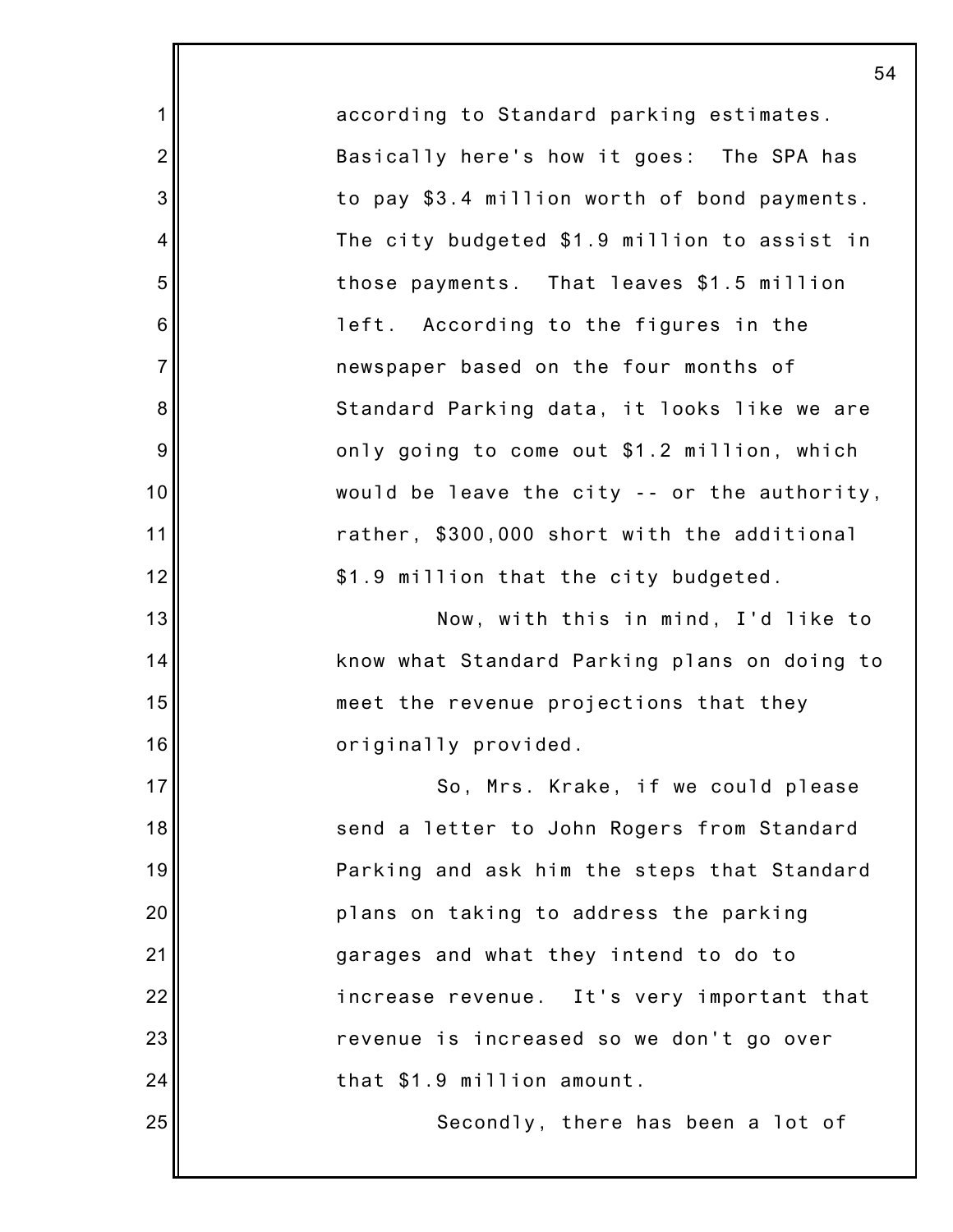talk tonight about nonprofits, and I know that Mr. Sbaraglia said that we need to put more of an emphasis on Harrisburg, and I can't agree with him more. Basically there is a lot of good ideas for revenue that people bring to the podium, that other council members think of, that the administration thinks of. However, the Local Tax Enabling Act, which is Pennsylvania law, prohibits a lot of what these ideas would bring to us. Basically it sets restrictions on what the City of Scranton as a class 2A city can and cannot do.

1

2

3

4

5

6

7

8

9

10

11

12

13

14

15

16

17

18

19

20

21

22

23

24

25

With this in mind, I think that a public safety fee is something that we should definitely look into as far as the nonprofits are concerned because I know that the University of Scranton and Marywood do have a security force, however, there is - there is still instances where the Scranton Police is called out and also the Fire Department is called out and the Fire Department is a service that the taxpayers of Scranton provide for.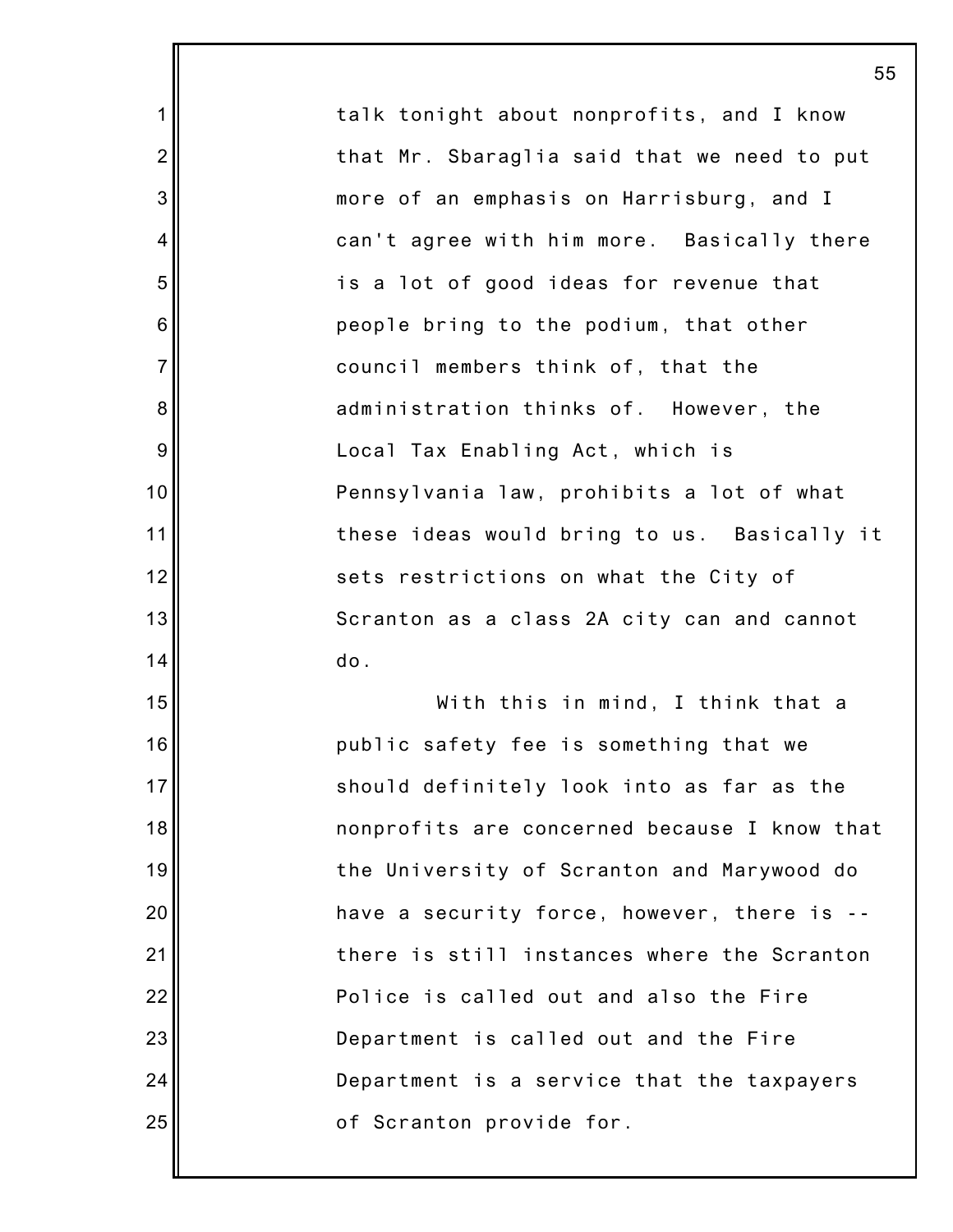1 2 3 4 5 6 7 8 9 10 11 12 13 14 15 16 17 18 19 20 21 22 23 24 25 56 So with this in mind, I would like to construct a letter or letters to Representative Flynn, Haggerty and Senator Blake asking if they would support fighting for a public safety fee for nonprofits organizations because they do use our services in the city such as the size of Scranton we have a lot of nonprofit institutions here, and I know that some nonprofit institutions are contributing to in the form of PILOTS, however, we have to get more out of the nonprofits because the taxpayers are constantly getting slammed and it's not right. Other than that, I do have just two requests for tonight, two citizens' requests: There is a stop sign knocked down at the corner of Rockwell Avenue and Charles Street in North Scranton. No one has been out to fix it. So, Mrs. Krake, if we could please contact Mr. Dougher, Director Dougher, and ask him to have his stop sign repaired. And a second request about the property at 1346 Sanderson Avenue. It's in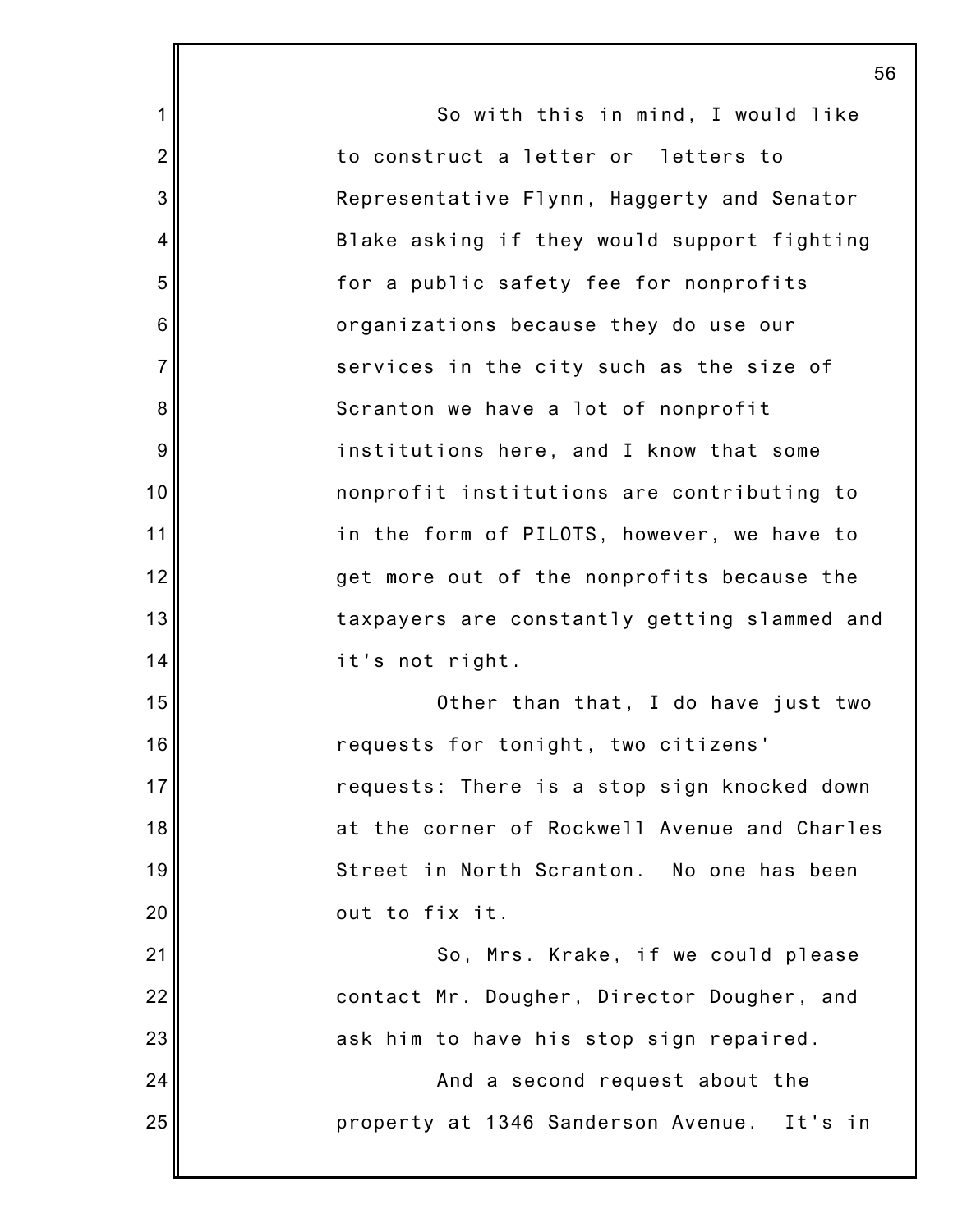|                 | 57                                           |
|-----------------|----------------------------------------------|
| 1               | very poor shape. In 2011 the person who --   |
| $\overline{2}$  | or a person contacted the city about the     |
| 3               | property, spoke to one of the inspectors,    |
| 4               | however, nothing was done. However, to this  |
| 5               | day there has been no progress and it's      |
| $6\phantom{1}6$ | 2013.                                        |
| $\overline{7}$  | So, Mrs. Krake, if we could please           |
| 8               | contact Director Seitzinger and ask him to   |
| 9               | handle this situation the best way he sees   |
| 10              | fit. And that's all for tonight.             |
| 11              | MR. ROGAN: Mr. Joyce, one thing I            |
| 12              | forget to mention, and I do see a stack      |
| 13              | here, that Mr. Dougher, he did reply, and I  |
| 14              | would like to thank him for sending          |
| 15              | responses on these, and a lot of times we,   |
| 16              | especially myself, always complain for lack  |
| 17              | of a response, but I would like to thank him |
| 18              | for a response on these and hopefully these  |
| 19              | requests will be taken care of.              |
| 20              | MR. JOYCE: Thank you.                        |
| 21              | MS. KRAKE: 5-B. ESTABLISHING A "NO           |
| 22              | PARKING" ZONE ALONG THE EASTERLY SIDE OF     |
| 23              | WYOMING AVENUE (S.R.3025) FROM SEGMENT 0030  |
| 24              | OFFSET 2190 TO SEGMENT 0030 OFFSET 2410 AND  |
| 25              | ALONG THE SOUTHERLY CURB LINE OF LARCH       |
|                 |                                              |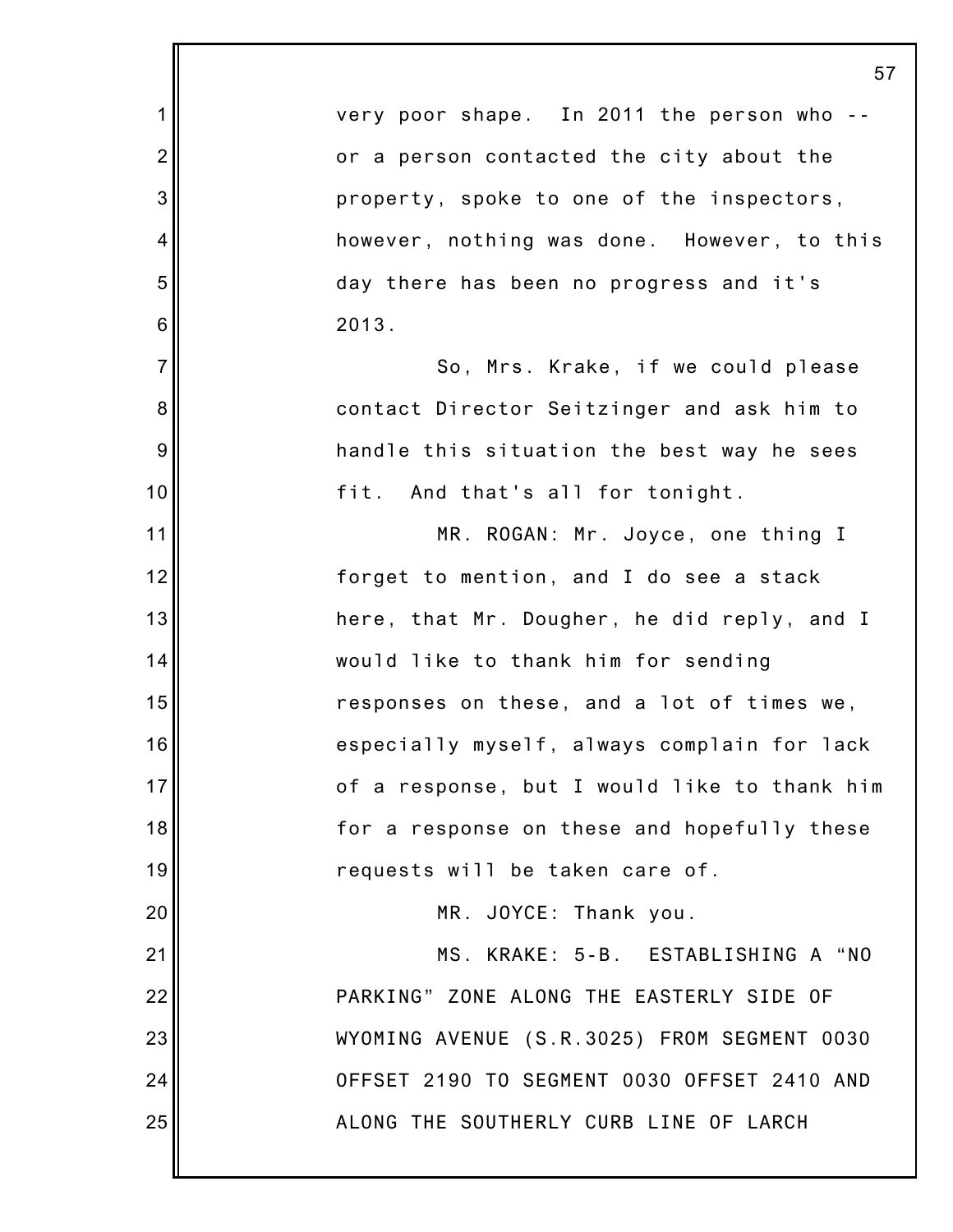|                | 58                                          |
|----------------|---------------------------------------------|
| 1              | STREET 175 FEET EAST FROM ITS INTERSECTION  |
| $\overline{2}$ | WITH WYOMING AVENUE TO ALLOW FOR SAFE SIGHT |
| 3              | DISTANCES FOR A PROPOSED MCDONALDS          |
| 4              | RESTAURANT AT WYOMING AVENUE AND LARCH      |
| 5              | STREET.                                     |
| 6              | MR. JOYCE: At this time I'll                |
| $\overline{7}$ | entertain a motion that Item 5-B be         |
| 8              | introduced into its proper committee.       |
| 9              | MR. ROGAN: So moved.                        |
| 10             | MR. LOSCOMBE: Second.                       |
| 11             | MR. JOYCE: On the question? All             |
| 12             | those in favor of introduction signify by   |
| 13             | saying aye.                                 |
| 14             | MR. ROGAN: Aye.                             |
| 15             | MR. LOSCOMBE: Aye.                          |
| 16             | MR. JOYCE: Aye. Opposed? The ayes           |
| 17             | have it and so moved.                       |
| 18             | MS. KRAKE: SIXTH ORDER. NO BUSINESS         |
| 19             | AT THIS TIME.                               |
| 20             | SEVENTH ORDER. NO BUSINESS AT THIS          |
| 21             | TIME.                                       |
| 22             | MR. JOYCE: If there is no further           |
| 23             | business, I'll entertain a motion to        |
| 24             | adjourn.                                    |
| 25             | MR. ROGAN: Motion to adjourn.               |
|                |                                             |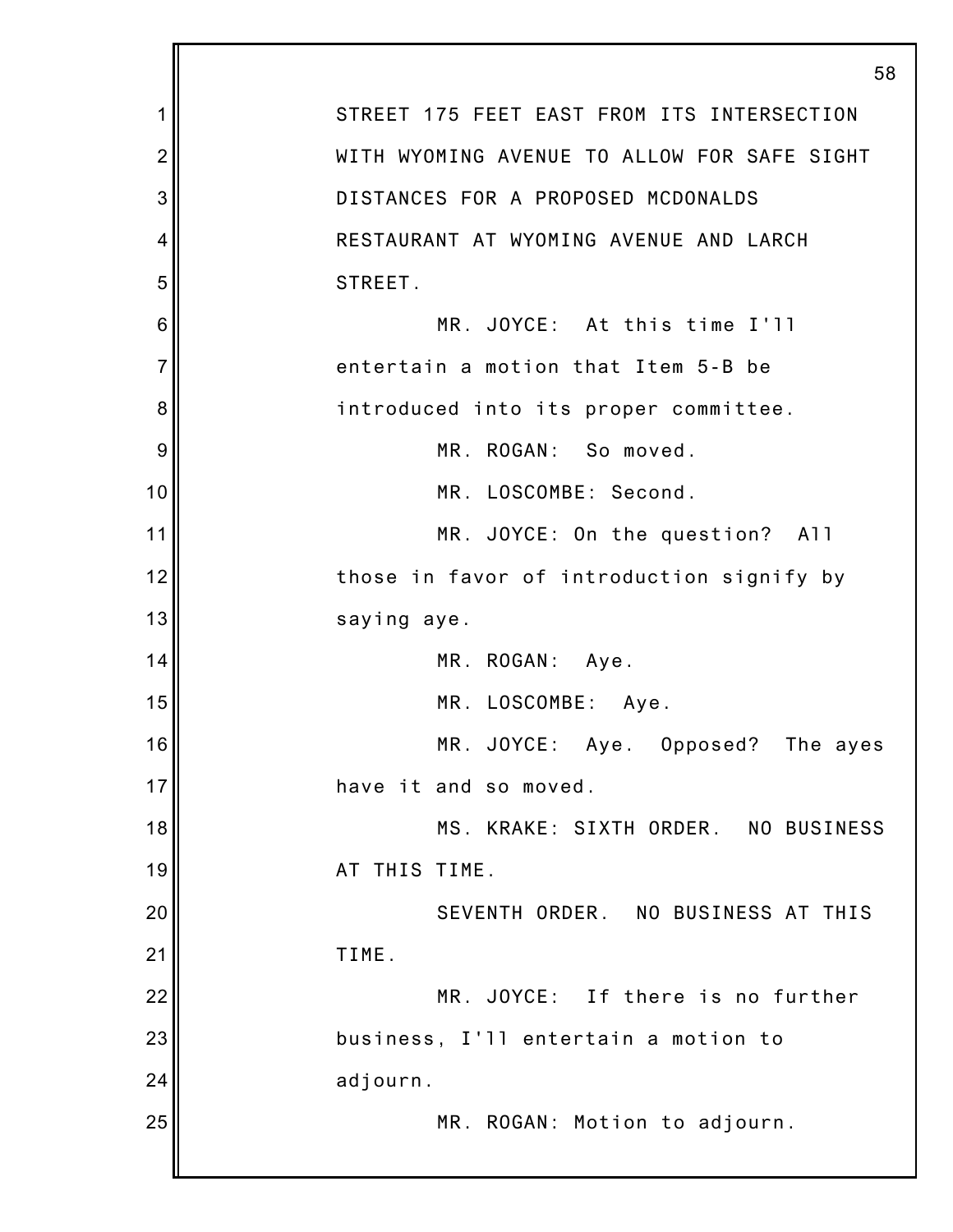|                |            |  |                            | 59 |
|----------------|------------|--|----------------------------|----|
| $\mathbf 1$    |            |  | MR. JOYCE: This meeting is |    |
| $\overline{2}$ | adjourned. |  |                            |    |
| 3              |            |  |                            |    |
| $\overline{4}$ |            |  |                            |    |
| 5              |            |  |                            |    |
| $\,6$          |            |  |                            |    |
| $\overline{7}$ |            |  |                            |    |
| $\bf 8$        |            |  |                            |    |
| 9              |            |  |                            |    |
| 10             |            |  |                            |    |
| $11$           |            |  |                            |    |
| 12             |            |  |                            |    |
| 13             |            |  |                            |    |
| 14             |            |  |                            |    |
| 15             |            |  |                            |    |
| 16             |            |  |                            |    |
| $17$           |            |  |                            |    |
| 18             |            |  |                            |    |
| 19             |            |  |                            |    |
| 20             |            |  |                            |    |
| $\frac{1}{21}$ |            |  |                            |    |
| $\frac{1}{2}$  |            |  |                            |    |
| 23             |            |  |                            |    |
| 24             |            |  |                            |    |
| 25             |            |  |                            |    |
|                |            |  |                            |    |